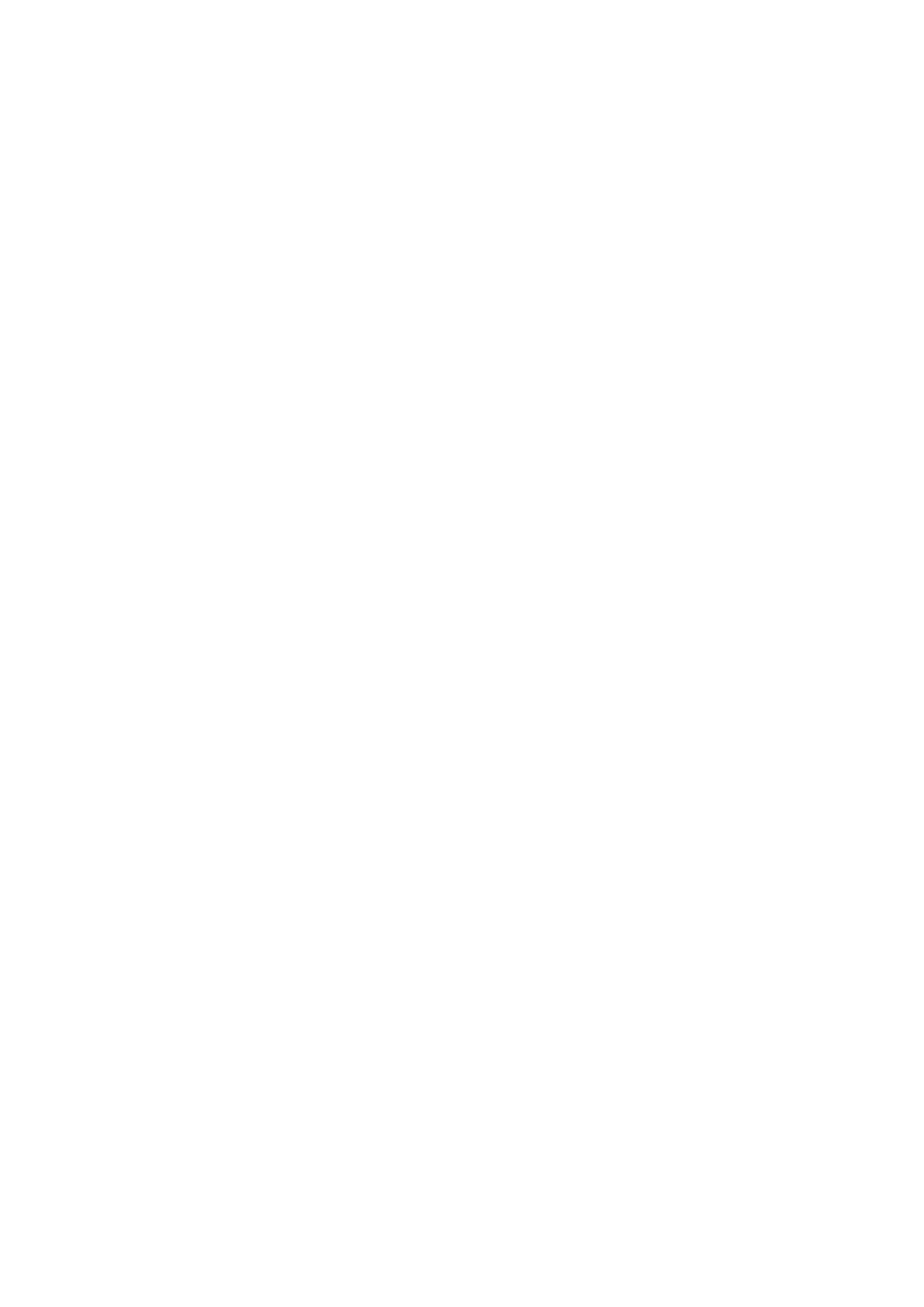# <span id="page-2-0"></span>**SAFETY PRECAUTIONS**

(Read these precautions before using this product.)

Before using this product, please read this manual and the relevant manuals carefully and pay full attention to safety to handle the product correctly.

The precautions given in this manual are concerned with this product only. For the safety precautions of the programmable controller system, refer to the user's manual for the CPU module used.

In this manual, the safety precautions are classified into two levels: " $\bigwedge$  WARNING" and " $\bigwedge$  CAUTION".

| <b>AWARNING</b> | Indicates that incorrect handling may cause hazardous conditions, resulting in<br>death or severe injury.                      |
|-----------------|--------------------------------------------------------------------------------------------------------------------------------|
| $\land$ CAUTION | Indicates that incorrect handling may cause hazardous conditions, resulting in<br>minor or moderate injury or property damage. |

Under some circumstances, failure to observe the precautions given under " A CAUTION" may lead to serious consequences.

Observe the precautions of both levels because they are important for personal and system safety.

Make sure that the end users read this manual and then keep the manual in a safe place for future reference.

### [Design Precautions]

## **WARNING**

- To perform an operation, such as data change or operating status change, to running devices, such as a programmable controller, servo, robot, or server, from an industrial PC equipped with this product, configure an interlock circuit outside of the devices so that the entire system always operates to the safety side. Additionally, read this manual carefully and ensure the safety before operations. Especially, in the above mentioned operations that are performed from external devices through network, any problems on devices may not be dealt with promptly due to an abnormal data communication.
- Configure a safety circuit outside of an industrial PC equipped with this product so that the entire system operates to the safely side even when a fault occurs in the PC. Failure to do so may result in an accident due to an incorrect output or malfunction.

### [Design Precautions]

# **A**CAUTION

● During application of each setting, do not perform the operation that forcibly turns the industrial PC equipped with this product OFF.

Otherwise, the data will be undefined and resetting and re-registering data will be required. Additionally, doing so may cause the malfunction of this product.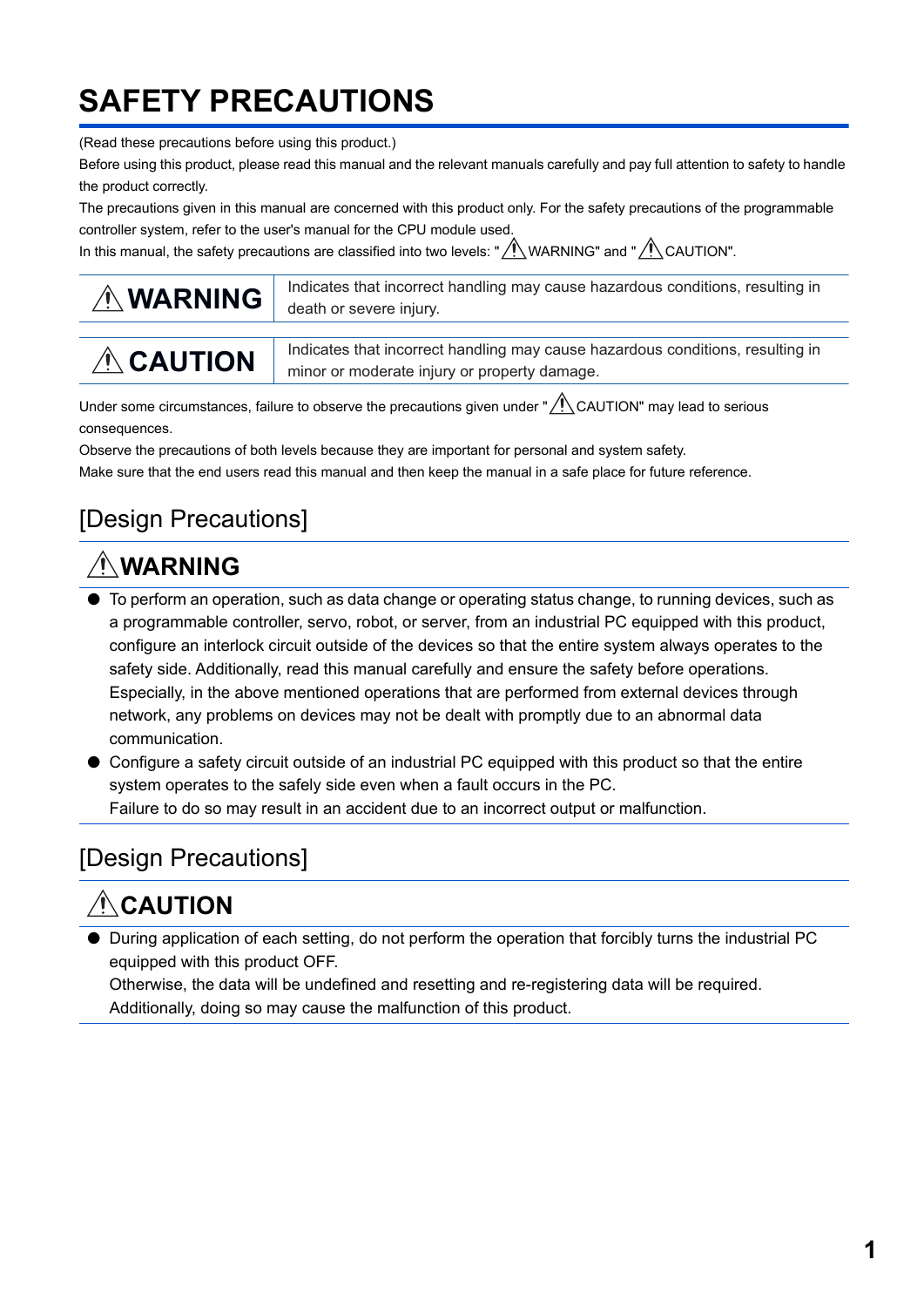## **WARNING**

● To maintain the security (confidentiality, integrity, and availability) of access target devices and the system against unauthorized access, denial-of-service (DoS) attacks, computer viruses, and other cyberattacks from external devices via the network, take appropriate measures such as firewalls, virtual private networks (VPNs), and antivirus solutions.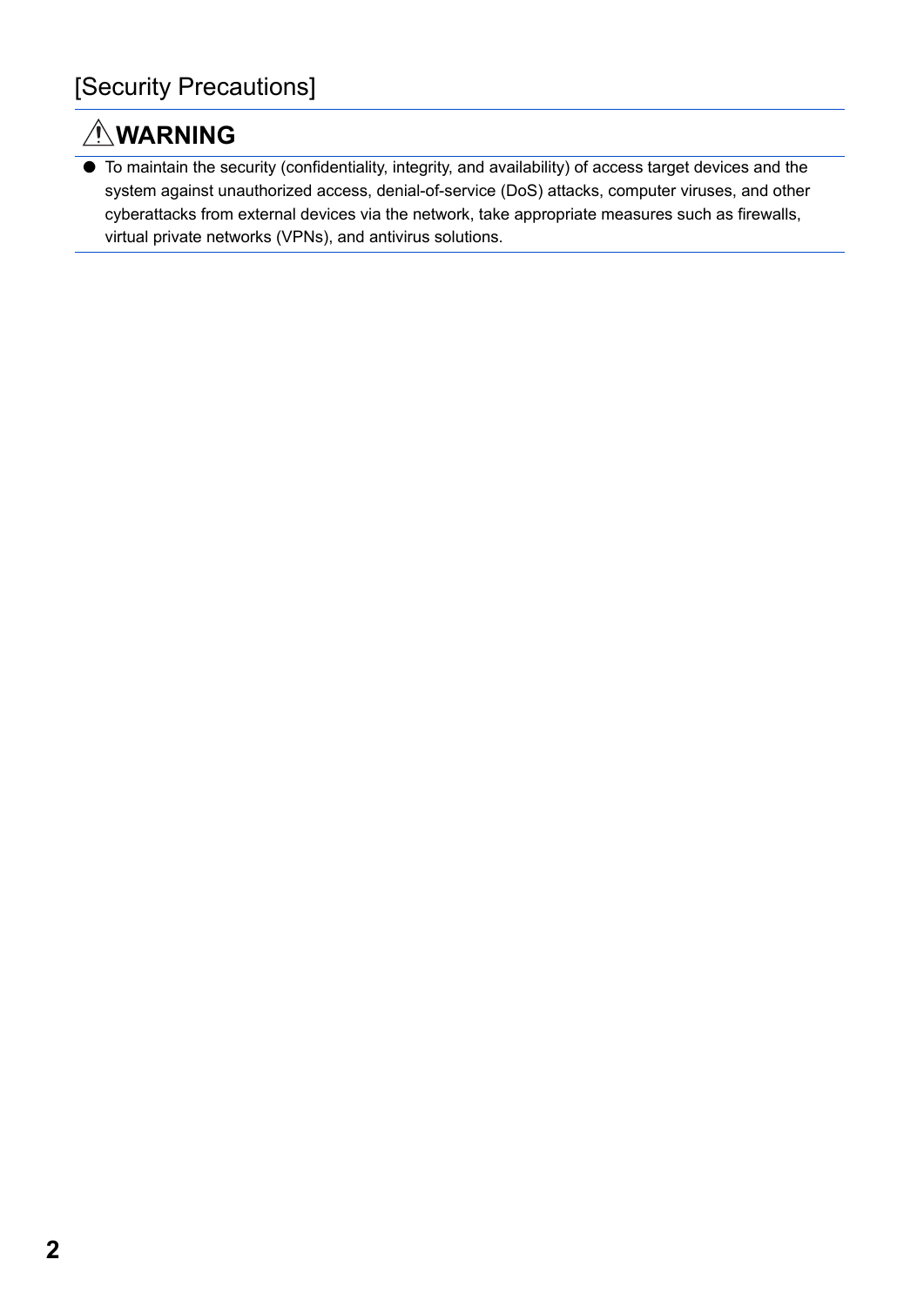# <span id="page-4-0"></span>**CONDITIONS OF USE FOR THE PRODUCT**

- (1) This software shall be used under the following conditions;
	- i) that any failure occurred in this software, if any, shall not lead to any serious accident.
	- ii) that the backup and/or fail-safe functions are systematically performed outside the devices in the cases of any failure occurred in this software.
- (2) Mitsubishi Electric assumes no responsibility and liability (including but not limited to, default liability, defect liability, quality assurance responsibility, tort liability, product liability) for the quality, performance, and safety of both this software and products using this software.
- (3) Mitsubishi Electric shall have no responsibility or liability for any problems involving this software and system trouble caused by DoS attacks, unauthorized access, computer viruses, and other cyberattacks.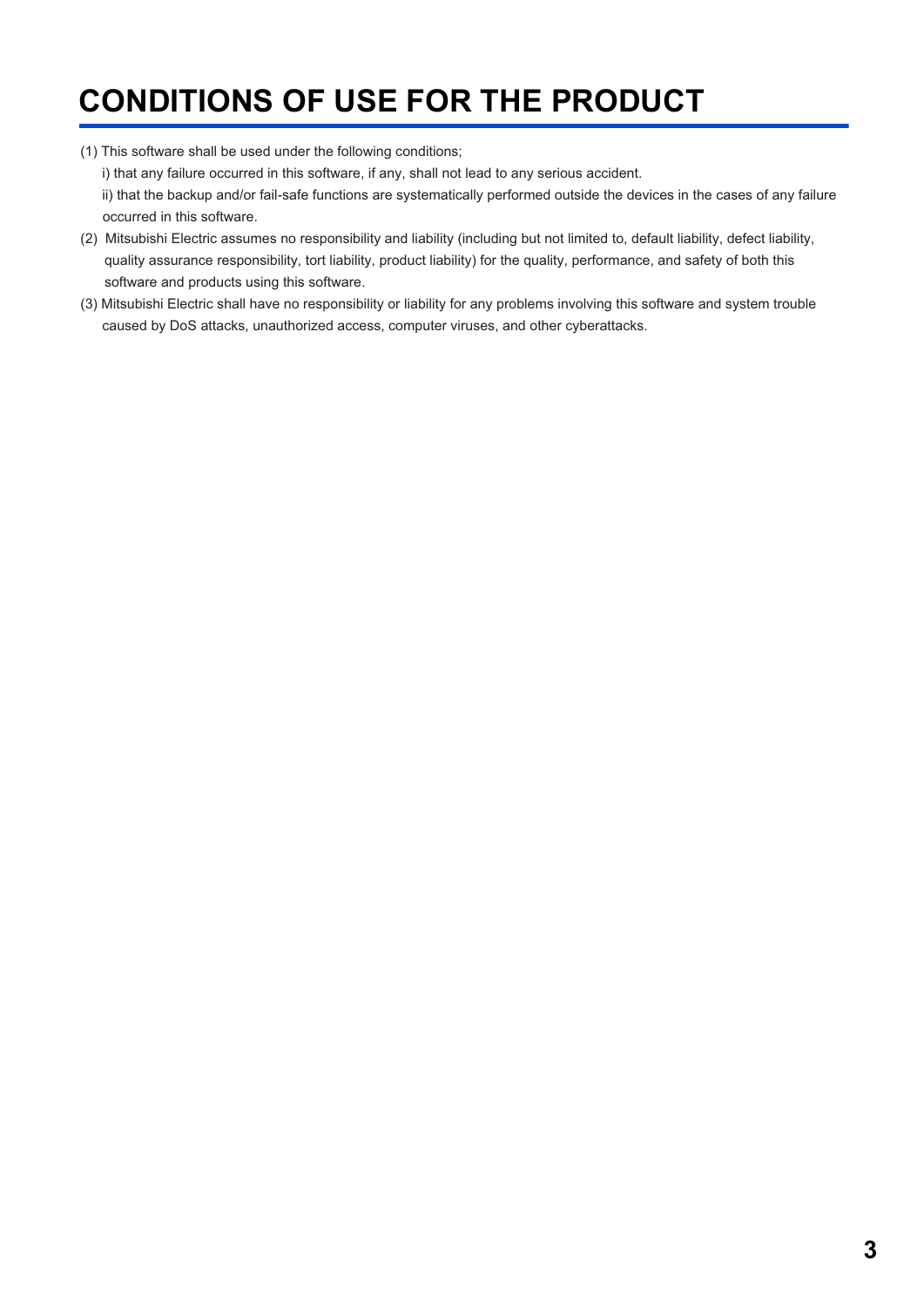# <span id="page-5-0"></span>**INTRODUCTION**

Thank you for purchasing OPC UA Data Collector.

This manual describes the specifications, procedures before operation, and troubleshooting of this product.

Before using this product, please read this manual and the relevant manuals carefully, and develop familiarity with the

functions and performance of this product to handle correctly.

Please make sure that the end users read this manual.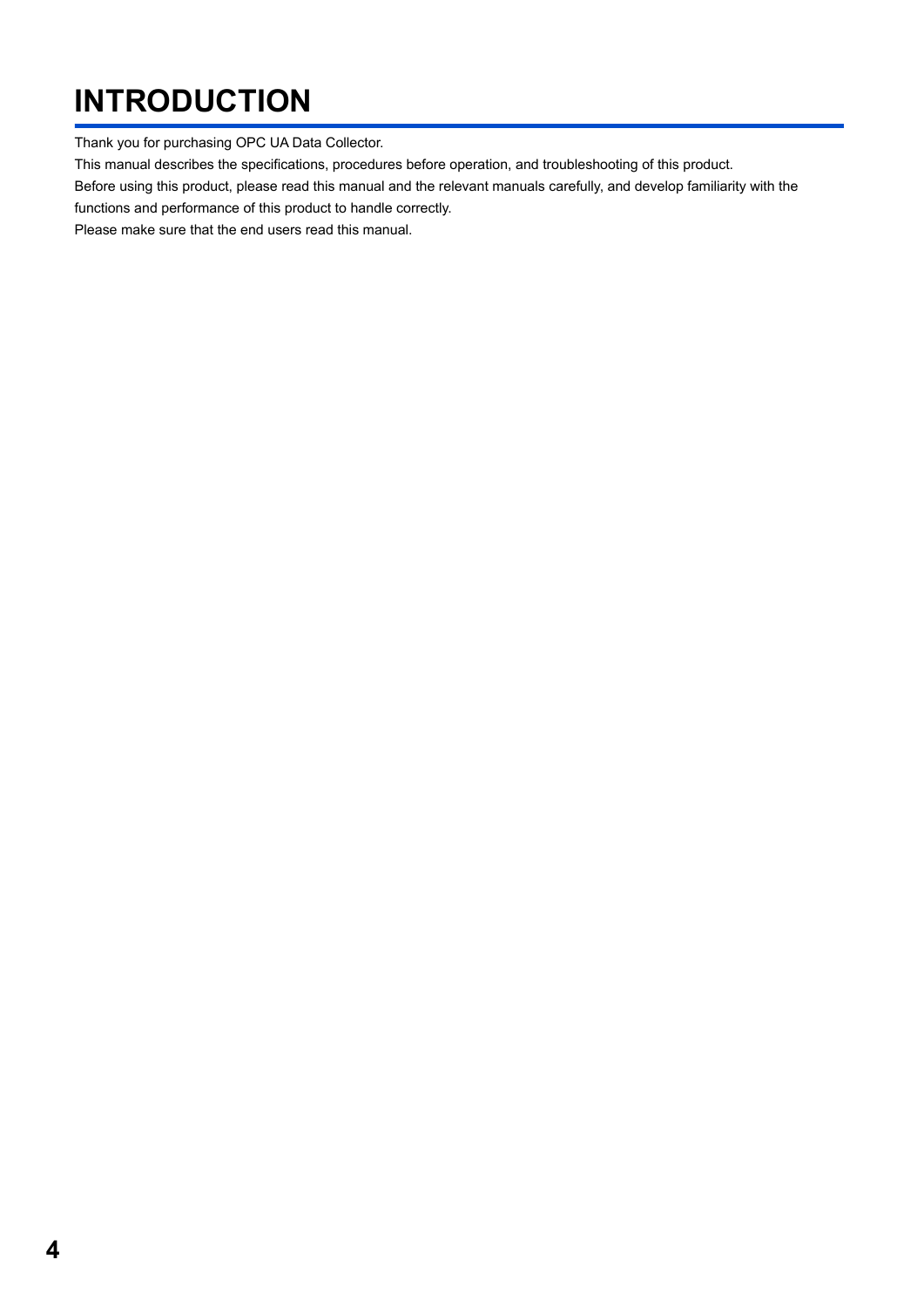# **CONTENTS**

|     | <b>CHAPTER 1 OPC UA Data Collector</b>                                                                                                                             | 8  |
|-----|--------------------------------------------------------------------------------------------------------------------------------------------------------------------|----|
|     | <b>CHAPTER 2 SPECIFICATIONS</b><br>and the control of the control of the control of the control of the control of the control of the control of the                | 10 |
| 2.1 |                                                                                                                                                                    |    |
| 2.2 |                                                                                                                                                                    |    |
|     |                                                                                                                                                                    |    |
|     |                                                                                                                                                                    |    |
| 2.3 |                                                                                                                                                                    |    |
|     | <b>CHAPTER 3 PROCEDURE BEFORE OPERATION</b>                                                                                                                        | 12 |
|     | <b>CHAPTER 4 FUNCTIONS</b>                                                                                                                                         | 14 |
| 4.1 | and the control of the control of the control of the control of the control of the control of the control of the                                                   |    |
|     |                                                                                                                                                                    |    |
|     |                                                                                                                                                                    |    |
| 4.2 |                                                                                                                                                                    |    |
|     |                                                                                                                                                                    |    |
| 4.3 |                                                                                                                                                                    |    |
|     | <b>CHAPTER 5 PARAMETER SETTING</b>                                                                                                                                 | 17 |
| 5.1 |                                                                                                                                                                    |    |
|     |                                                                                                                                                                    |    |
| 5.2 |                                                                                                                                                                    |    |
| 5.3 |                                                                                                                                                                    |    |
|     |                                                                                                                                                                    |    |
|     |                                                                                                                                                                    |    |
|     |                                                                                                                                                                    |    |
|     |                                                                                                                                                                    |    |
|     | <b>TROUBLESHOOTING</b><br><b>CHAPTER 6</b><br><u> 1989 - Johann Stein, marwolaethau a bhann an t-Amhair an t-Amhair an t-Amhair an t-Amhair an t-Amhair an t-A</u> | 27 |
| 6.1 |                                                                                                                                                                    |    |
|     |                                                                                                                                                                    |    |
| 6.2 |                                                                                                                                                                    |    |
|     |                                                                                                                                                                    |    |
|     |                                                                                                                                                                    |    |
|     |                                                                                                                                                                    |    |
|     |                                                                                                                                                                    |    |
| 6.3 |                                                                                                                                                                    |    |
| 6.4 |                                                                                                                                                                    |    |
|     | <b>APPENDIX</b>                                                                                                                                                    | 35 |
|     |                                                                                                                                                                    |    |
|     |                                                                                                                                                                    |    |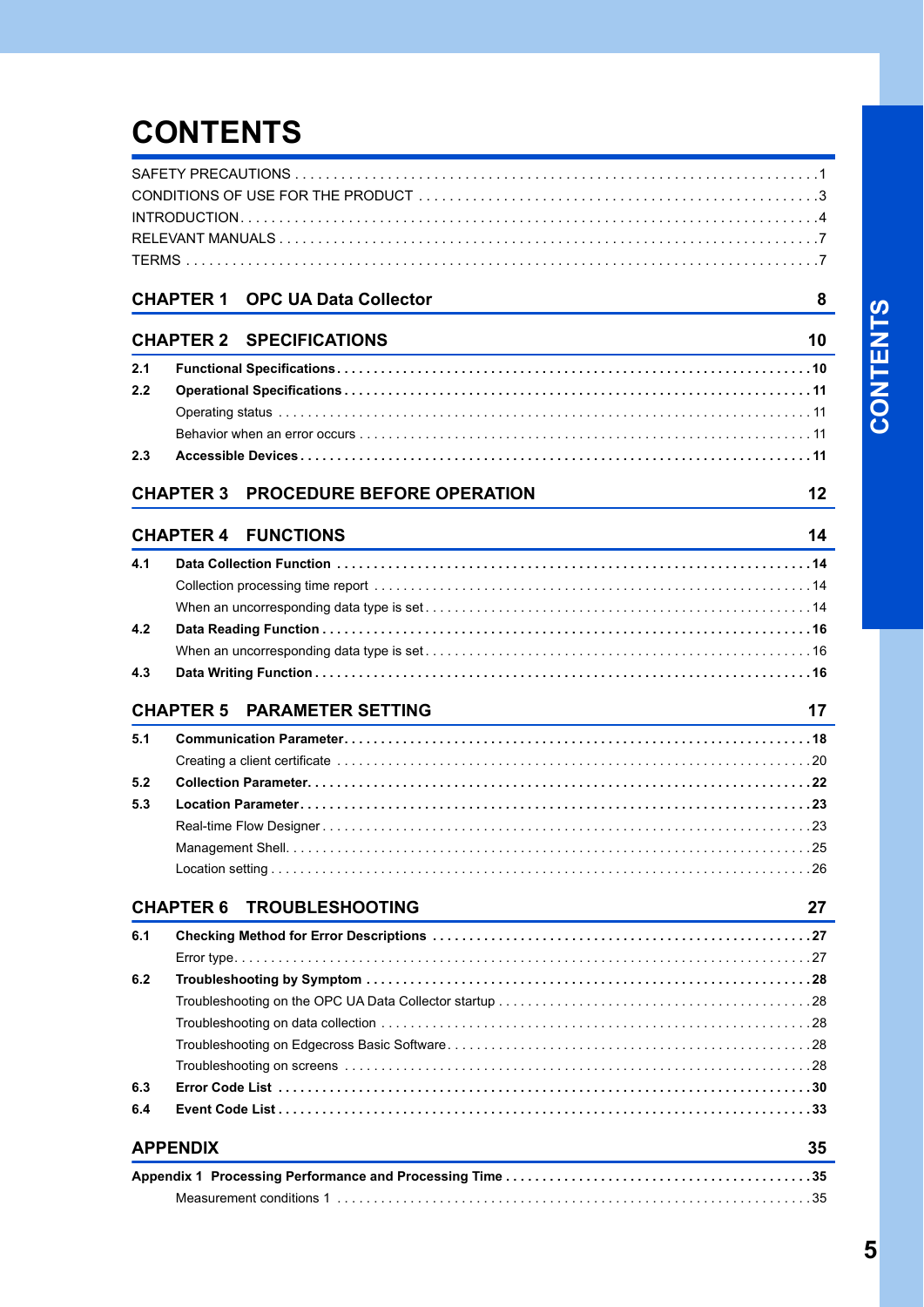| <b>INDEX</b> | 55 |
|--------------|----|
|              |    |
|              |    |
|              |    |
|              |    |
|              |    |
|              |    |
|              |    |

[TRADEMARKS . . . . . . . . . . . . . . . . . . . . . . . . . . . . . . . . . . . . . . . . . . . . . . . . . . . . . . . . . . . . . . . . . . . . . . . . . . .58](#page-59-0)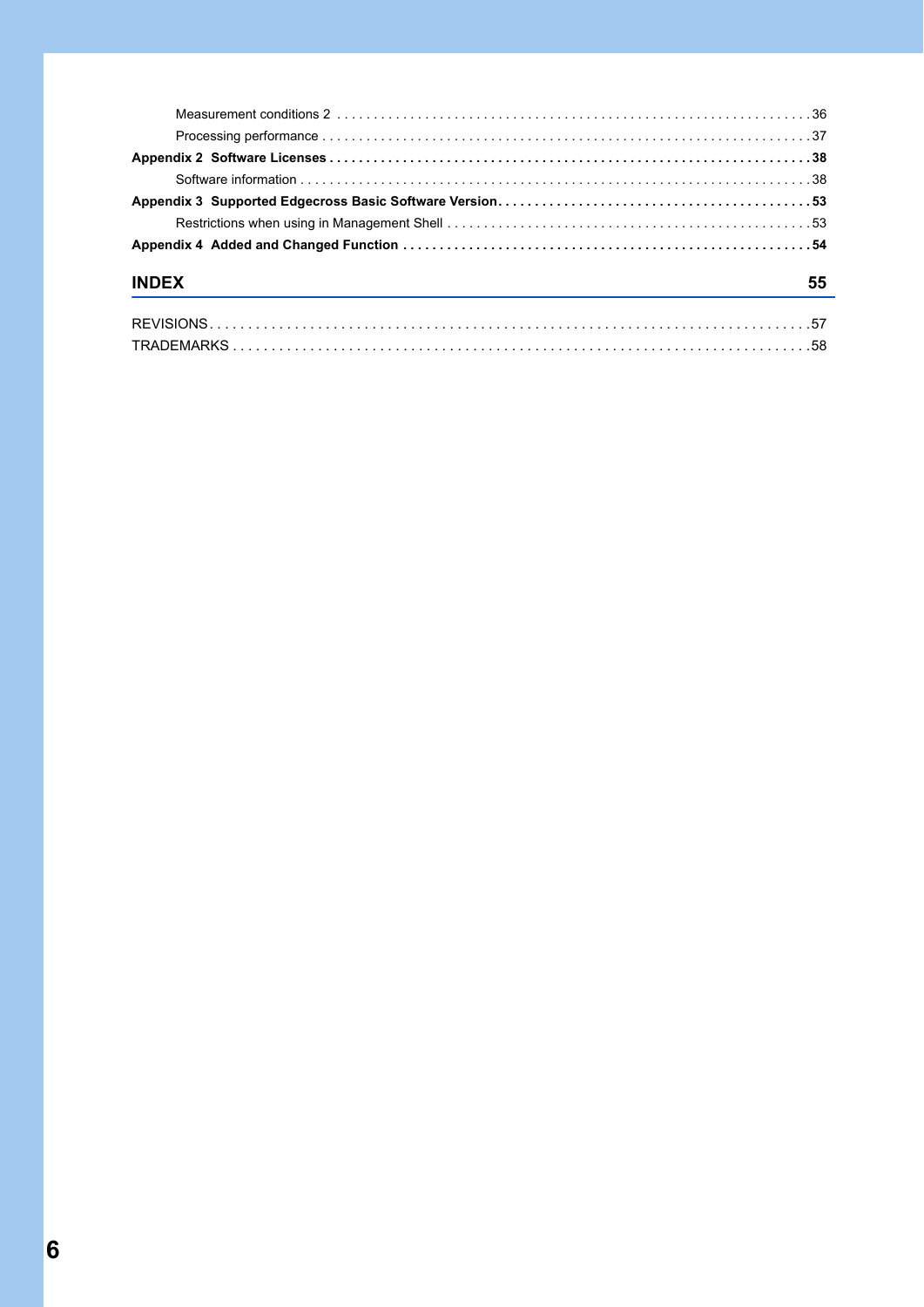# <span id="page-8-0"></span>**RELEVANT MANUALS**

| Manual name [manual number]         | <b>Description</b>                                                        | <b>Available form</b> |
|-------------------------------------|---------------------------------------------------------------------------|-----------------------|
| OPC UA Data Collector User's Manual | Specifications, procedure before operation, and troubleshooting of OPC UA | e-Manual              |
| [SH-081921ENG] (this manual)        | Data Collector                                                            | <b>PDF</b>            |

 $Point<sup>0</sup>$ 

e-Manual refers to the Mitsubishi Electric FA electronic book manuals that can be browsed using a dedicated tool.

e-Manual has the following features:

- Required information can be cross-searched in multiple manuals.
- Other manuals can be accessed from the links in the manual.
- Hardware specifications of each part can be found from the product figures.
- Pages that users often browse can be bookmarked.
- Sample programs can be copied to an engineering tool.

## <span id="page-8-1"></span>**TERMS**

Unless otherwise specified, this manual uses the following terms.

| <b>Term</b>                     | <b>Description</b>                                                                                                                                                                                                                                                                                       |
|---------------------------------|----------------------------------------------------------------------------------------------------------------------------------------------------------------------------------------------------------------------------------------------------------------------------------------------------------|
| Address space                   | Data that contains information of an access target device, a group, and a tag                                                                                                                                                                                                                            |
| Data model management           | A function that abstracts devices, equipment, and lines in the production site and hierarchically manages them                                                                                                                                                                                           |
| Edge application                | Software that performs various processing for data utilization in production sites using the functions provided by<br>Edgecross in the edge computing area                                                                                                                                               |
| Edge computing                  | An information processing method and area, for not only collecting and analyzing data in production sites in real-time,<br>and feed backing the data, but summarizing the production site data and sharing information with IT systems efficiently<br>with the hardware and software in production sites |
| Edgecross                       | A software platform that implements specifications and concepts for realizing manufacturing solutions by the FA-IT<br>collaboration centering on the edge computing                                                                                                                                      |
| <b>Edgecross Basic Software</b> | The name of the software product that implements the Edgecross function                                                                                                                                                                                                                                  |
| Industrial PC                   | A PC specialized for industrial use with features such as high reliability, environmental resistance, and long-term supply                                                                                                                                                                               |
| Location                        | A tag accessible from OPC UA Data Collector                                                                                                                                                                                                                                                              |
| Location parameter              | A parameter for setting tags accessible from OPC UA Data Collector                                                                                                                                                                                                                                       |
| <b>Management Shell</b>         | The name of the Windows version product that implements the data model management function                                                                                                                                                                                                               |
| Management Shell Explorer       | Software that sets and references data models managed by Management Shell                                                                                                                                                                                                                                |
| Real-time data processing       | A function that realizes the real-time diagnosis and feedback of the production site data                                                                                                                                                                                                                |
| Real-time Flow Designer         | The name of the software component that performs operation setting of Real-time Flow Manager                                                                                                                                                                                                             |
| Real-time Flow Manager          | The name of the Windows version software component that implements the real-time data processing                                                                                                                                                                                                         |
| Tag                             | Information to access device data of the CPU module of the own station or a CPU module on a network from an OPC<br>UA client application                                                                                                                                                                 |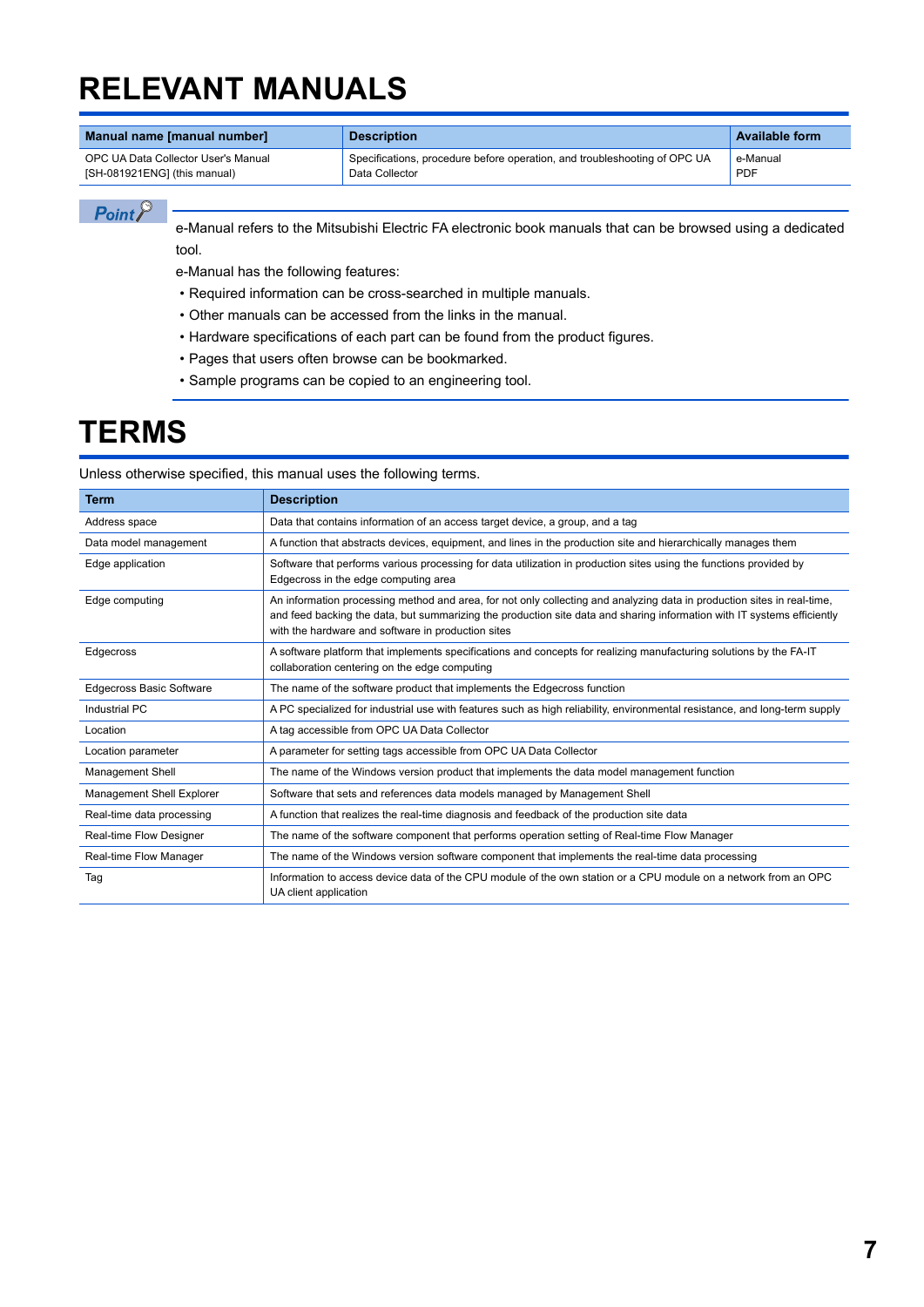# <span id="page-9-0"></span>**1 OPC UA Data Collector**

OPC UA Data Collector is a software component that performs the data collection, data reading, and data writing functions to a device connected to an OPC UA server.

Data in a device connected to an OPC UA server can be collected and updated by using OPC UA Data Collector in combination with Edgecross Basic Software.

For details on Edgecross Basic Software, refer to the following:

Edgecross Basic Software for Windows User's Manual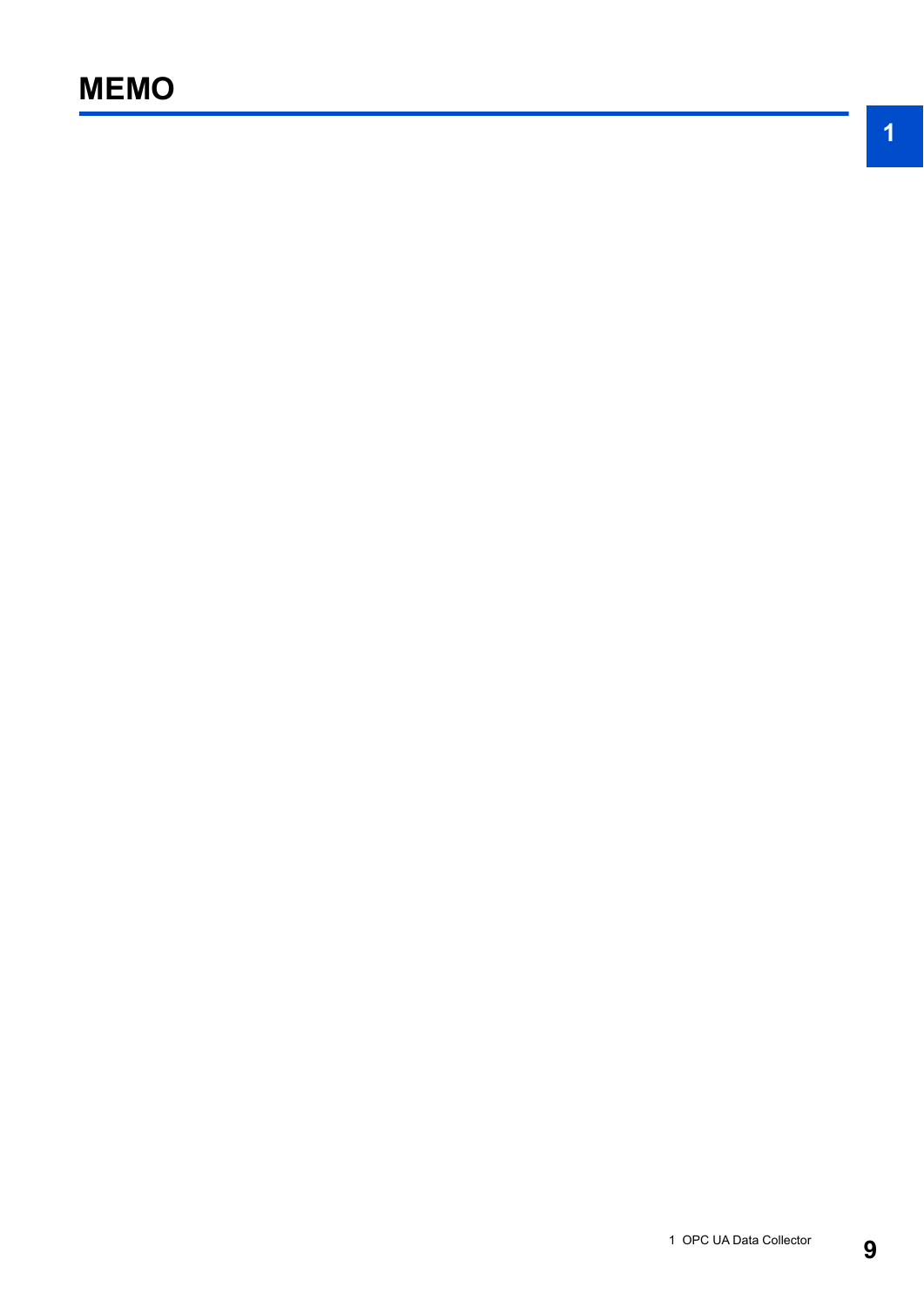# <span id="page-11-0"></span>**2 SPECIFICATIONS**

<span id="page-11-3"></span>This chapter shows the functional and operational specifications of OPC UA Data Collector.

# <span id="page-11-1"></span>**2.1 Functional Specifications**

#### This section shows the functional specifications of OPC UA Data Collector.

| Item                               |                                                                     | <b>Specification</b>                                                                                                                                                                                                                                                                                                                                                                                   |
|------------------------------------|---------------------------------------------------------------------|--------------------------------------------------------------------------------------------------------------------------------------------------------------------------------------------------------------------------------------------------------------------------------------------------------------------------------------------------------------------------------------------------------|
| Access target device               | Number of connectable devices                                       | 1 server per instance                                                                                                                                                                                                                                                                                                                                                                                  |
|                                    | Connectable server                                                  | OPC UA server with all of the following OPC UA service sets<br>• Discovery service set<br>• SecureChannel service set<br>• Session service set<br>• View service set<br>• Attribute service set<br>• Subscription service set                                                                                                                                                                          |
| Supported type by Data Collector   |                                                                     | • Data collection function<br>• Data reading function/Data writing function                                                                                                                                                                                                                                                                                                                            |
| Data collection function           | Maximum number of settings                                          | 12                                                                                                                                                                                                                                                                                                                                                                                                     |
|                                    | Maximum number of collectible tags for one<br>setting (one group)   | 256                                                                                                                                                                                                                                                                                                                                                                                                    |
|                                    | Maximum number of collectible tags for all<br>settings (all groups) | 3072                                                                                                                                                                                                                                                                                                                                                                                                   |
|                                    | Collection interval                                                 | • 500 to 900 (ms)<br>$\cdot$ 1 to 21600 (s)                                                                                                                                                                                                                                                                                                                                                            |
|                                    | Input data type <sup>*1</sup>                                       | • BOOL (Bit value)<br>• INT (Signed 16-bit integer value)<br>• UINT (Unsigned 16-bit integer value)<br>• DINT (Signed 32-bit integer value)<br>• UDINT (Unsigned 32-bit integer value)<br>• LINT (Signed 64-bit integer value)<br>• ULINT (Unsigned 64-bit integer value)<br>• REAL (32-bit real number value)<br>• LREAL (64-bit real number value)<br>• WSTRING (Unicode (UTF-16LE)) (16 characters) |
| Data reading function/Data writing | Maximum number of settings                                          | 16                                                                                                                                                                                                                                                                                                                                                                                                     |
| function                           | Maximum number of collectible tags for one<br>setting (one group)   | 256                                                                                                                                                                                                                                                                                                                                                                                                    |
|                                    | Maximum number of collectible tags for all<br>settings (all groups) | 4096                                                                                                                                                                                                                                                                                                                                                                                                   |
|                                    | Input and output data type <sup>*1</sup>                            | • BOOL (Bit value)<br>• INT (Signed 16-bit integer value)<br>• UINT (Unsigned 16-bit integer value)<br>• DINT (Signed 32-bit integer value)<br>• UDINT (Unsigned 32-bit integer value)<br>• LINT (Signed 64-bit integer value)<br>• ULINT (Unsigned 64-bit integer value)<br>• REAL (32-bit real number value)<br>• LREAL (64-bit real number value)<br>• WSTRING (Unicode (UTF-16LE)) (16 characters) |

<span id="page-11-2"></span>\*1 For details on the data types, refer to the following: Edgecross Basic Software for Windows User's Manual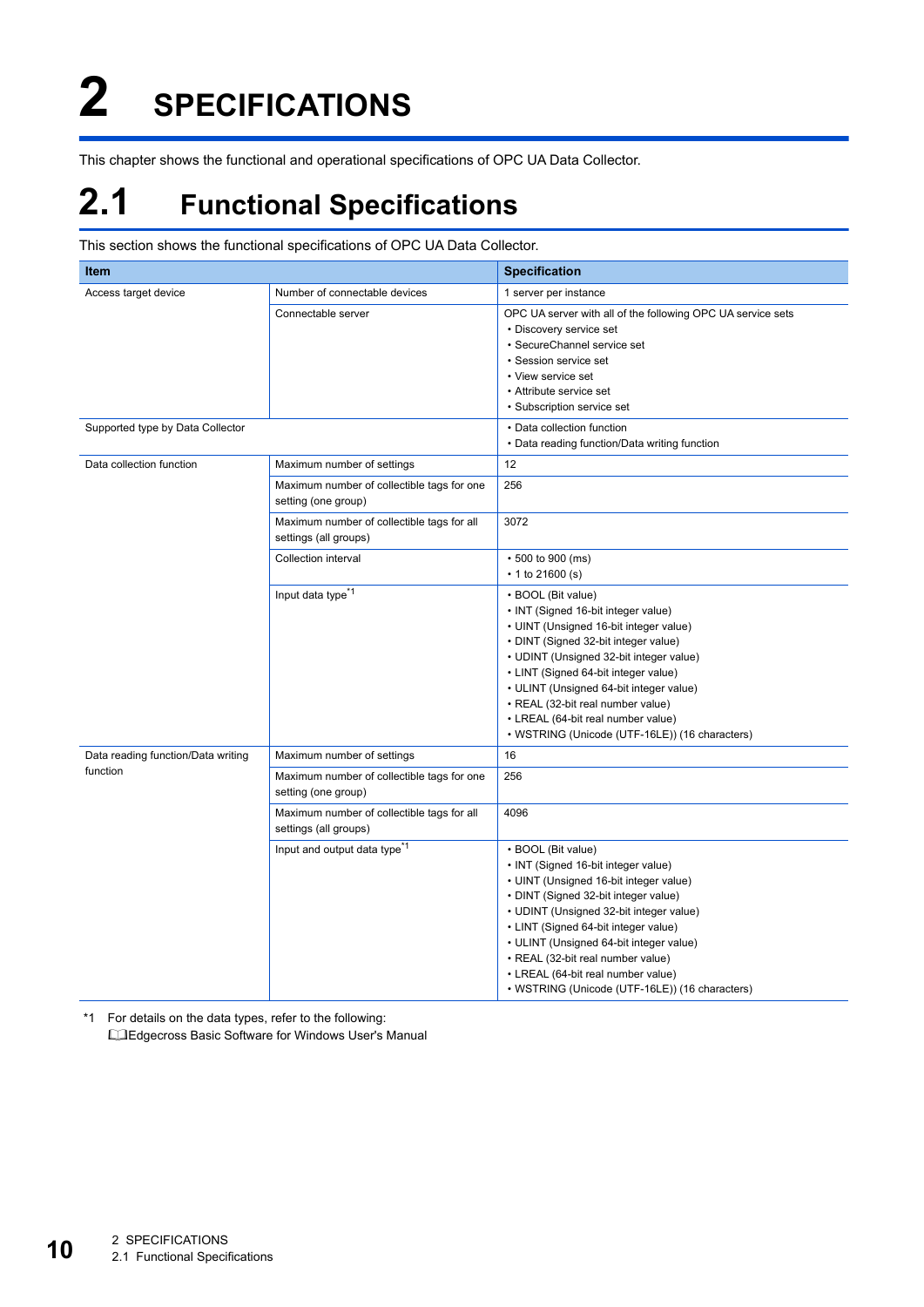# <span id="page-12-5"></span><span id="page-12-0"></span>**2.2 Operational Specifications**

This section shows the operational specifications of OPC UA Data Collector.

### <span id="page-12-1"></span>**Operating status**

The status of OPC UA Data Collector varies for each access target and is determined according to the communication status with the targets.

The communication status with access targets can be checked in Edgecross Basic Software.

| <b>Status of OPC UA Data Collector</b>                                                        | <b>Description</b>                                                                                                                     | <b>Communication status with an</b><br>access target |
|-----------------------------------------------------------------------------------------------|----------------------------------------------------------------------------------------------------------------------------------------|------------------------------------------------------|
| Data is being read from or written to an access target.                                       | Data Collector and the access target are connected<br>normally. (It will be in this state when the connection<br>processing succeeds.) | Connected                                            |
| Data is not being read from or written to an access target.<br>(Reconnection is in progress.) | Data Collector and the access target are disconnected.<br>(It will be in this state when the connection processing<br>fails.           | Disconnected                                         |

### <span id="page-12-2"></span>**Behavior when an error occurs**

When OPC UA Data Collector detects an error, it behaves according to the error type as follows:

| <b>Error type</b>                           | <b>Status of OPC UA Data Collector</b>                                                                                                                                                                                                                                                                                                                       | <b>Behavior of OPC UA Data Collector</b>                                                                                                                                                                                  |
|---------------------------------------------|--------------------------------------------------------------------------------------------------------------------------------------------------------------------------------------------------------------------------------------------------------------------------------------------------------------------------------------------------------------|---------------------------------------------------------------------------------------------------------------------------------------------------------------------------------------------------------------------------|
| Data collector operation stop error         | • Operations according to the specifications cannot be<br>quaranteed due to a hard disk error in an industrial<br>PC of the installation destination or a failure of<br>resource securing.<br>• An error cannot be corrected even by changing the<br>network configuration due to an incorrect parameter<br>setting (device type out of range, for example). | • Discards collected data when this error occurs during<br>data collection.<br>• Stops the data collection, data reading, or data<br>writing function and reports this error to Edgecross<br>Basic Software.              |
| Data collector operation continuation error | • Operations such as a program execution or data<br>communication cannot be continued due to<br>temporary network failure.<br>• An error may be corrected by changing the network<br>configuration even though there is no<br>communication due to a mismatch between the<br>parameter settings and the network configuration.                               | • Discards collected data when this error occurs during<br>data collection.<br>• Continues the data collection, data reading, or data<br>writing function even after reporting this error to<br>Edgecross Basic Software. |

 $Point<sup>0</sup>$ 

The error types reported to Edgecross Basic Software are as follows:

- Data collector operation stop error: Moderate error
- <span id="page-12-4"></span>• Data collector operation continuation error: Minor error

## <span id="page-12-3"></span>**2.3 Accessible Devices**

This section shows the connection destination devices accessible from OPC UA Data Collector.

- Industrial PC in which an OPC UA server is installed
- Devices with the OPC UA server functions equipped

#### **Precautions**

The connection procedure differs depending on a connection destination device. Check the setting procedure of a connection destination device.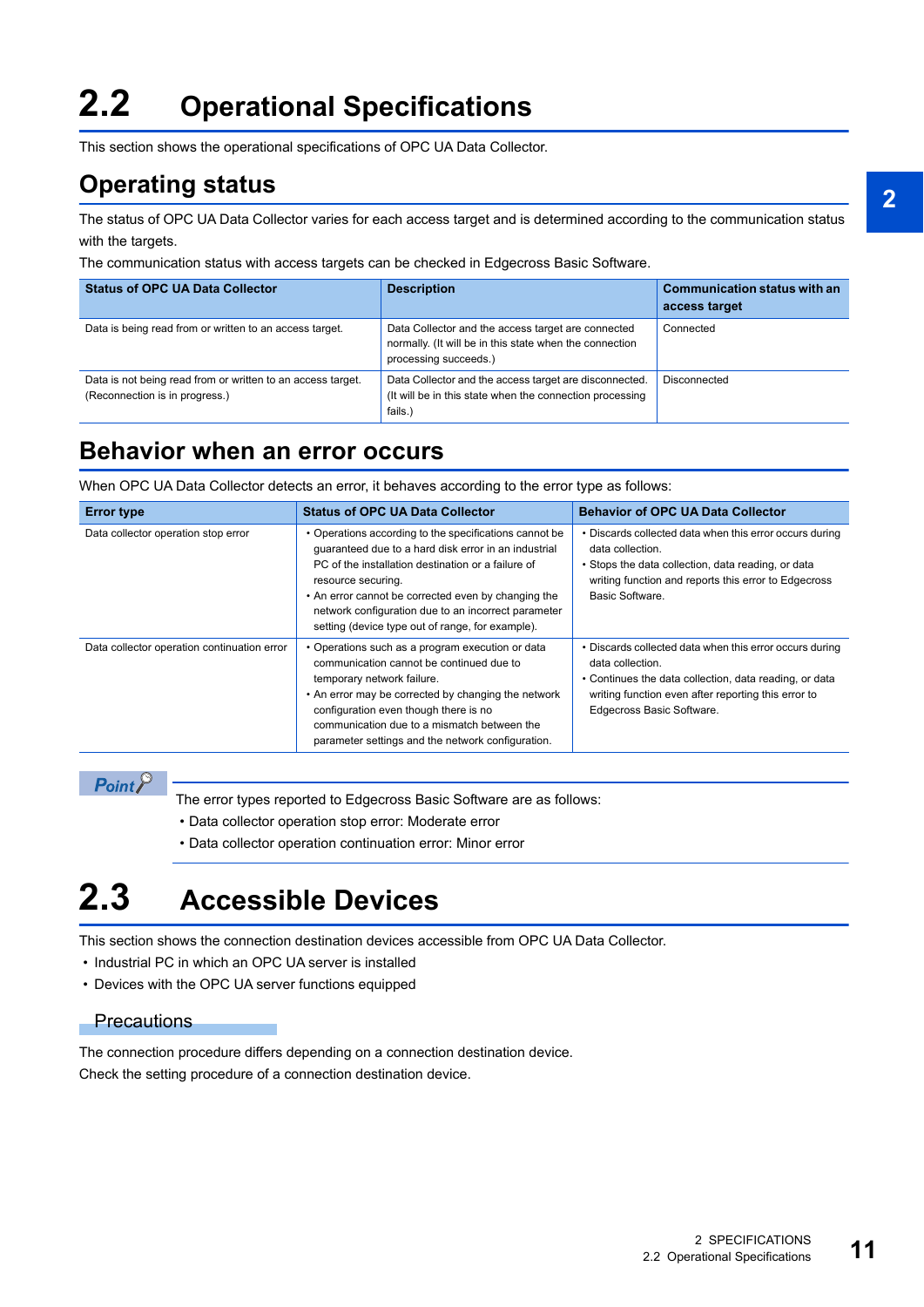# <span id="page-13-0"></span>**3 PROCEDURE BEFORE OPERATION**

This chapter shows the procedure from start-up to operation of OPC UA Data Collector.

### Operating procedure

*1.* Install OPC UA Data Collector in an industrial PC in which Edgecross Basic Software is installed. For the installation procedure and the operating environment of OPC UA Data Collector, refer to the following: **QOPC UA Data Collector Installation Instructions** 

*2.* Set the setting of an OPC UA server and wire and connect it to the industrial PC.

For the methods, refer to the manuals for the OPC UA server and the industrial PC used.

*3.* Set the parameters of OPC UA Data Collector.

**FF** [Page 17 PARAMETER SETTING](#page-18-1)

#### **Precautions**

When running Data Collector on an industrial PC where an antivirus software is installed, an exceeded collection cycle or data missing may occur due to an operation of the antivirus software. Exclude the following from the monitoring targets in the antivirus software settings. For the setting methods, refer to the manual for each antivirus software.

• Data Collector installation destination folder

• Following files and folders of Windows

Pagefile.sys

\*.pst

%systemroot%\System32\Spool

%systemroot%\SoftwareDistribution\Datastore

%windir%\Security\Database

%allusersprofile%\NTUser.pol

%systemroot%\system32\GroupPolicy\Machine\registry.pol

%systemroot%\system32\GroupPolicy\User\registry.pol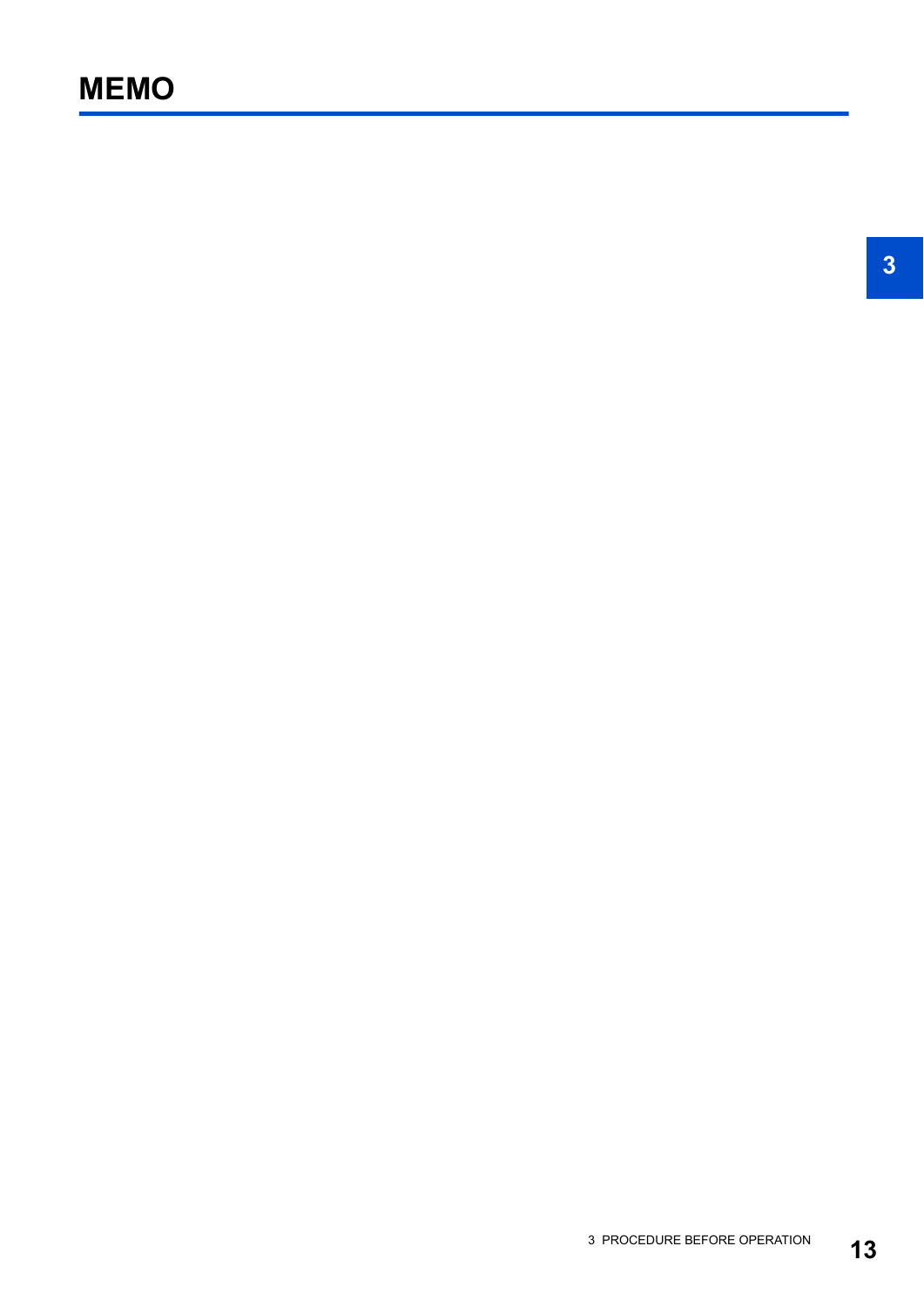<span id="page-15-0"></span>**4 FUNCTIONS**

<span id="page-15-4"></span>This chapter shows the functions of OPC UA Data Collector.

# <span id="page-15-1"></span>**4.1 Data Collection Function**

This function sends a data reading request to an OPC UA server in the interval of the set collection cycle and collects data of data tags when receiving a response from the OPC UA server.

Data acquisition starts at the time when the set time has elapsed since the operating status of Edgecross Basic Software was turned to RUN. After that, data is read periodically at specific intervals. However, if data cannot be read at the data acquisition start, data will not be read periodically at specific intervals.

This function works at specific intervals without the effects of the time change of an industrial PC in which OPC UA Data Collector runs.

### <span id="page-15-2"></span>**Collection processing time report**

When an enabled data collection setting is included and the operating status of Edgecross Basic Software switches from RUN to STOP, the collection processing times (maximum and minimum collection processing times)<sup>\*1</sup> in the RUN state are reported to the software as events. However, when no data is collected while Edgecross Basic Software is in the RUN state, the maximum and minimum collection processing times are reported as '0.'

\*1 The range of collection processing time is 0 to 4294967295 in microseconds. When an event is notified, the time unit is converted to milliseconds (three decimal places).

### <span id="page-15-3"></span>**When an uncorresponding data type is set**

When a data type set in the location parameter does not correspond to the one set in an OPC UA server, a collection error (data type mismatch) (error code: 2015H) is reported to Edgecross Basic Software.

Check the table below and set the data type corresponding to the one set in the OPC UA server.

| <b>OPC UA server</b> | <b>Location parameter</b> |
|----------------------|---------------------------|
| UA_BOOLEAN           | <b>BOOL</b>               |
| UA_String            | <b>WSTRING</b>            |
| UA_INT16             | <b>INT</b>                |
| UA_INT32             | <b>DINT</b>               |
| UA_INT64             | LINT                      |
| UA_UINT16            | <b>UINT</b>               |
| UA_UINT32            | <b>UDINT</b>              |
| UA_UINT64            | <b>ULINT</b>              |
| UA_FLOAT             | <b>REAL</b>               |
| <b>UA DOUBLE</b>     | <b>LREAL</b>              |

#### **Precautions**

 • An OPC UA server itself collects data periodically. Therefore, data may not be collected if the collection cycle of OPC UA Data Collector is longer than that of an OPC UA server. It is recommended to set the collection cycle of OPC UA Data Collector shorter than that of an OPC UA server.

In addition, the collection cycle of an OPC UA server depends on its performance. For details, refer to the manual for an OPC UA server used.



: Data is collected.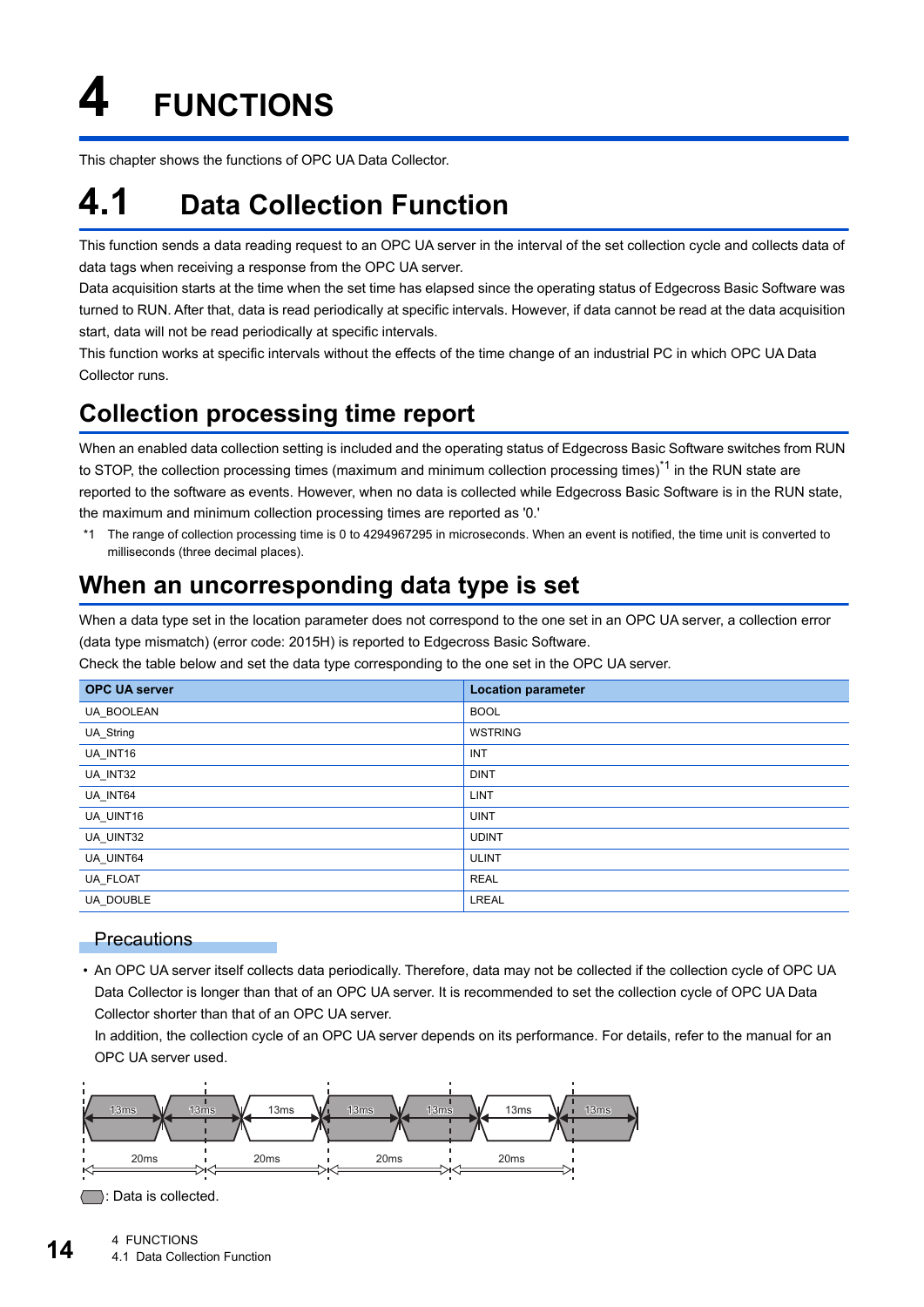$\Box$ : Data is not collected.

: Collection cycle of an OPC UA server

: Collection cycle of OPC UA Data Collector

- OPC UA Data Collector checks the connection status with an OPC UA server every collection cycle and attempts a reconnection if disconnected. If re-connection fails, it will be disconnected until the connection status check in the next collection timing.
- Character strings including surrogate pair characters cannot be read.
- When the same location is set for some data in one flow, values of the collected data may not match.

| lEx. |                        |   |                             |          |                  |  |
|------|------------------------|---|-----------------------------|----------|------------------|--|
|      | <b>Collection Data</b> |   | <b>Collection Option</b>    |          |                  |  |
|      |                        |   |                             |          |                  |  |
|      |                        |   | Collection Data Setting     |          |                  |  |
|      |                        |   | Please set collection data. |          |                  |  |
|      | No.                    |   | Data Name                   | Constant | Location (top)   |  |
|      |                        |   | Data001                     |          | ns=2;s=Address S |  |
|      |                        | 2 | Data002                     |          | ns=2;s=Address S |  |

 • To match a data value collected by OPC UA Data Collector with the current value of an access target device, set both the polling cycle of an OPC UA server and collection cycle of OPC UA Data Collector shorter.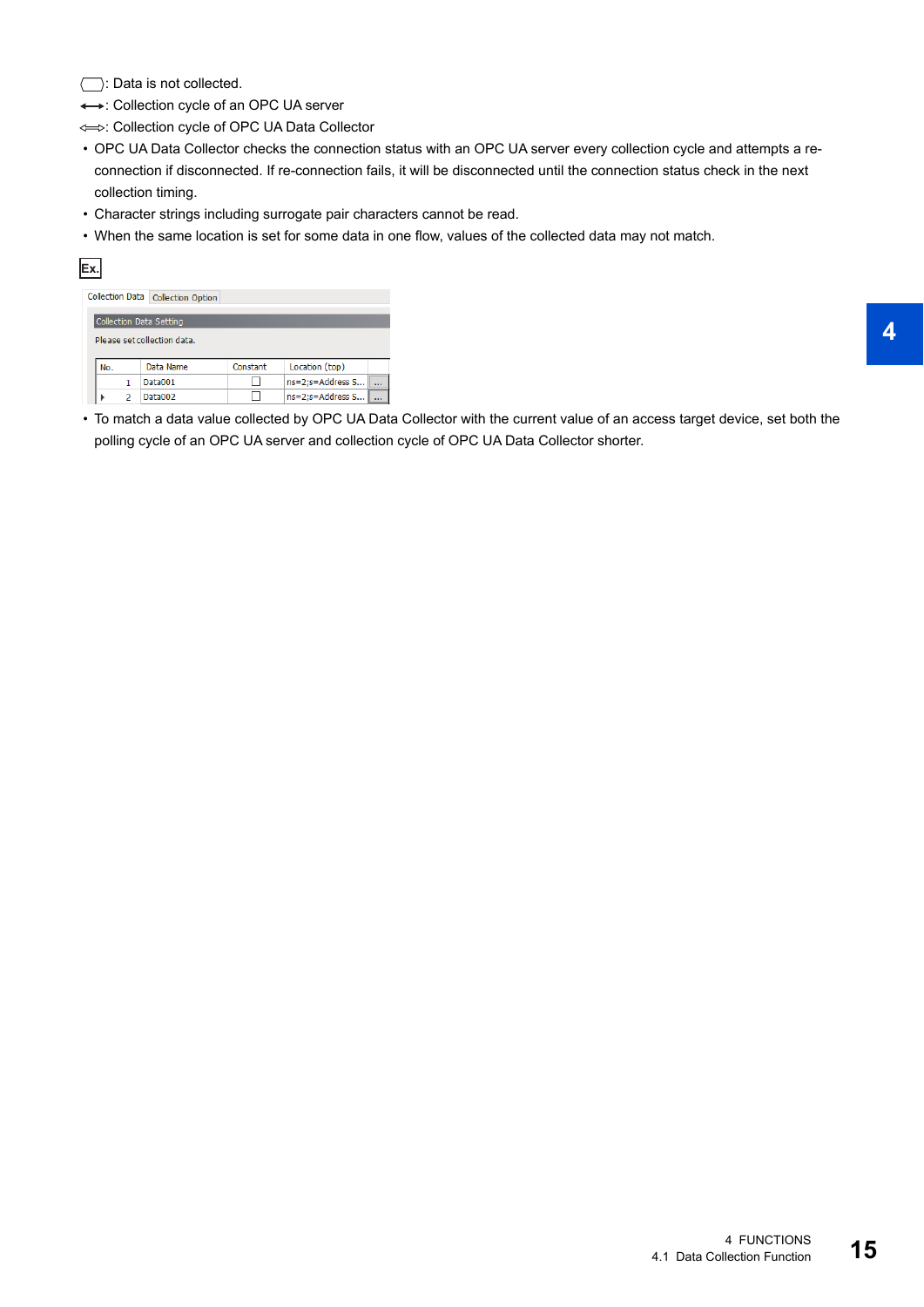# <span id="page-17-3"></span><span id="page-17-0"></span>**4.2 Data Reading Function**

This function sends a data reading request to an OPC UA server according to a request from Edgecross Basic Software and reads data of data tags.

### <span id="page-17-1"></span>**When an uncorresponding data type is set**

When a data type set in the location parameter does not correspond to the one set in an OPC UA server, a reading error (data type mismatch) (error code: 200DH) is reported to Edgecross Basic Software.

Check the table below and set the data type corresponding to the one set in the OPC UA server.

| <b>OPC UA server</b> | <b>Location parameter</b> |
|----------------------|---------------------------|
| UA_BOOLEAN           | <b>BOOL</b>               |
| UA_String            | <b>WSTRING</b>            |
| UA_INT16             | <b>INT</b>                |
| UA_INT32             | <b>DINT</b>               |
| UA_INT64             | <b>LINT</b>               |
| UA_UINT16            | <b>UINT</b>               |
| UA_UINT32            | <b>UDINT</b>              |
| UA UINT64            | <b>ULINT</b>              |
| UA_FLOAT             | <b>REAL</b>               |
| UA DOUBLE            | <b>LREAL</b>              |

# <span id="page-17-4"></span><span id="page-17-2"></span>**4.3 Data Writing Function**

This function sends a data writing request to an OPC UA server according to a request from Edgecross Basic Software and writes data to data tags.

### **Precautions**

The operations when writing WSTRING type data are as follows:

- Character strings composed of only non-surrogate characters: Written as they are.
- Character strings including surrogate pair characters: Written but replaced with an undefined value.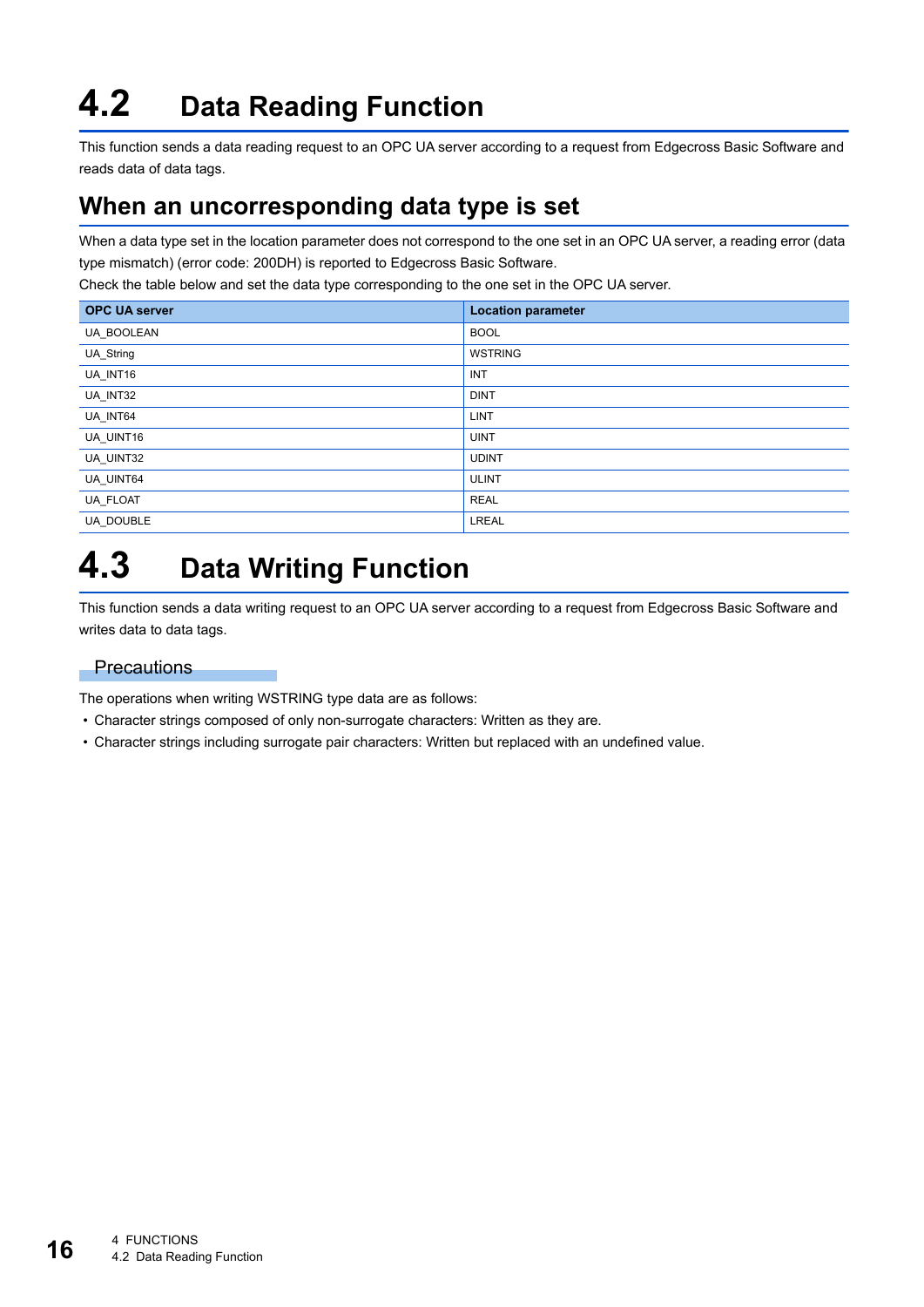# <span id="page-18-1"></span><span id="page-18-0"></span>**5 PARAMETER SETTING**

This chapter shows the parameters of OPC UA Data Collector that can be set in Edgecross Basic Software. For the display of the setting screens for each parameter, refer to Edgecross Basic Software User's Manual. Edgecross Basic Software for Windows User's Manual

### **Precautions**

When the setting file of Edgecross Basic Software storing the access target device settings of OPC UA Data Collector is transferred to another industrial PC, the settings should be set again.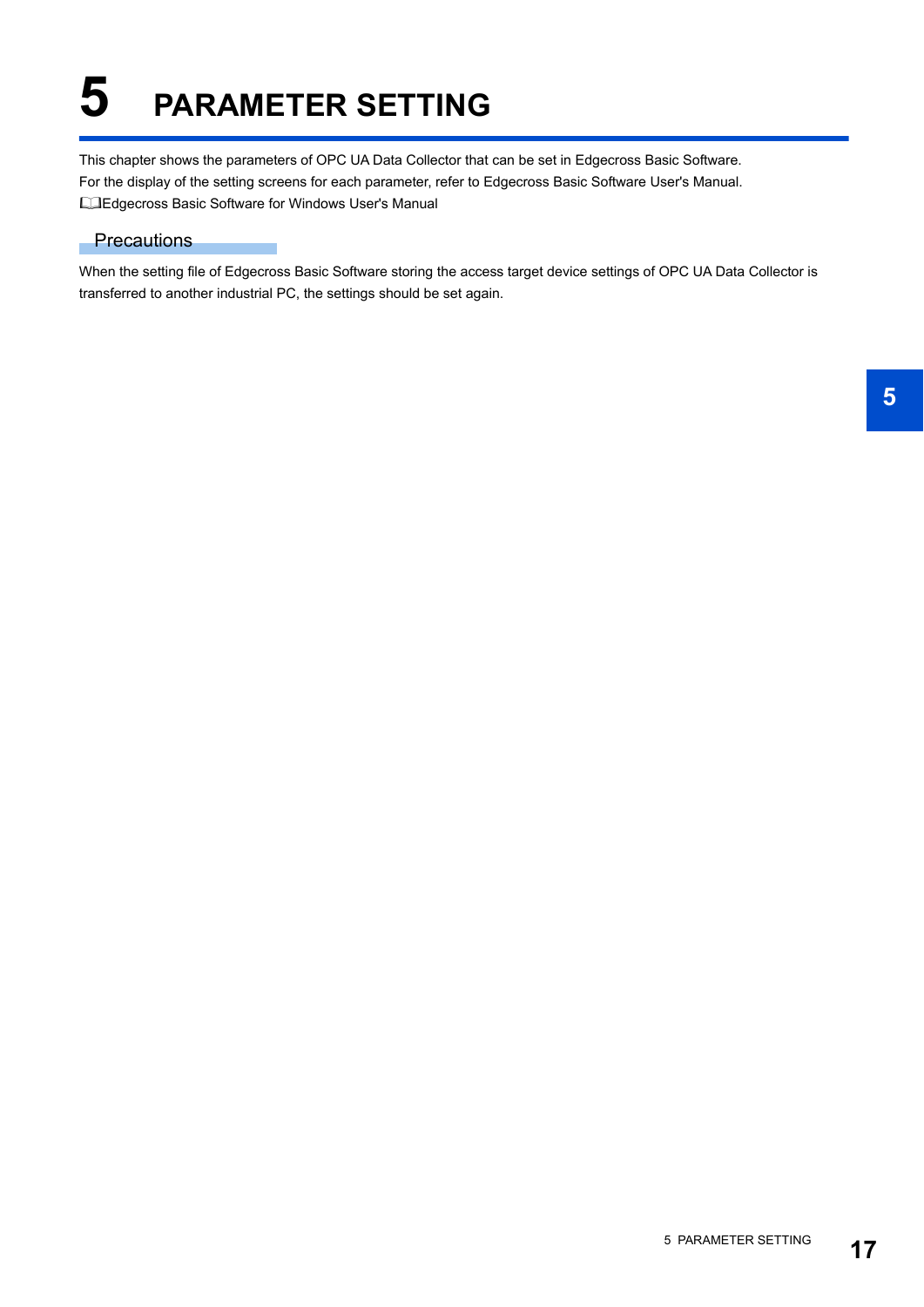# <span id="page-19-1"></span><span id="page-19-0"></span>**5.1 Communication Parameter**

This section shows the screens for configuring the connection between OPC UA Data Collector and an OPC UA server.

#### **Window**

- The "Target Device Setting" screen of Real-time Flow Designer
- The "Target Device Setting" screen of Management Shell Explorer

| Display<br>Not created<br>Creation<br>Setting of connection end server<br>End point URL<br>Server name<br>Security policy<br>None<br>$\checkmark$<br>Server<br>authentication<br>Security mode<br>None<br>$\checkmark$<br>User token type<br>Anonymous user<br>$\bigcirc$ User name/Password |
|----------------------------------------------------------------------------------------------------------------------------------------------------------------------------------------------------------------------------------------------------------------------------------------------|
|                                                                                                                                                                                                                                                                                              |
|                                                                                                                                                                                                                                                                                              |
|                                                                                                                                                                                                                                                                                              |
|                                                                                                                                                                                                                                                                                              |
|                                                                                                                                                                                                                                                                                              |
|                                                                                                                                                                                                                                                                                              |
|                                                                                                                                                                                                                                                                                              |
|                                                                                                                                                                                                                                                                                              |
|                                                                                                                                                                                                                                                                                              |
| User name                                                                                                                                                                                                                                                                                    |
| Password                                                                                                                                                                                                                                                                                     |

### Displayed items

| <b>Item</b>                      |                                | <b>Description</b>                                                                                                                                                                                                                                                                                                                                                                                                                                       |
|----------------------------------|--------------------------------|----------------------------------------------------------------------------------------------------------------------------------------------------------------------------------------------------------------------------------------------------------------------------------------------------------------------------------------------------------------------------------------------------------------------------------------------------------|
| Client certificate               | (1) Creation status display    | The creation status of a client certificate is displayed.                                                                                                                                                                                                                                                                                                                                                                                                |
|                                  | [Creation] button              | Click this to display the "Creation of client certificate" screen.<br>For Page 20 Creating a client certificate                                                                                                                                                                                                                                                                                                                                          |
|                                  | [Display] button <sup>*1</sup> | Click this to display the contents of a client certificate. (CF Page 19)<br>Certificate screen)                                                                                                                                                                                                                                                                                                                                                          |
| Setting of connection end server | End point URL                  | Set the endpoint URL of a connection destination server (0 to 1024<br>characters).                                                                                                                                                                                                                                                                                                                                                                       |
|                                  | Server name                    | The connection destination server name is displayed.                                                                                                                                                                                                                                                                                                                                                                                                     |
|                                  | Security policy                | Select a security policy.<br>The security policy should be the same as that of a connection destination<br>server <sup>*2</sup><br>• None: No security<br>• Basic128Rsa15: 128-bit encryption<br>• Basic256: 256-bit encryption<br>• Basic256Sha256: 256-bit encryption (using Sha256 algorithm)                                                                                                                                                         |
|                                  | Security mode                  | Select a security mode.<br>The security mode should be the same as that of a connection destination<br>server <sup>*2</sup><br>• None: No security<br>· Sign: Data is signed.<br>· Sign & Encrypt: Data is signed and encrypted.                                                                                                                                                                                                                         |
|                                  | [Server authentication] button | Click this to connect to the set endpoint URL to update a server name.<br>When clicking this button, communication with an OPC UA server is<br>performed.<br>When a client certificate has not been created yet, the "Creation of client<br>certificate" screen appears.<br>When the certificate of a connected server is not trusted, the "Authentication"<br>of server certificate" screen appears so check the contents and trust the<br>certificate. |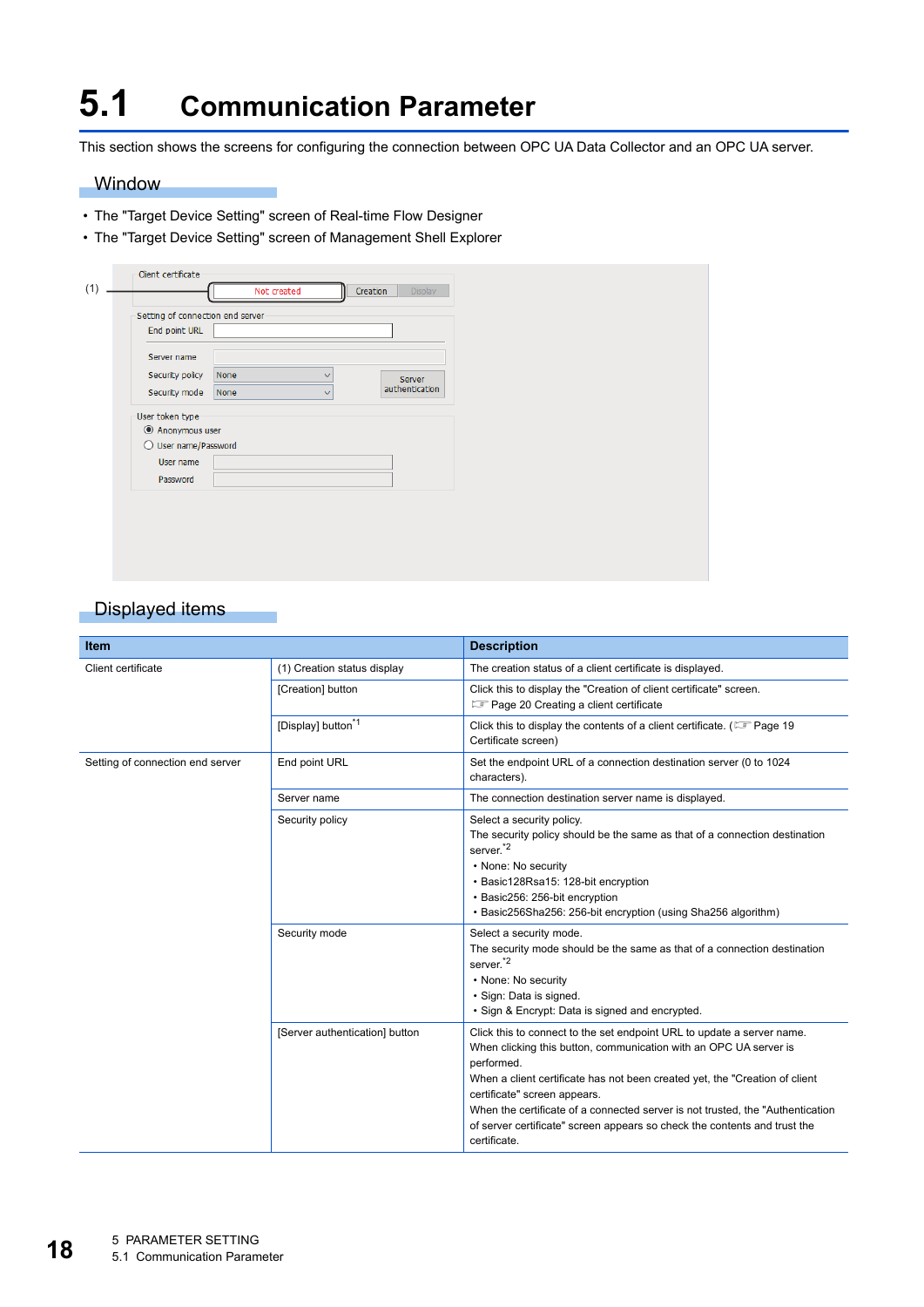| <b>Item</b>                                                            | <b>Description</b>                                                                                                                                                                                                                                                                              |
|------------------------------------------------------------------------|-------------------------------------------------------------------------------------------------------------------------------------------------------------------------------------------------------------------------------------------------------------------------------------------------|
| User token type                                                        | Select a user token type (user recognition method).<br>• Anonymous user: Select this to connect without specifying a user name and<br>a password.<br>• User name/Password: Select this to connect with specifying a user name (0)<br>to 1024 characters) and a password (0 to 1024 characters). |
| *1 It cannot be clicked when a client certificate has not been created |                                                                                                                                                                                                                                                                                                 |

<span id="page-20-0"></span>It cannot be clicked when a client certificate has not been created.

<span id="page-20-2"></span>\*2 Depending on the connection destination server, it may be possible to connect with multiple security policies and security modes. Check the specifications of the server.

### **Precautions**

When editing an access target device setting already set in Real-time Flow Designer or Management Shell Explorer, it may take time to display the screen due to a cause such as a network failure because communication with an OPC UA server is performed.

### <span id="page-20-1"></span>**Certificate screen**

The following shows the configuration of the "Certificate" screen. By clicking the [Install Certificate] button, a certificate is installed in Windows. \*1

\*1 It does not affect the operation of Management Shell.

| <b>Se</b> Certificate                                                                                                                                                                  | × |
|----------------------------------------------------------------------------------------------------------------------------------------------------------------------------------------|---|
| General<br>Details Certification Path                                                                                                                                                  |   |
| <b>Certificate Information</b><br>This CA Root certificate is not trusted. To enable trust,<br>install this certificate in the Trusted Root Certification<br><b>Authorities store.</b> |   |
|                                                                                                                                                                                        |   |
| <b>Issued to: OPC UA Data Collector</b>                                                                                                                                                |   |
| Issued by: OPC UA Data Collector                                                                                                                                                       |   |
| Valid from 1/17/2019 to 1/17/2024                                                                                                                                                      |   |
| Install Certificate<br><b>Issuer Statement</b>                                                                                                                                         |   |
| OK                                                                                                                                                                                     |   |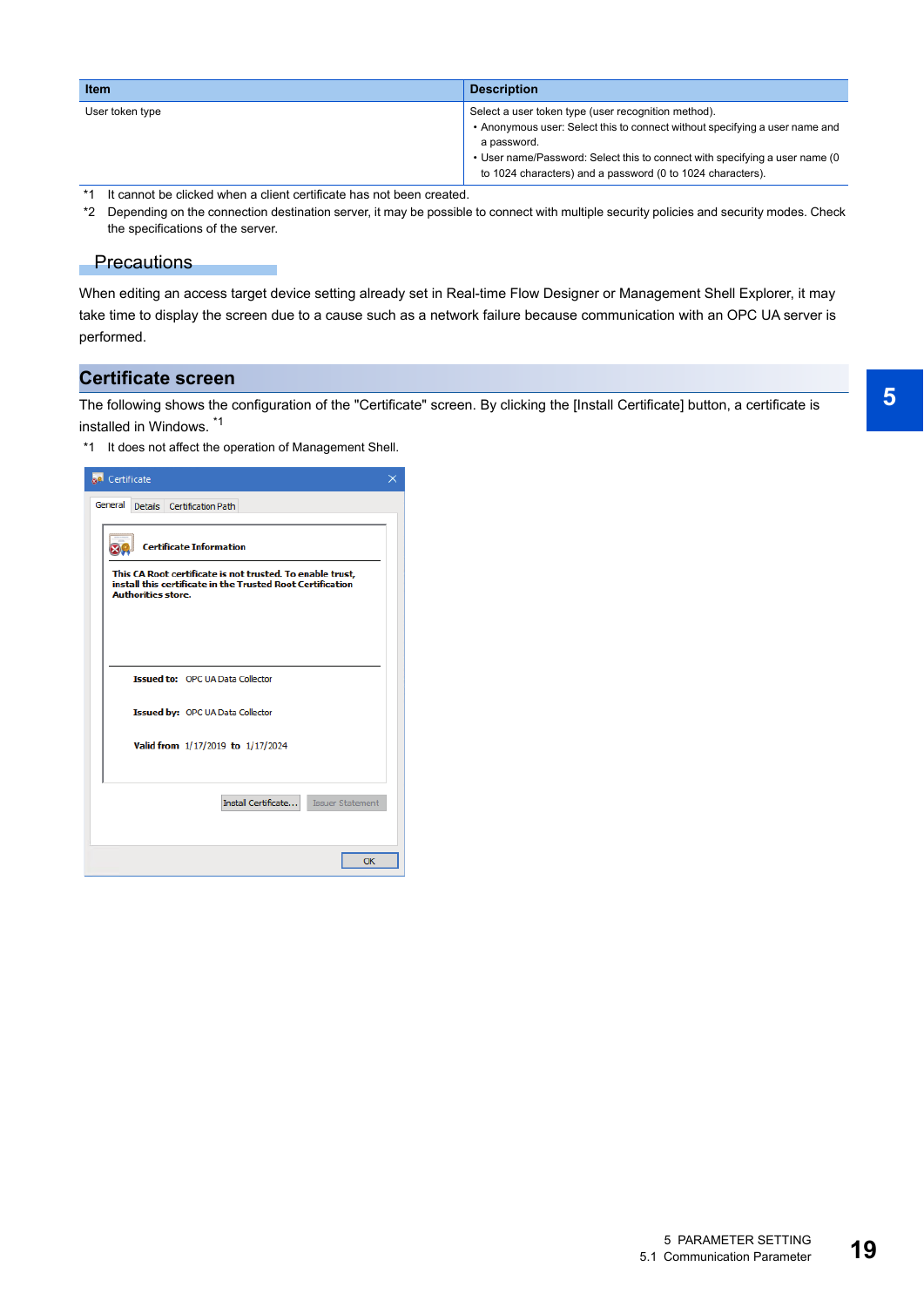### <span id="page-21-1"></span><span id="page-21-0"></span>**Creating a client certificate**

The following shows the screen for creating a client certificate for connecting to an OPC UA server.

This screen appears if a client certificate has not been created yet when setting the communication parameters of OPC UA Data Collector.

It also appears when a client certificate expires.

### **Window**

| Creation of client certificate                                                                                                            |                                                                              |  |  |  |  |  |
|-------------------------------------------------------------------------------------------------------------------------------------------|------------------------------------------------------------------------------|--|--|--|--|--|
| A certificate is required to set the server communication method.<br>Enter the following information. (The items with [*] are essential.) |                                                                              |  |  |  |  |  |
| Application name                                                                                                                          | <b>OPC UA Data Collector</b>                                                 |  |  |  |  |  |
| Organization name (*)                                                                                                                     | Organization                                                                 |  |  |  |  |  |
| Unit of organization                                                                                                                      | Unit                                                                         |  |  |  |  |  |
| Region name                                                                                                                               | Location                                                                     |  |  |  |  |  |
| Prefecture/State name                                                                                                                     | State                                                                        |  |  |  |  |  |
| Country                                                                                                                                   | JP<br>(ISO 3166-1 alpha-2 country name code in capital letter (example): JP) |  |  |  |  |  |
| Domain (*)                                                                                                                                |                                                                              |  |  |  |  |  |
| <b>Application URI</b>                                                                                                                    | um:                                                                          |  |  |  |  |  |
| <b>Expiration date</b>                                                                                                                    | 5 year<br>$\checkmark$                                                       |  |  |  |  |  |
| Strength of RSA key (*)                                                                                                                   | 2048bits                                                                     |  |  |  |  |  |
| Signature algorithm (*)                                                                                                                   | Sha256<br>$\checkmark$                                                       |  |  |  |  |  |
|                                                                                                                                           | OK                                                                           |  |  |  |  |  |

### Displayed items

| <b>Description</b>                                                                                                                                                                 |
|------------------------------------------------------------------------------------------------------------------------------------------------------------------------------------|
| An application name (OPC UA client name) is displayed.                                                                                                                             |
| Set an organization name (0 to 256 characters).                                                                                                                                    |
| Set the unit of an organization (0 to 256 characters).                                                                                                                             |
| Set the name of a region (0 to 128 characters).                                                                                                                                    |
| Set a prefecture or state (0 to 128 characters).                                                                                                                                   |
| Enter the abbreviation for a country name (0 to 2 characters).                                                                                                                     |
| Set a domain (0 to 16 characters).<br>Default: The machine name of an industrial PC in which OPC UA Data Collector is installed is displayed.                                      |
| The application URI is displayed.<br>Format: urn: [host name]: [company name]: [product name]                                                                                      |
| Select the expiration date of a client certificate.<br>When using an expired client certificate, the access to an OPC UA server is denied and communication is not<br>established. |
| Select the strength of the RSA key.<br>By selecting bigger bit, the communication security will also be higher.                                                                    |
| Select a signature algorithm.<br>".When selecting "Sha256," the security of a digital signature will be stronger than when selecting "Sha1.                                        |
|                                                                                                                                                                                    |

### **Precautions**

- Depending on the setting of the OPC UA server of a connection target, it is required to trust the created client certificate by the server. For the method, refer to the manual for an OPC UA server used.
- Do not re-create a client certificate until the certificate date is expired. If it is necessary to re-create a client certificate, delete the client certificate and the private key file stored in the following locations manually. Client certificate: (Folder in which Edgecross Basic Software is installed)\DataCollector\000002\_OPCUA DataCollector\_0100\SWnDN-DCOPCUA\PKI\certs\client.der Private key file: (Folder in which Edgecross Basic Software is installed)\DataCollector\000002\_OPCUA DataCollector\_0100\SWnDN-DCOPCUA\PKI\private\client.pem
- The server certificate (server name[thumb print of server certificate].der) is stored in the following location. (Folder in which Edgecross Basic Software is installed)\DataCollector\000002\_OPCUA DataCollector\_0100\SWnDN-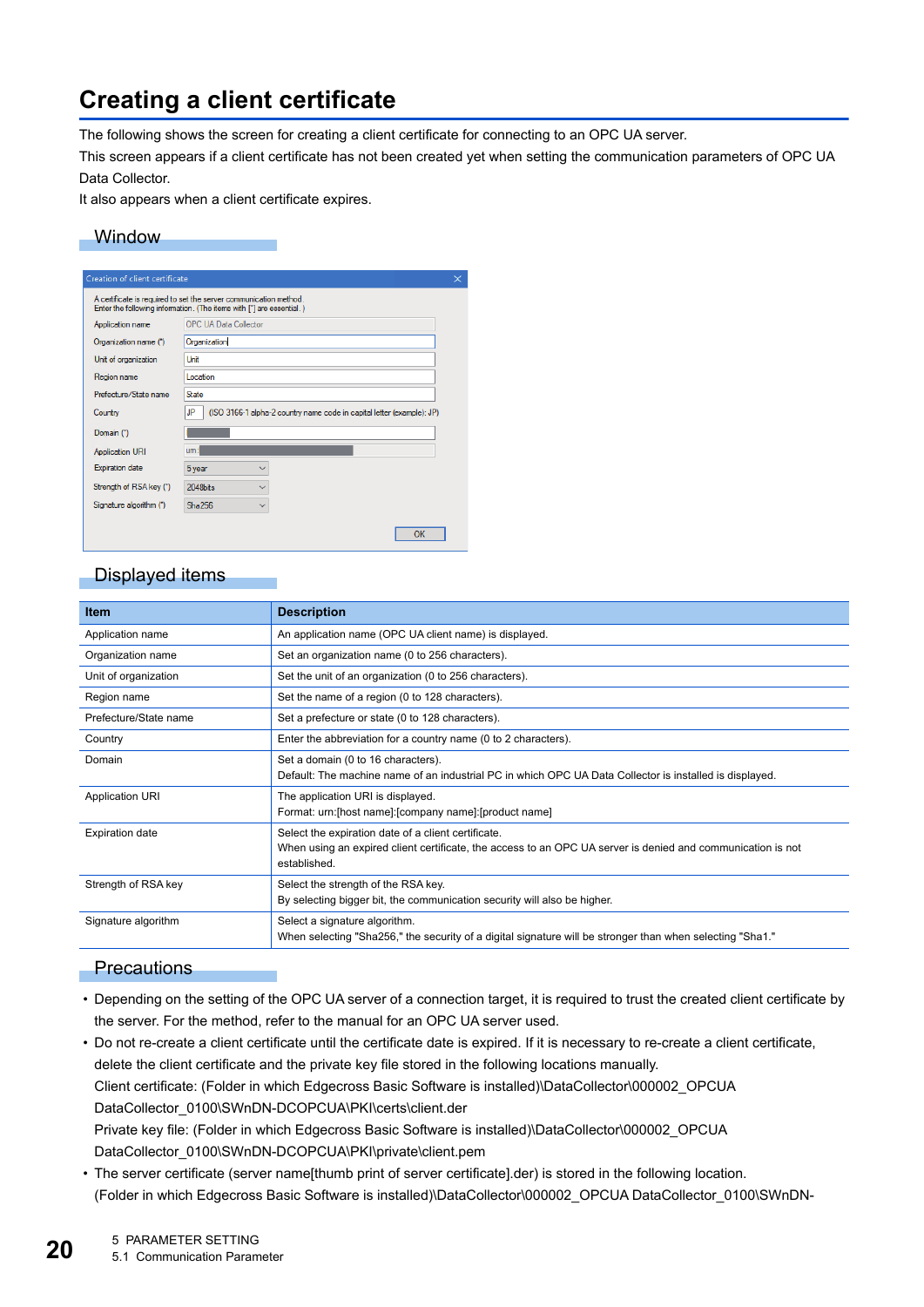DCOPCUA\PKI\trusted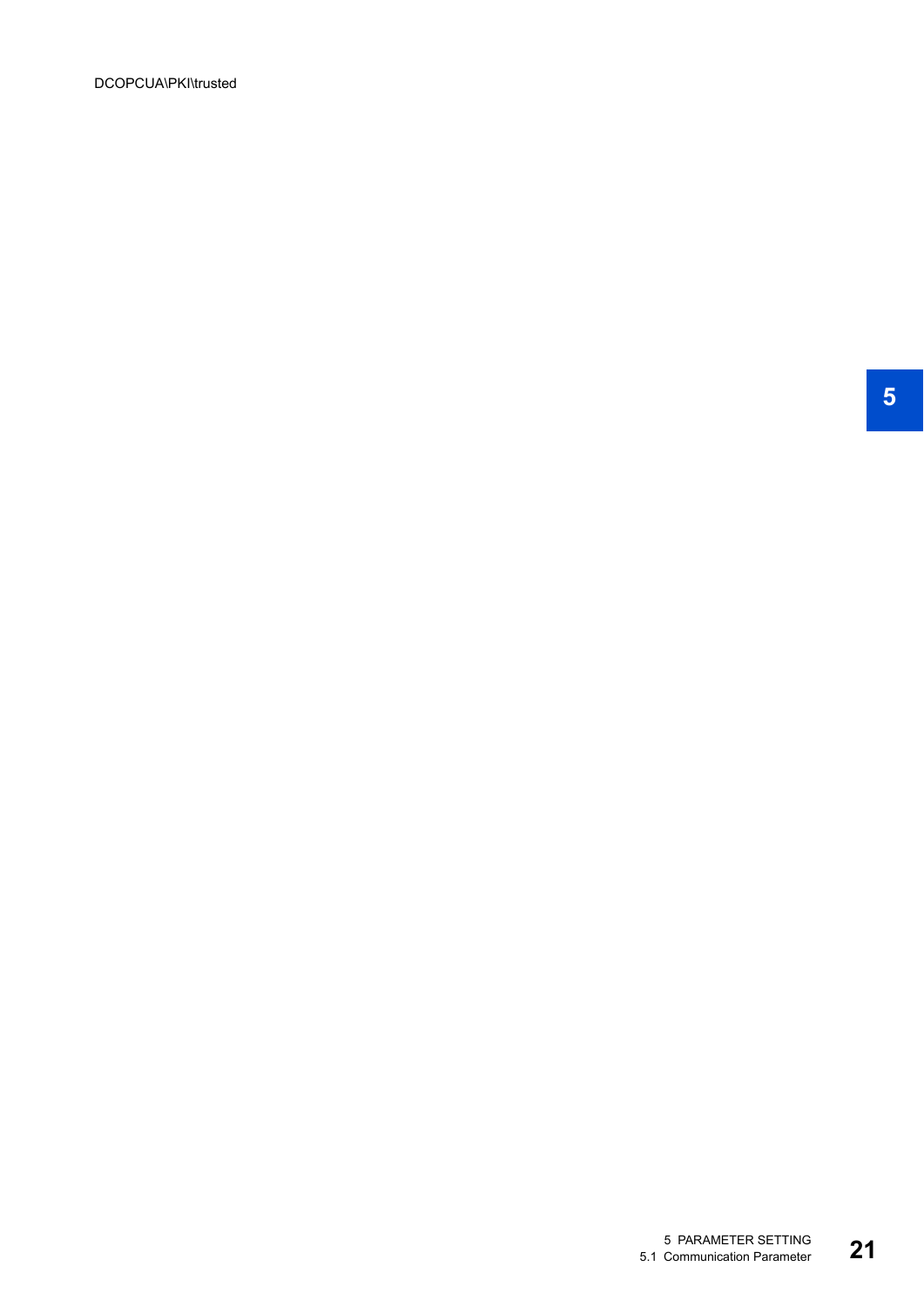# <span id="page-23-1"></span><span id="page-23-0"></span>**5.2 Collection Parameter**

m.

This section shows the screen for configuring the setting on data collection for OPC UA Data Collector.

### **Window**

• The [Collection Option] tab in the "Data Collection Setting" screen of Real-time Flow Designer

| Collection Data   Collection Option                                                                    |  |
|--------------------------------------------------------------------------------------------------------|--|
| Collection parameter settings                                                                          |  |
| Please set the collection parameter.                                                                   |  |
| Collection Interval $\begin{array}{ c c c c c }\n\hline\n5 & - & 00 & \mline\n\end{array}$ (500 - 900) |  |

### Displayed items

| <b>Item</b>         | <b>Description</b>                                |
|---------------------|---------------------------------------------------|
| Collection Interval | Set an interval and the unit for collecting data. |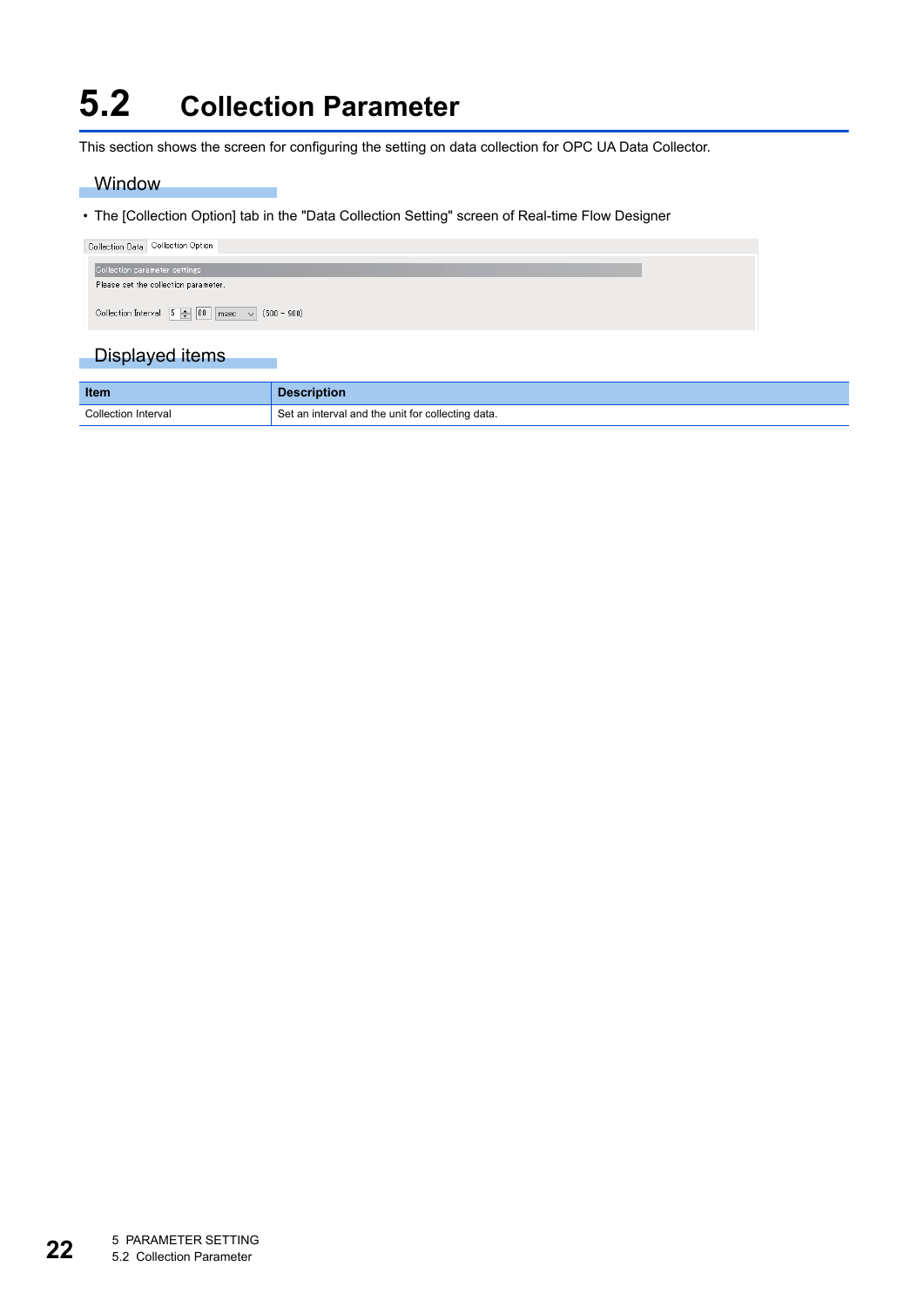# <span id="page-24-2"></span><span id="page-24-0"></span>**5.3 Location Parameter**

This section shows the screens for configuring the setting on target tags for OPC UA Data Collector.

### <span id="page-24-1"></span>**Real-time Flow Designer**

### **Data collection function**

#### **Window**

The [Collection Data] tab in the "Data Collection Setting" screen of Real-time Flow Designer

|     |                | Collection Data Setting     |          |                |             |                |                                 |        |                      |          |
|-----|----------------|-----------------------------|----------|----------------|-------------|----------------|---------------------------------|--------|----------------------|----------|
|     |                | Please set collection data. |          |                |             |                |                                 |        |                      |          |
| No. |                | Data Name                   | Constant | Location (top) |             | Location (end) | Data Type                       | Length | <b>Setting Value</b> | $\wedge$ |
|     | 1              |                             | Г        |                | 1.11        |                |                                 |        |                      |          |
|     | $\overline{a}$ |                             | Е        |                | 488         |                |                                 |        |                      |          |
|     | 3              |                             | г        |                | 4.11        |                |                                 |        |                      |          |
|     | 4              |                             |          |                | 1111        |                |                                 |        |                      |          |
|     | 5              |                             | г        |                | 888         |                |                                 |        |                      |          |
|     | 6              |                             |          |                | 1.111       |                |                                 |        |                      |          |
|     | $\overline{7}$ |                             | Г        |                | 1.11        |                |                                 |        |                      |          |
|     | 8              |                             | г        |                | 1.11        |                |                                 |        |                      |          |
|     | 9              |                             | г        |                | 444         |                |                                 |        |                      |          |
|     | 10             |                             | Г        |                | 1.11        |                |                                 |        |                      |          |
|     | 11             |                             | г,       |                | <b>DOM:</b> |                |                                 |        |                      |          |
|     | 12             |                             | г        |                | 1.11        |                | the contract of the contract of |        |                      | v        |

### Displayed items

| <b>Item</b>          | <b>Description</b>                                                                             |
|----------------------|------------------------------------------------------------------------------------------------|
| Data Name            | Set a data name (up to 32 characters).                                                         |
| Constant             | Select the checkbox to add a constant value or fixed character string to collection data.      |
| Location (top)       | Set an access target tag.                                                                      |
| Location (end)       | The content set for "Location (top)" is displayed.                                             |
| Data Type            | The data type set for a tag is automatically set.<br>Do not change the setting.                |
| Length               | When selecting "WSTRING" for "Data Type," the number of characters set for a tag is displayed. |
| <b>Setting Value</b> | Set a constant value or fixed character string to add to collection data.                      |

### ■ **Location setting**

For OPC UA Data Collector, locations can be set in the "Location Setting" screen.

**F** [Page 26 Location setting](#page-27-0)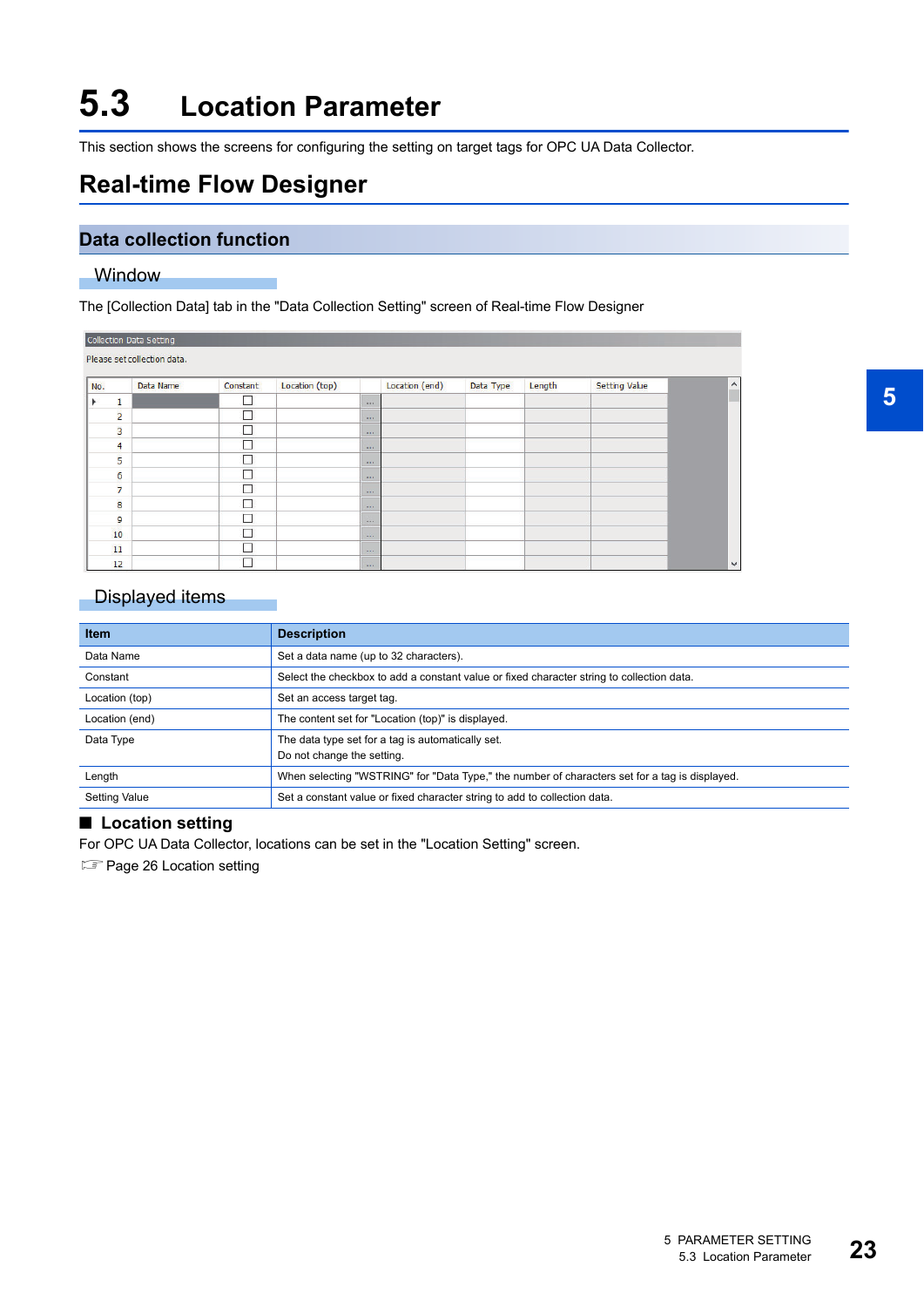### **Data writing function**

### Window

#### The [Instruction Target data] tab in the "Instruction Feedback Setting" screen of Real-time Flow Designer

|     | Instruction Target Setting                       |           |                |          |                |           |        |                      |  |                       |  |
|-----|--------------------------------------------------|-----------|----------------|----------|----------------|-----------|--------|----------------------|--|-----------------------|--|
|     | Please set data and value as instruction target. |           |                |          |                |           |        |                      |  |                       |  |
| No. |                                                  | Data Name | Location (top) |          | Location (end) | Data Type | Length | <b>Setting Value</b> |  | $\boldsymbol{\wedge}$ |  |
|     | 1                                                |           |                | $\cdots$ |                |           |        |                      |  |                       |  |
|     | 2                                                |           |                | $\cdots$ |                |           |        |                      |  |                       |  |
|     | 3                                                |           |                | $\cdots$ |                |           |        |                      |  |                       |  |
|     | 4                                                |           |                | $\cdots$ |                |           |        |                      |  |                       |  |
|     | 5                                                |           |                | $\cdots$ |                |           |        |                      |  |                       |  |
|     | 6                                                |           |                | $\cdots$ |                |           |        |                      |  |                       |  |
|     | 7                                                |           |                | $\cdots$ |                |           |        |                      |  |                       |  |
|     | 8                                                |           |                | $\cdots$ |                |           |        |                      |  |                       |  |
|     | 9                                                |           |                | $\cdots$ |                |           |        |                      |  |                       |  |
|     | 10                                               |           |                | $\cdots$ |                |           |        |                      |  |                       |  |
|     | 11                                               |           |                | $\cdots$ |                |           |        |                      |  |                       |  |
|     | 12 <sup>2</sup>                                  |           |                | $\cdots$ |                |           |        |                      |  | $\checkmark$          |  |

### Displayed items

| <b>Item</b>          | <b>Description</b>                                                                             |
|----------------------|------------------------------------------------------------------------------------------------|
| Data Name            | Set a data name (up to 32 characters).                                                         |
| Location (top)       | Set an access target tag.                                                                      |
| Location (end)       | The same content as "Location (top)" is displayed.                                             |
| Data Type            | The data type set for a tag is automatically set.<br>Do not change the setting.                |
| Length               | When selecting "WSTRING" for "Data Type," the number of characters set for a tag is displayed. |
| <b>Setting Value</b> | Set a value to substitute for an access target location.                                       |

### ■ **Location setting**

For OPC UA Data Collector, locations can be set in the "Location Setting" screen.

**F** [Page 26 Location setting](#page-27-0)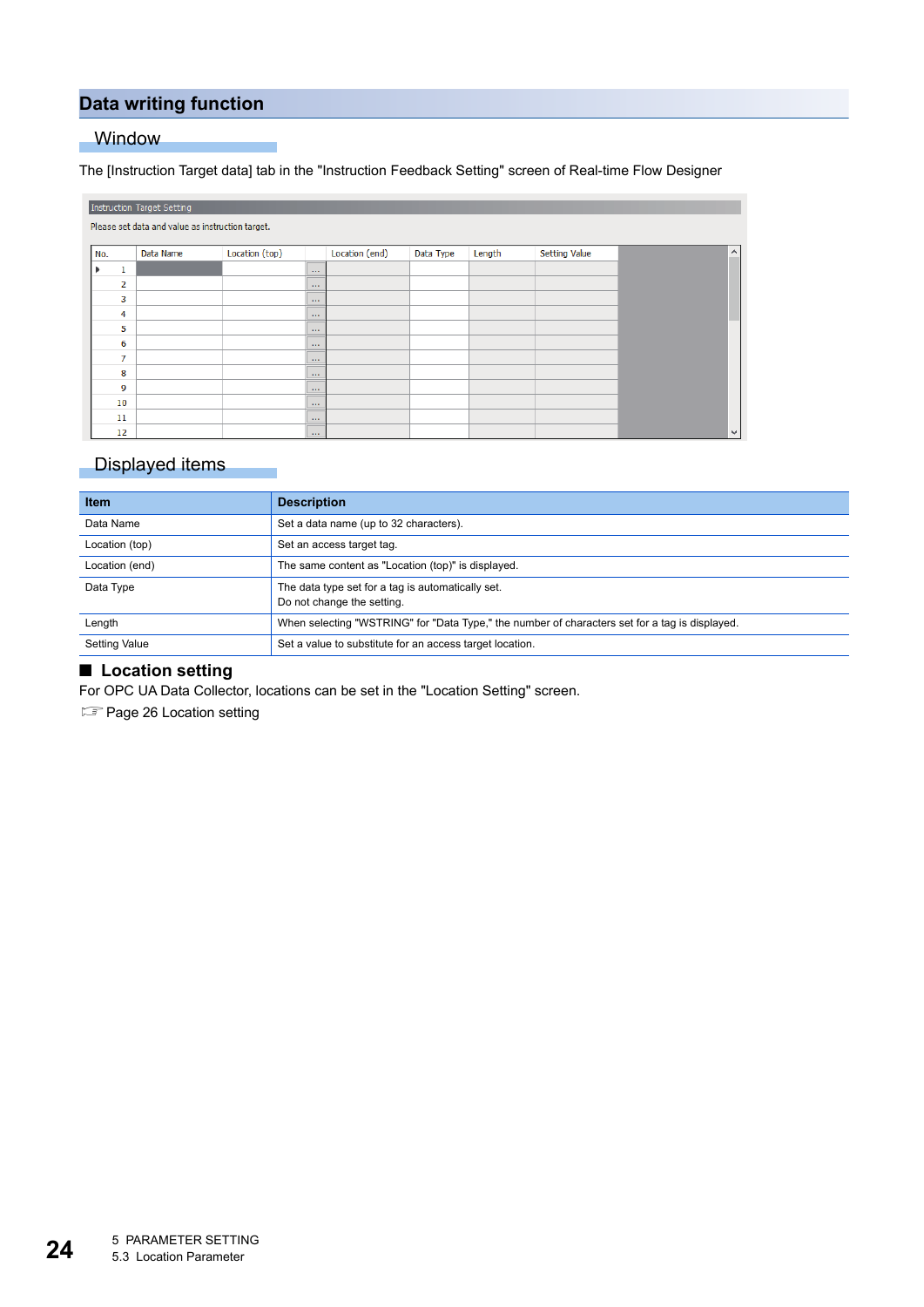### <span id="page-26-0"></span>**Management Shell**

#### **Window**

The "Add External Data Tag Resource" or "Edit External Data Tag Resource" screen of Management Shell Explorer

| Add External Data Tag Resource |             | ×            |
|--------------------------------|-------------|--------------|
|                                |             |              |
| Data Tag Resource Name         |             |              |
| Resource Display Name          |             |              |
| <b>Target Device</b>           | Dev001      | $\checkmark$ |
| Location                       |             |              |
| Data Type                      | <b>BOOL</b> | $\checkmark$ |
| Number of Characters           |             |              |
|                                | OK          | Cancel       |

### Displayed items

| <b>Item</b>            | <b>Description</b>                                                                             |
|------------------------|------------------------------------------------------------------------------------------------|
| Data Tag Resource Name | Set the name of an external data tag resource (up to 32 characters).                           |
| Resource Display Name  | Set the display name of an external data tag resource (up to 64 characters).                   |
| <b>Target Device</b>   | Select an access target device for an external data tag resource.                              |
| Location               | Set an access target tag.                                                                      |
| Data Type              | The data type set for a tag is automatically set.<br>Do not change the setting.                |
| Number of Characters   | When selecting "WSTRING" for "Data Type," the number of characters set for a tag is displayed. |

### **Location setting**

For OPC UA Data Collector, locations can be set in the "Location Setting" screen.

**[Page 26 Location setting](#page-27-0)**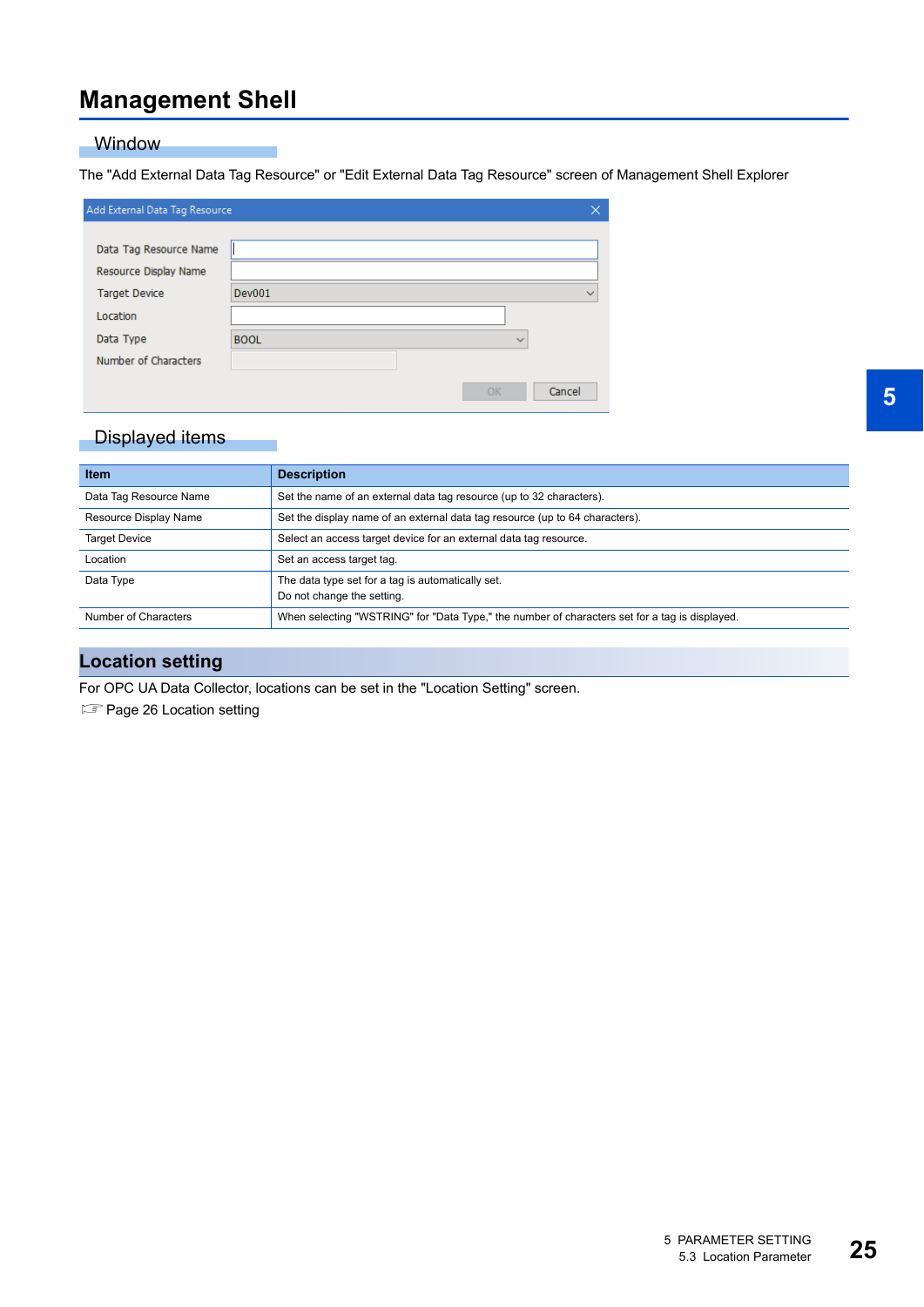### <span id="page-27-0"></span>**Location setting**

The following shows the screen for selecting a layer in the tree view to select an access target tag in the displayed tag list.

#### **Window**

### ■ **Real-time Flow Designer**

- Data collection function: Click the [...] button in the [Collection Data] tab in the "Data Collection Setting" screen of Real-time Flow Designer.
- Data writing function: Click the [...] button in the [Instruction Target data] tab in the "Instruction Feedback Setting" screen of Real-time Flow Designer.

### ■ Management Shell

Click the [Setting] button in the "Add External Data Tag Resource" or "Edit External Data Tag Resource" screen of Management Shell Explorer.



### Displayed items

| <b>Item</b>      |                         | <b>Description</b>                                                                                                                                  |  |
|------------------|-------------------------|-----------------------------------------------------------------------------------------------------------------------------------------------------|--|
| (1) Tree view    |                         | Address space information and each definition are displayed in a tree.                                                                              |  |
| (2) Tag list     | Tag name                | Select access target data.<br>Tags in an item selected in the tree view are displayed.                                                              |  |
|                  | Data type <sup>*1</sup> | The data type of a tag is displayed.<br>"---" is displayed for the data types that are the array type or not supported by OPC UA Data<br>Collector. |  |
| Access direction |                         | The access direction is displayed.                                                                                                                  |  |

<span id="page-27-1"></span>\*1 The string type defined on the OPC UA server side is converted into WSTRING (UTF-16LE).

#### **Precautions**

When editing an access target device setting already set in Real-time Flow Designer or Management Shell Explorer, it may take time to display the screen due to a cause such as a network failure because communication with an OPC UA server is performed.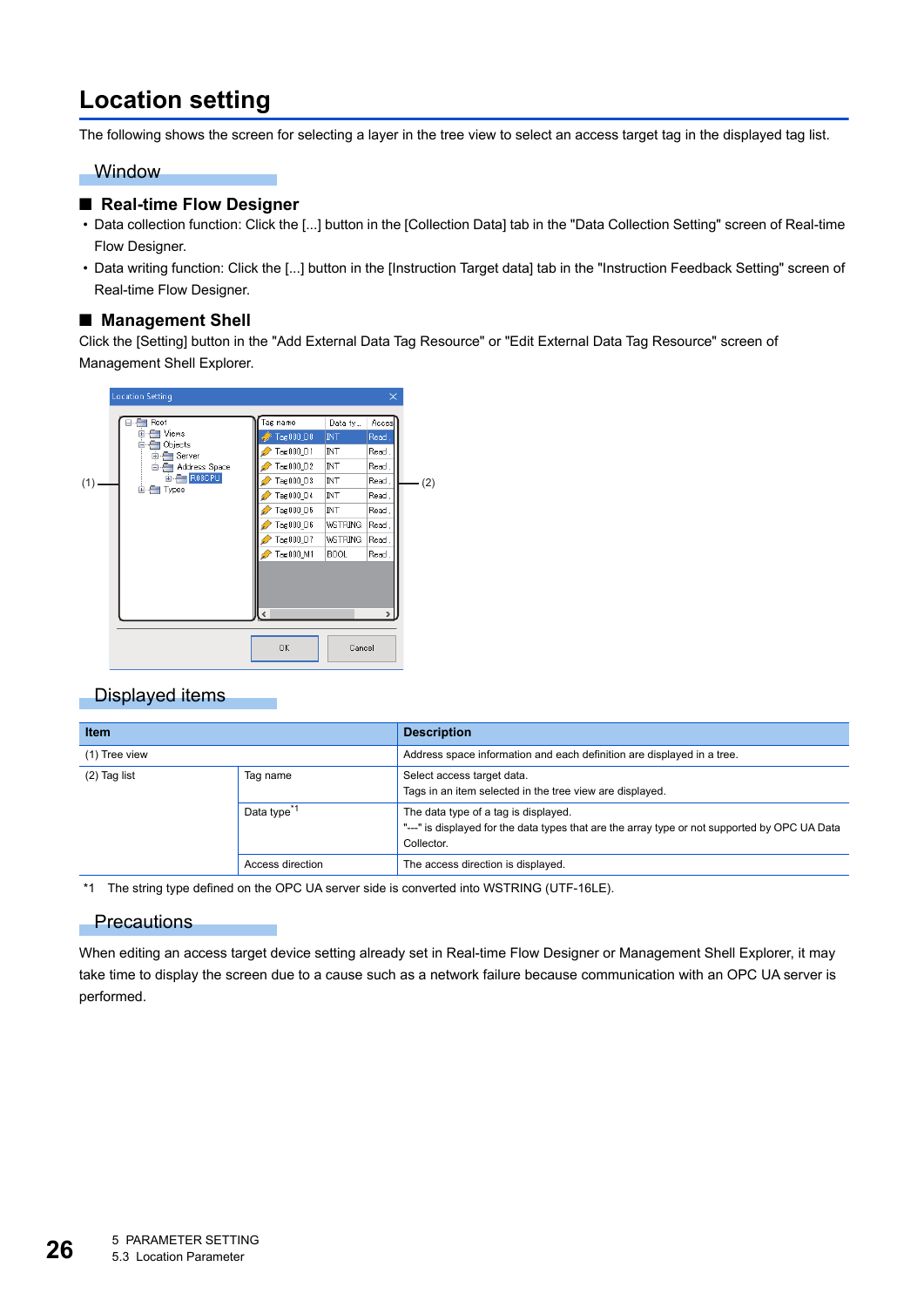# <span id="page-28-0"></span>**6 TROUBLESHOOTING**

This chapter explains the errors which may occur when using OPC UA Data Collector and the troubleshooting.

# <span id="page-28-1"></span>**6.1 Checking Method for Error Descriptions**

The following are the methods for checking error descriptions.

| <b>Checking method</b>    | <b>Details</b>                                                                                                                                                                                                    |
|---------------------------|-------------------------------------------------------------------------------------------------------------------------------------------------------------------------------------------------------------------|
| Real-time Flow Designer   | Error codes can be checked in the "Real-time Flow Manager Diagnostics" screen of Real-time Flow Designer.<br>For details, refer to the following:<br><b>L</b> IEdgecross Basic Software for Windows User's Manual |
| Management Shell Explorer | Error codes can be checked in the "Error Information List" screen of Management Shell Explorer.<br>For details, refer to the following:<br><b>L</b> edgecross Basic Software for Windows User's Manual            |

 $Point<sup>0</sup>$ 

When an error occurs due to a location parameter setting, the location causing the error can be confirmed in the detailed information for the error  $\text{code}^*$ <sup>1</sup>.

\*1 If the number of characters of the location is 67 or more, it will be displayed as follows. (A surrogate pair character is counted as two characters.)

(The first 30 characters)...(the last 36 characters)

### <span id="page-28-2"></span>**Error type**

There are two types of errors for OPC UA Data Collector: moderate error and minor error.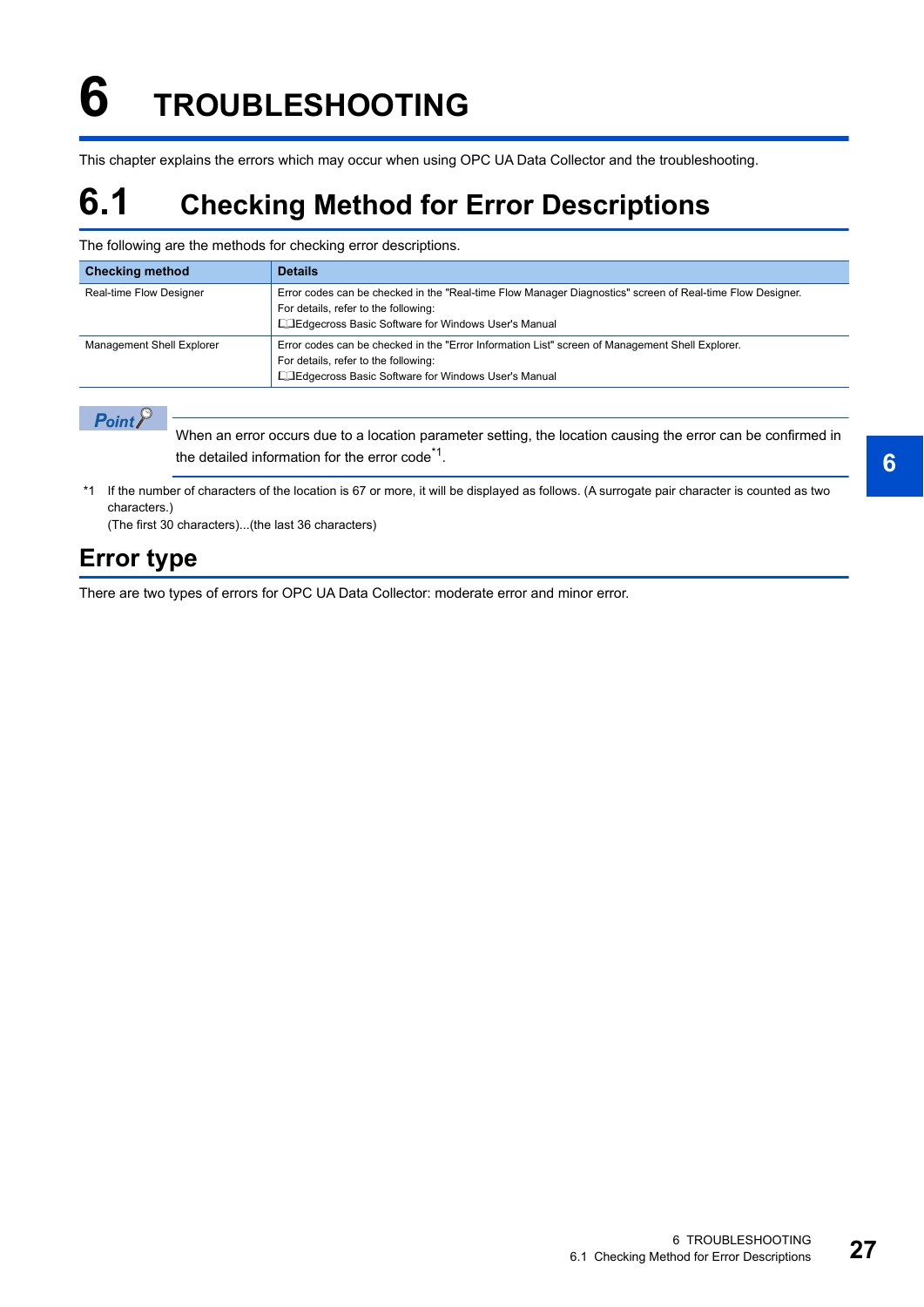# <span id="page-29-6"></span><span id="page-29-0"></span>**6.2 Troubleshooting by Symptom**

If a function of OPC UA Data Collector does not perform properly, check the applicable items in the following and troubleshoot the error.

### <span id="page-29-1"></span>**Troubleshooting on the OPC UA Data Collector startup**

### **Data Collector is not recognized at the Edgecross Basic Software start.**

| <b>Check point</b>                                  | <b>Corrective action</b>                                                                              |
|-----------------------------------------------------|-------------------------------------------------------------------------------------------------------|
| Does a signed-in user who started Edgecross Basic   | . Sign in as a user with the access right to the folder in which OPC UA Data Collector is stored, and |
| Software have the access right to a folder in which | start Edgecross Basic Software.                                                                       |
| OPC UA Data Collector is stored?                    | • Grant the user access to the folder in which OPC UA Data Collector is stored.                       |

### <span id="page-29-2"></span>**Troubleshooting on data collection**

### **Connection with an OPC UA server is not established.**

| <b>Check point</b>                                                                       | <b>Corrective action</b>                                                                                                     |
|------------------------------------------------------------------------------------------|------------------------------------------------------------------------------------------------------------------------------|
| Is the client certificate trusted on the OPC UA server side?                             | • Trust the client certificate on the OPC UA server side. For the method, refer<br>to the manual for the OPC UA server used. |
| Is an unauthorized anonymous user trying to connect to a server?                         | • Allow the anonymous user access on the OPC UA server side.                                                                 |
| Is a user name or password correct?                                                      | • Check the user name and password.                                                                                          |
| Is the setting file of Edgecross Basic Software transferred to another industrial<br>PC? | • Set the access target device again.                                                                                        |

### **The OPC UA server setting cannot be changed.**

| <b>Check point</b>                                                 | <b>Corrective action</b>                                                 |
|--------------------------------------------------------------------|--------------------------------------------------------------------------|
| Is there any process using Data Collector, and is an OPC UA server | • Terminate the process using Data Collector and disconnect from the OPC |
| connected to?                                                      | UA server.                                                               |

### <span id="page-29-3"></span>**Troubleshooting on Edgecross Basic Software**

### **An error caused by this product has been detected in Edgecross Basic Software.**

| <b>Check item</b>                                                                | <b>Corrective action</b>                                              |
|----------------------------------------------------------------------------------|-----------------------------------------------------------------------|
| Has a data collector startup error been detected in Edgecross Basic<br>Software? | Reinstall this product since the file may have been moved or deleted. |

### <span id="page-29-4"></span>**Troubleshooting on screens**

### **Contents in the screen are not displayed properly.**

| <b>Check item</b>                                                                                  | <b>Corrective action</b>                                                                                                                                                                                                                                                                                                                                                                                                                                                                                                                                                                           |
|----------------------------------------------------------------------------------------------------|----------------------------------------------------------------------------------------------------------------------------------------------------------------------------------------------------------------------------------------------------------------------------------------------------------------------------------------------------------------------------------------------------------------------------------------------------------------------------------------------------------------------------------------------------------------------------------------------------|
| Is a value other than 100% set for "Change the size of text, apps, and other<br>items" in Windows? | • Change the value to 100% for "Change the size of text, apps, and other<br>items."<br>• For Windows 10 (version 1703 or later) <sup>*1</sup> , the display of a screen can be<br>enlarged with high DPI scaling by using a Windows 10 function <sup>*2</sup> .<br>Select 'ProcessDesigner.exe' <sup>*3</sup> , then select [Properties] on the right-click<br>menu.<br><b><sup>●</sup></b> Select the checkbox of "Override high DPI scaling behavior. Scaling<br>performed by:" in the [Compatibility] tab, then select "System" from the pull-<br>down list.<br><b>3</b> Click the [OK] button. |

<span id="page-29-5"></span>\*1 The Windows version can be checked by the following procedure:

**O** Press Windows key +  $\overline{\mathbb{R}}$ , or select [Windows System]  $\Rightarrow$  [Run] from Windows Start.

**<sup>2</sup>** Enter 'winver' in the "Run" screen.

 $\Theta$  Check the version in the displayed screen.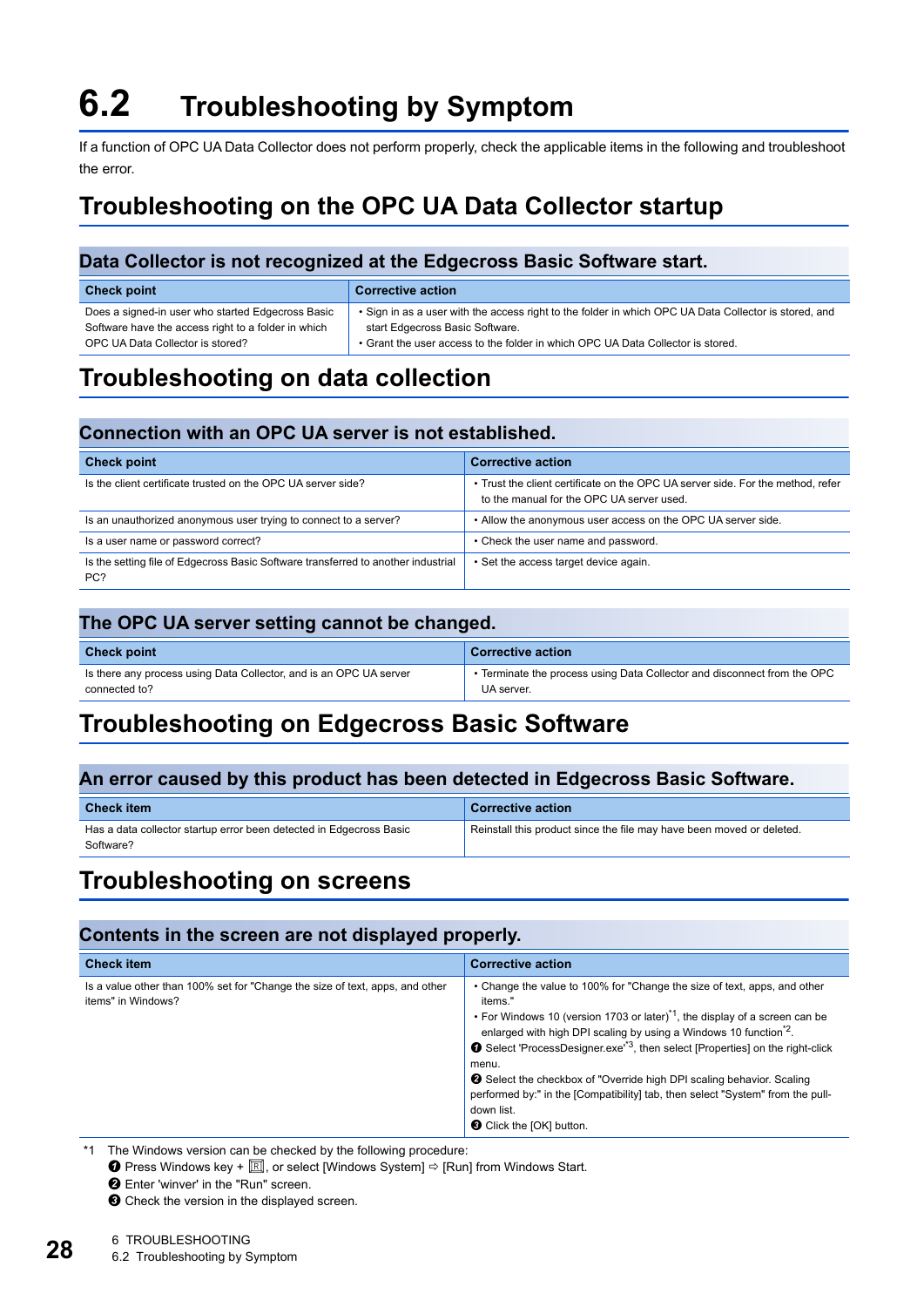<span id="page-30-0"></span>\*2 The display will be blurred by enlarging.

The following lists the setting values for "Change the size of text, apps, and other items" and the recommended display resolution for each setting value in Windows 10.

Setting value: 100%, display resolution:  $1024 \times 768$  dots or more

Setting value: 125%, display resolution:  $1900 \times 1200$  dots or more

Setting value: 150%, display resolution:  $1900 \times 1200$  dots or more

Setting value: 175%, display resolution:  $2880 \times 1620$  dots or more

Setting value: 200%, display resolution:  $2880 \times 1620$  dots or more

Setting value: 225%, display resolution:  $3840 \times 2160$  dots or more Setting value: 250%, display resolution:  $3840 \times 2160$  dots or more

<span id="page-30-1"></span>\*3 'ProcessDesigner.exe' is stored in the folder in which Edgecross Basic Software is installed.

The following is an example of a storage location.

(Example) When starting the operating system on the C drive and setting the installation destination folder as the default

C:\Edgecross\Edgecross Basic Software\Real-timeFlowDesigner\ProcessDesigner.exe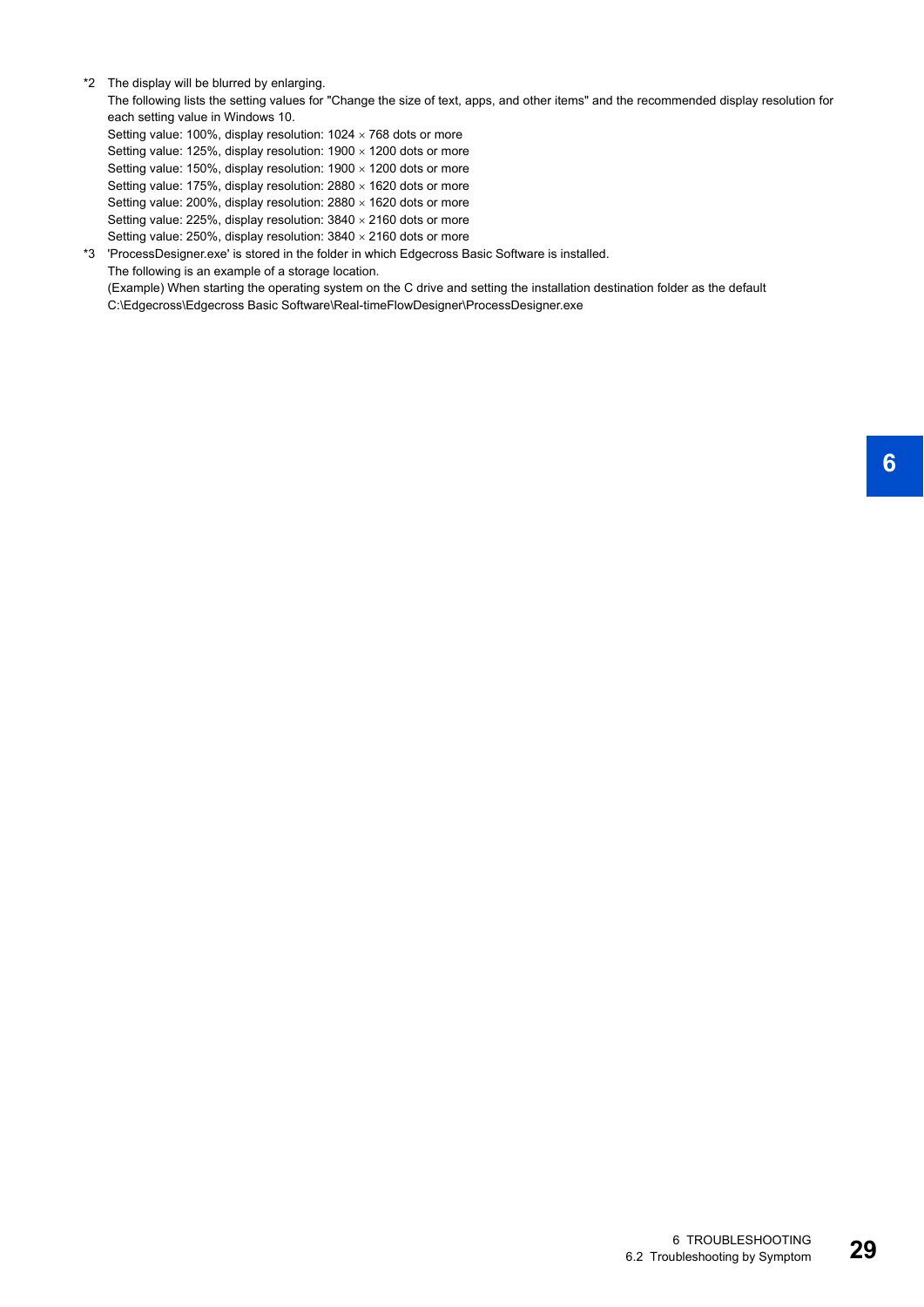# <span id="page-31-1"></span><span id="page-31-0"></span>**6.3 Error Code List**

| Error<br>code | <b>Error name</b>                                                       | <b>Error description</b>                                                           | <b>Corrective action</b>                                                                                                                                                                                                                                                                                                                                                                                                                                                                                                                                                                                                                                                                                                                                                                            |
|---------------|-------------------------------------------------------------------------|------------------------------------------------------------------------------------|-----------------------------------------------------------------------------------------------------------------------------------------------------------------------------------------------------------------------------------------------------------------------------------------------------------------------------------------------------------------------------------------------------------------------------------------------------------------------------------------------------------------------------------------------------------------------------------------------------------------------------------------------------------------------------------------------------------------------------------------------------------------------------------------------------|
| 2001H         | Data Collection Setting<br>Error                                        | The Data Collection setting is incorrect.                                          | Please review and correct the Data Collection setting.                                                                                                                                                                                                                                                                                                                                                                                                                                                                                                                                                                                                                                                                                                                                              |
| 2002H         | OPC UA server<br>connection error<br>(Connection failure)               | Failed to connect to the OPC UA server.                                            | • Please check that the OPC UA server has started.<br>• Please review and correct the path to the device on<br>which the OPC UA server operates.<br>• Please check if the end point URL of the OPC UA<br>server is correct.<br>If the load on the network is high, please reduce the<br>load.<br>• Reduction of access frequency to the OPC UA server,<br>amount of communication data.<br>• Separation of communication path of this product and<br>communication path of other software.<br>• Reduction of communication to be simultaneously<br>executed for one Target Device.<br>If the load on the OPC UA server is high, please reduce<br>the load.<br>• Reduction of the number of clients to be connected to<br>the OPC UA server.<br>• Closing applications running on the OPC UA server. |
| 2003H         | OPC UA server<br>connection error<br>(Session establishment<br>failure) | Failed to establish the session.                                                   | • Please check that the security policy and security<br>mode are matched with those of the server.<br>• Please check that the user name and password are<br>correctly set.<br>• For an anonymous user, please check that the access<br>from an anonymous user is allowed on the server.<br>• Please check that the client certificate is trusted by the<br>server.<br>• Please check that the number of available<br>simultaneous connected clients is not exceeded. If the<br>number of available simultaneous connected clients is<br>exceeded, please reduce the number of clients.<br>■If the load on the OPC UA server is high, please reduce<br>the load.<br>• Closing applications running on the OPC UA server.                                                                             |
| 2004H         | Certificate reading error                                               | Failed to read a certificate.                                                      | • Please check if a client certificate exists.<br>• Please check that the client certificate is not expired.<br>• Please check that the time of the industrial PC running<br>this product does not exceed the validity period of the<br>client certificate.                                                                                                                                                                                                                                                                                                                                                                                                                                                                                                                                         |
| 2005H         | Reading error (OPC UA<br>server connection<br>failure)                  | Failed to read the data because the connection with the<br>OPC UA server was lost. | Please check that the OPC UA server has started.<br>• Please review and correct the path to the device on<br>which the OPC UA server operates.<br>If the load on the network is high, please reduce the<br>load.<br>• Reduction of access frequency to the OPC UA server,<br>amount of communication data.<br>• Separation of communication path of this product and<br>communication path of other software.<br>• Reduction of communication to be simultaneously<br>executed for one Target Device.<br>If the load on the OPC UA server is high, please reduce<br>the load.<br>• Reduction of the number of clients to be connected to<br>the OPC UA server.<br>• Closing applications running on the OPC UA server.                                                                              |

This section shows the codes for errors that occur in OPC UA Data Collector.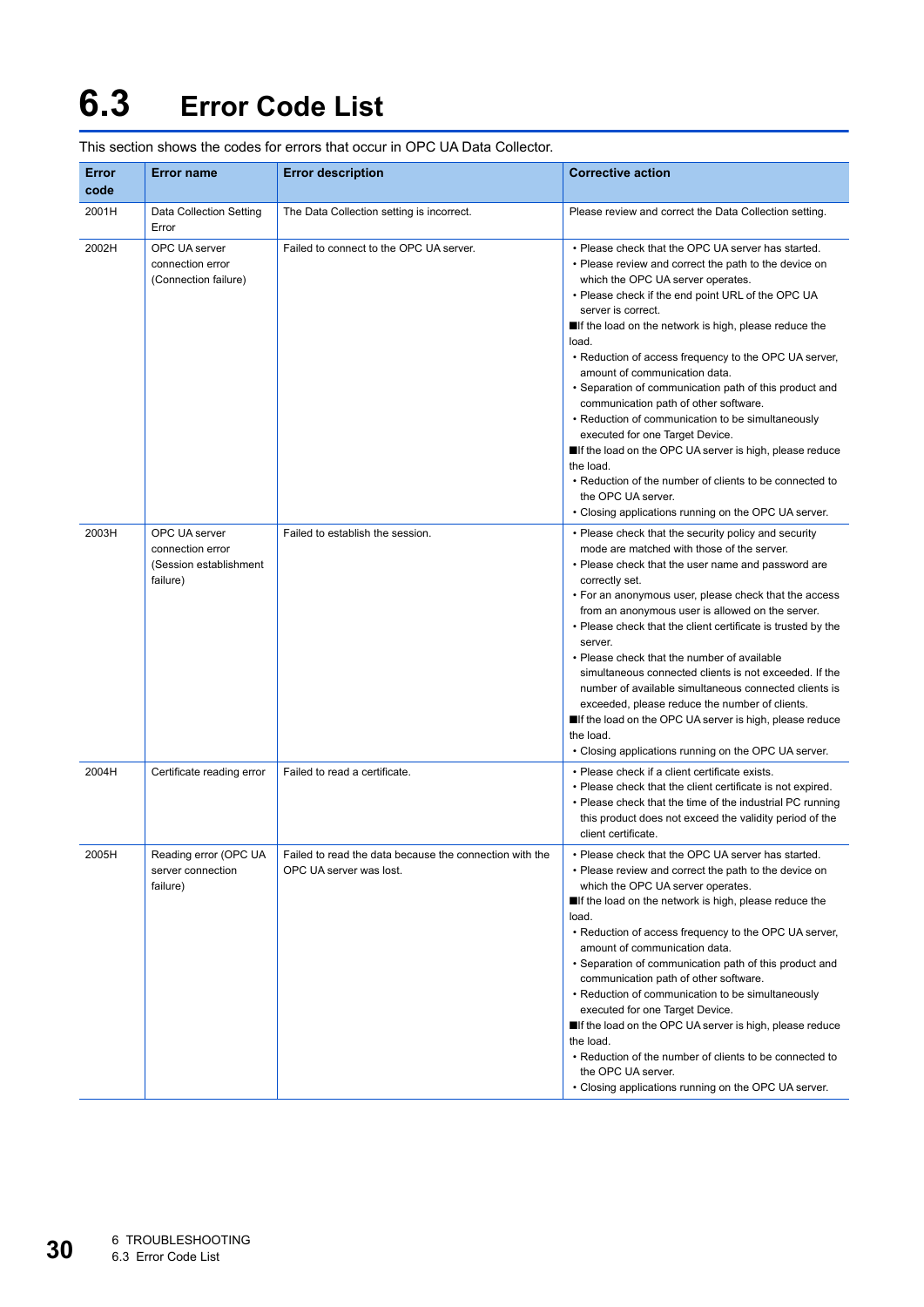| Error<br>code | <b>Error name</b>                                         | <b>Error description</b>                                                                                                | <b>Corrective action</b>                                                                                                                                                                                                                                                                                                                                                                                                                                                                                                                                                                                                                                                                                                 |
|---------------|-----------------------------------------------------------|-------------------------------------------------------------------------------------------------------------------------|--------------------------------------------------------------------------------------------------------------------------------------------------------------------------------------------------------------------------------------------------------------------------------------------------------------------------------------------------------------------------------------------------------------------------------------------------------------------------------------------------------------------------------------------------------------------------------------------------------------------------------------------------------------------------------------------------------------------------|
| 2006H         | Writing error (OPC UA<br>server connection<br>failure)    | Failed to write the data because the connection with the<br>OPC UA server was lost.                                     | • Please check that the OPC UA server has started.<br>• Please review and correct the path to the device on<br>which the OPC UA server operates.<br>If the load on the network is high, please reduce the<br>load.<br>• Reduction of access frequency to the OPC UA server,<br>amount of communication data.<br>• Separation of communication path of this product and<br>communication path of other software.<br>• Reduction of communication to be simultaneously<br>executed for one Target Device.<br>If the load on the OPC UA server is high, please reduce<br>the load.<br>• Reduction of the number of clients to be connected to<br>the OPC UA server.<br>• Closing applications running on the OPC UA server. |
| 2007H         | Data Collector internal<br>error                          | An unexpected error occurred inside this product.                                                                       | • If Real-time Flow Manager is used, please write the<br>Real-time Flow Manager parameter again.<br>• Please check that no other error occurs.<br>• Please restart the Industrial PC running this product.<br>• Please reinstall this product.<br>• If the same error occurs, please consult your local<br>Mitsubishi representative.                                                                                                                                                                                                                                                                                                                                                                                    |
| 2008H         | <b>Target Device setting</b><br>error                     | The Target Device setting information does not exist.                                                                   | Please set the Target Device setting of the basic software<br>again.                                                                                                                                                                                                                                                                                                                                                                                                                                                                                                                                                                                                                                                     |
| 2009H         | Reading error (Access to<br>a non-existent tag)           | Failed to read the data because reading was performed<br>on a tag which did not exist in the OPC UA server.             | Please review the location setting or OPC UA server<br>setting so that the tag of the location setting exists in the<br>OPC UA server.                                                                                                                                                                                                                                                                                                                                                                                                                                                                                                                                                                                   |
| 200AH         | Writing error (Access to<br>a non-existent tag)           | Failed to write the data because writing was performed<br>on a tag which did not exist in the OPC UA server.            | Please review the location setting or OPC UA server<br>setting so that the tag of the location setting exists in the<br>OPC UA server.                                                                                                                                                                                                                                                                                                                                                                                                                                                                                                                                                                                   |
| 200BH         | Reading error (Incorrect<br>access direction)             | Failed to read the data because reading was performed<br>on a tag which was set to unreadable in the OPC UA<br>server.  | Please review the location setting or OPC UA server<br>setting so that the access direction of the tag of the<br>location setting becomes read or read/write.                                                                                                                                                                                                                                                                                                                                                                                                                                                                                                                                                            |
| 200CH         | Writing error (Incorrect<br>access direction)             | Failed to write the data because writing was performed<br>on a tag which was set to unwritable in the OPC UA<br>server. | Please review the location setting or OPC UA server<br>setting so that the access direction of the tag of the<br>location setting becomes write or read/write.                                                                                                                                                                                                                                                                                                                                                                                                                                                                                                                                                           |
| 200DH         | Reading error (Data type<br>mismatch)                     | The settings for the data types of the tag of the location<br>setting and OPC UA server are different.                  | Please review the location setting or OPC UA server<br>setting so that the data types of the tag of the location<br>setting and OPC UA server match.                                                                                                                                                                                                                                                                                                                                                                                                                                                                                                                                                                     |
| 200EH         | Writing error (Data type<br>mismatch)                     | The settings for the data types of the tag of the location<br>setting and OPC UA server are different.                  | Please review the location setting or OPC UA server<br>setting so that the data types of the tag of the location<br>setting and OPC UA server match.                                                                                                                                                                                                                                                                                                                                                                                                                                                                                                                                                                     |
| 200FH         | Reading error (Error<br>detected in the OPC UA<br>server) | Failed to read the data because an error was detected in<br>the OPC UA server.                                          | • Please check the measures with the error code<br>displayed on the status code in the user's manual of<br>the OPC UA server and perform them.<br>• If the above actions do not solve the problem, please<br>contact the manufacturer of the OPC UA server.                                                                                                                                                                                                                                                                                                                                                                                                                                                              |
| 2010H         | Writing error (Error<br>detected in the OPC UA<br>server) | Failed to write the data because an error was detected in<br>the OPC UA server.                                         | • Please check the measures with the error code<br>displayed on the status code in the user's manual of<br>the OPC UA server and perform them.<br>• If the above actions do not solve the problem, please<br>contact the manufacturer of the OPC UA server.                                                                                                                                                                                                                                                                                                                                                                                                                                                              |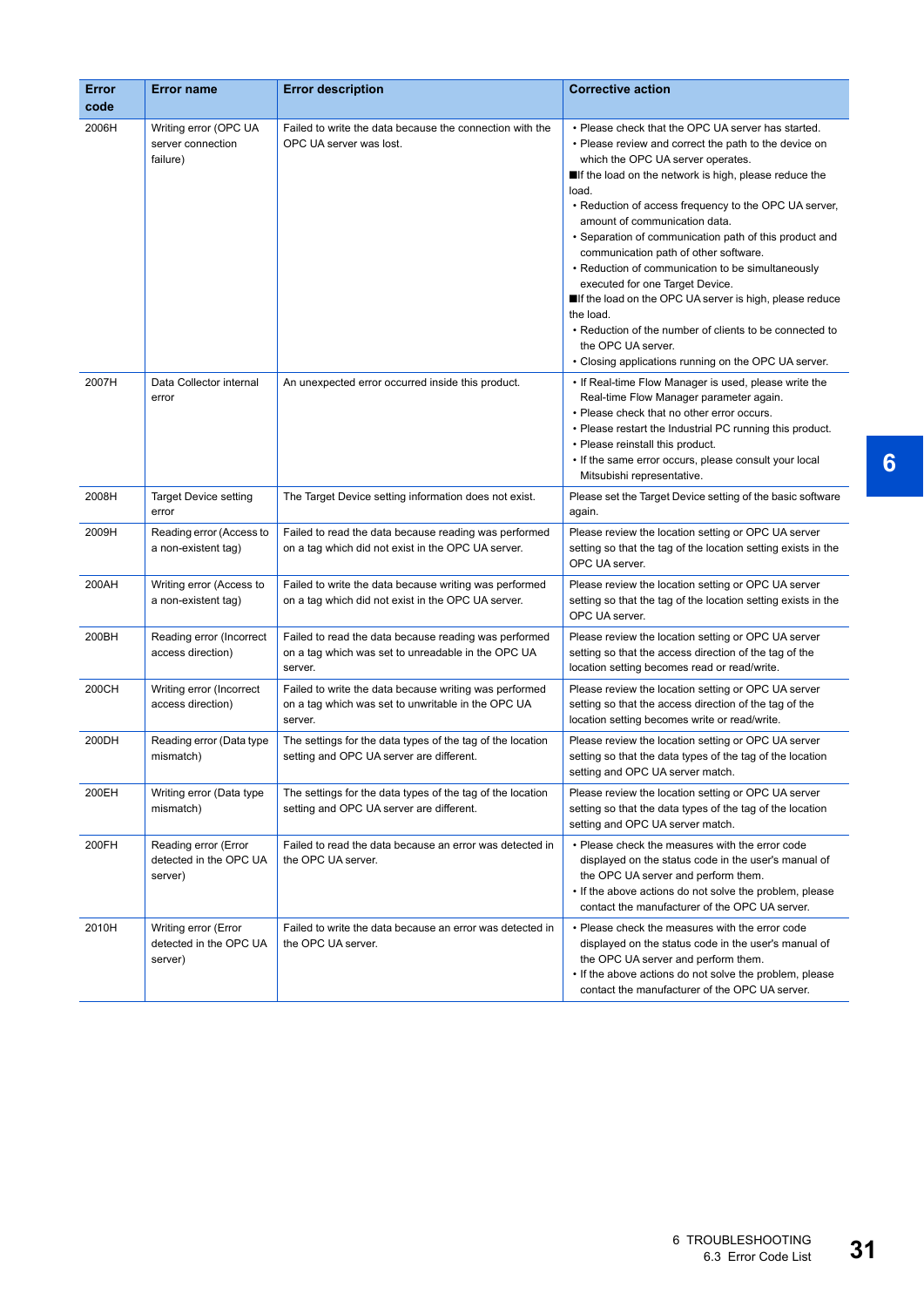| Error<br>code | <b>Error name</b>                                            | <b>Error description</b>                                                                                                     | <b>Corrective action</b>                                                                                                                                                                                                                                                                                                                                                                                                                                                                                                                                                                                                                                                                                                                                                                                                                                                    |
|---------------|--------------------------------------------------------------|------------------------------------------------------------------------------------------------------------------------------|-----------------------------------------------------------------------------------------------------------------------------------------------------------------------------------------------------------------------------------------------------------------------------------------------------------------------------------------------------------------------------------------------------------------------------------------------------------------------------------------------------------------------------------------------------------------------------------------------------------------------------------------------------------------------------------------------------------------------------------------------------------------------------------------------------------------------------------------------------------------------------|
| 2011H         | Target OPC UA server<br>communication timeout<br>error       | The communication with the target OPC UA server has<br>timed out.                                                            | • Please check that the OPC UA server has started.<br>• Please review and correct the path to the device on<br>which the OPC UA server operates.<br>If the load on the network is high, please reduce the<br>load.<br>• Reduction of access frequency to the OPC UA server,<br>amount of communication data.<br>• Separation of communication path of this product and<br>communication path of other software.<br>• Reduction of communication to be simultaneously<br>executed for one Target Device.<br>If the load on the OPC UA server is high, please reduce<br>the load.<br>• Reduction of the number of clients to be connected to<br>the OPC UA server.<br>• Closing applications running on the OPC UA server.<br>■In the case using Real-time Flow Manager<br>• Please execute STOP operation with Real-time Flow<br>Designer, then execute RUN operation again. |
| 2012H         | Collection error (OPC<br>UA server connection<br>failure)    | Failed to collect the data because the connection with the<br>OPC UA server was lost.                                        | • Please check that the OPC UA server has started.<br>• Please review and correct the path to the device on<br>which the OPC UA server operates.<br>If the load on the network is high, please reduce the<br>load.<br>• Reduction of access frequency to the OPC UA server,<br>amount of communication data.<br>• Separation of communication path of this product and<br>communication path of other software.<br>• Reduction of communication to be simultaneously<br>executed for one Target Device.<br>If the load on the OPC UA server is high, please reduce<br>the load.<br>• Reduction of the number of clients to be connected to<br>the OPC UA server.<br>• Closing applications running on the OPC UA server.<br>■In the case using Real-time Flow Manager<br>• Please execute STOP operation with Real-time Flow<br>Designer, then execute RUN operation again. |
| 2013H         | <b>Collection error (Access</b><br>to a non-existent tag)    | Failed to collect the data because collection was<br>performed on a tag which did not exist in the OPC UA<br>server.         | • Please review the location setting or OPC UA server<br>setting so that the tag of the location setting exists in<br>the OPC UA server.<br><b>■In the case using Real-time Flow Manager</b><br>• Please execute STOP operation with Real-time Flow<br>Designer, then execute RUN operation again.                                                                                                                                                                                                                                                                                                                                                                                                                                                                                                                                                                          |
| 2014H         | Collection error<br>(Incorrect access<br>direction)          | Failed to collect the data because collection was<br>performed on a tag which was set to unreadable in the<br>OPC UA server. | • Please review the location setting or OPC UA server<br>setting so that the access direction of the tag of the<br>location setting becomes read or read/write.<br>In the case using Real-time Flow Manager<br>• Please execute STOP operation with Real-time Flow<br>Designer, then execute RUN operation again.                                                                                                                                                                                                                                                                                                                                                                                                                                                                                                                                                           |
| 2015H         | Collection error (Data<br>type mismatch)                     | The settings for the data types of the tag of the location<br>setting and OPC UA server are different.                       | • Please review the location setting or OPC UA server<br>setting so that the data types of the tag of the location<br>setting and OPC UA server match.<br>In the case using Real-time Flow Manager<br>• Please execute STOP operation with Real-time Flow<br>Designer, then execute RUN operation again.                                                                                                                                                                                                                                                                                                                                                                                                                                                                                                                                                                    |
| 2016H         | Collection error (Error<br>detected in the OPC UA<br>server) | Failed to collect the data because an error was detected<br>in the OPC UA server.                                            | • Please check the measures with the error code<br>displayed on the status code in the user's manual of<br>the OPC UA server and perform them.<br>• If the above actions do not solve the problem, please<br>contact the manufacturer of the OPC UA server.<br>■In the case using Real-time Flow Manager<br>• Please execute STOP operation with Real-time Flow<br>Designer, then execute RUN operation again.                                                                                                                                                                                                                                                                                                                                                                                                                                                              |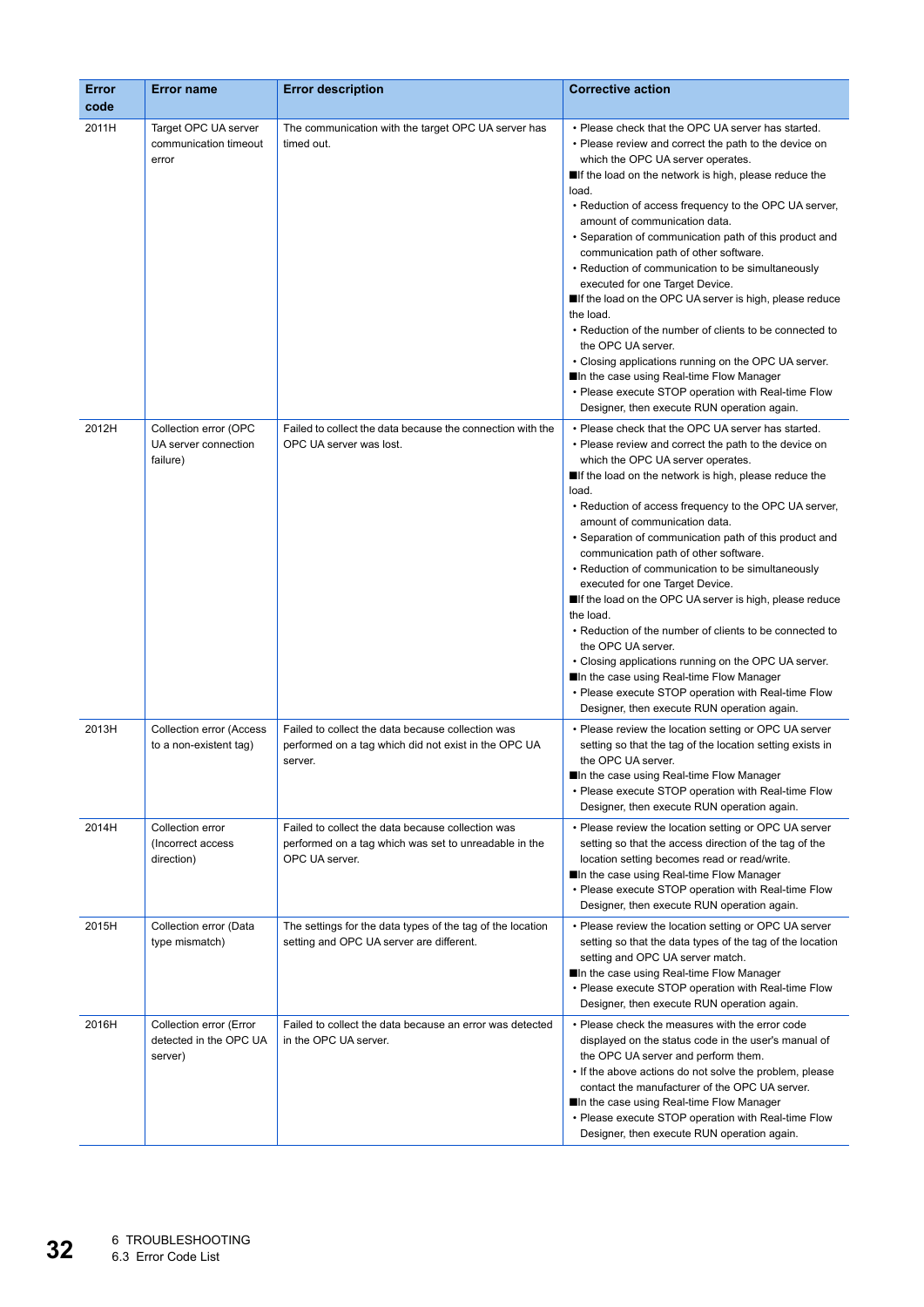# <span id="page-34-0"></span>**6.4 Event Code List**

This section shows the codes for events that occur in OPC UA Data Collector.

| Event code | <b>Event status</b> | <b>Event name</b>          | <b>Event description</b>                                         |
|------------|---------------------|----------------------------|------------------------------------------------------------------|
| 9000H      | Information         | Collection processing time | Measurement of collection<br>processing time has been completed. |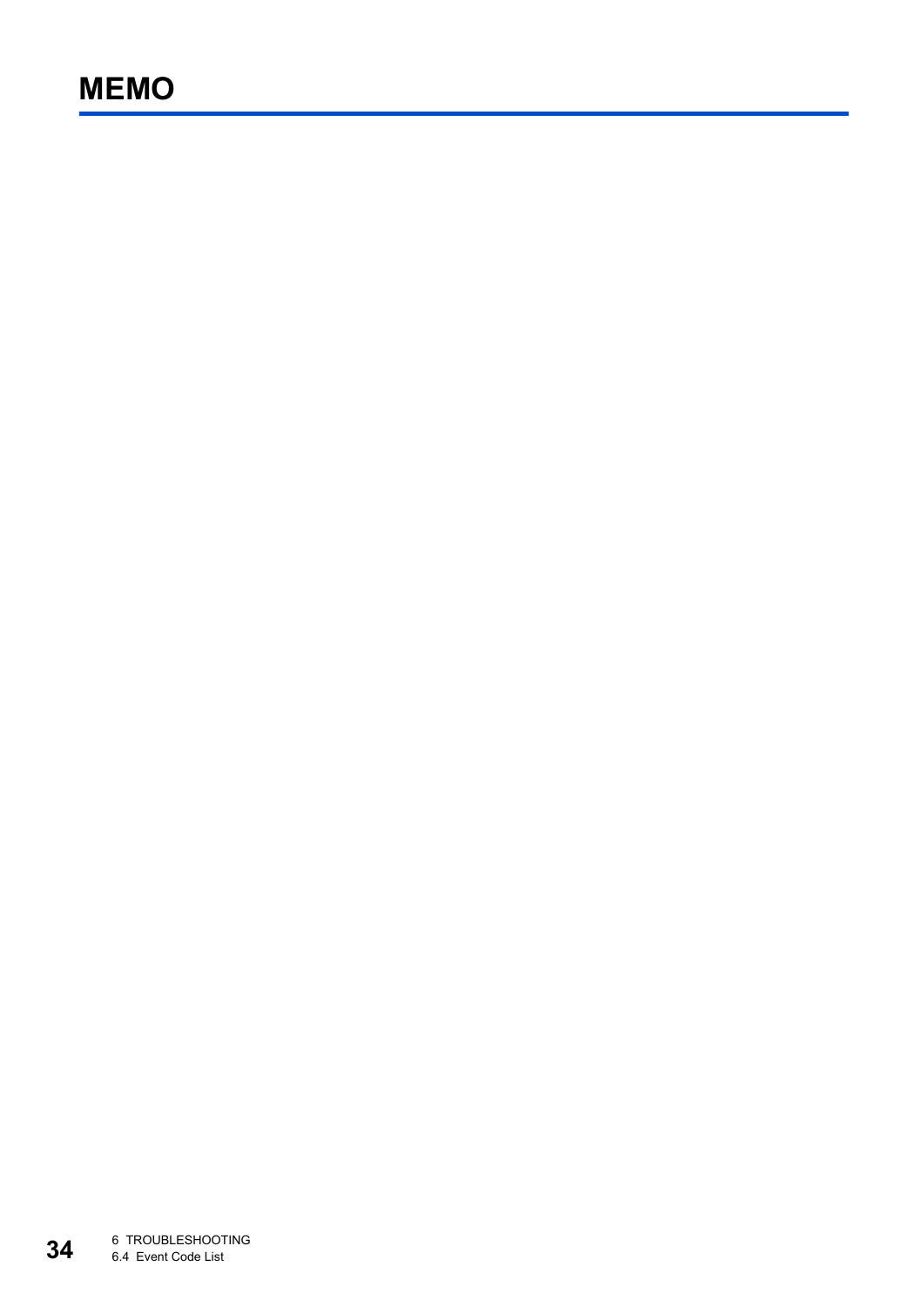# <span id="page-36-0"></span>**APPENDIX**

## <span id="page-36-1"></span>**Appendix 1 Processing Performance and Processing Time**

This section shows the processing performance and processing time of OPC UA Data Collector.

### <span id="page-36-2"></span>**Measurement conditions 1**

### **Industrial PC**

| <b>Item</b>                   |                               | <b>Description</b>                                                      |  |
|-------------------------------|-------------------------------|-------------------------------------------------------------------------|--|
| <b>CPU</b>                    |                               | Intel <sup>®</sup> Atom <sup>™</sup> E3845 1.91 GHz 64-bit architecture |  |
| <b>RAM</b>                    |                               | 8 GB                                                                    |  |
| <b>OS</b><br>(64-bit version) |                               | Windows <sup>®</sup> 10 Pro                                             |  |
|                               |                               |                                                                         |  |
| Ethernet network I/F          | Interface                     | 100BASE-TX                                                              |  |
|                               | Communication method          | Half duplex                                                             |  |
|                               | Communication speed           | 100BASE-TX: 100 Mbps                                                    |  |
|                               | Number of cascade connections | 100 Mbps: 1                                                             |  |

### **Parameter of Data Collector**

| <b>Parameter type</b> | <b>Setting item</b> | <b>Setting content</b> |
|-----------------------|---------------------|------------------------|
| Collection parameter  | Collection interval | $500$ (ms)             |

### **Parameters of an OPC UA server**

| <b>Item</b>                | Setting content |
|----------------------------|-----------------|
| Collection cycle           | 500 (ms)        |
| Number of collectible tags | 512             |

### **Access target server**

| <b>Item</b>               | <b>Description</b>               |
|---------------------------|----------------------------------|
| In the same industrial PC | <b>OPC UA server</b>             |
| Outside                   | MELSEC iQ-R OPC UA server module |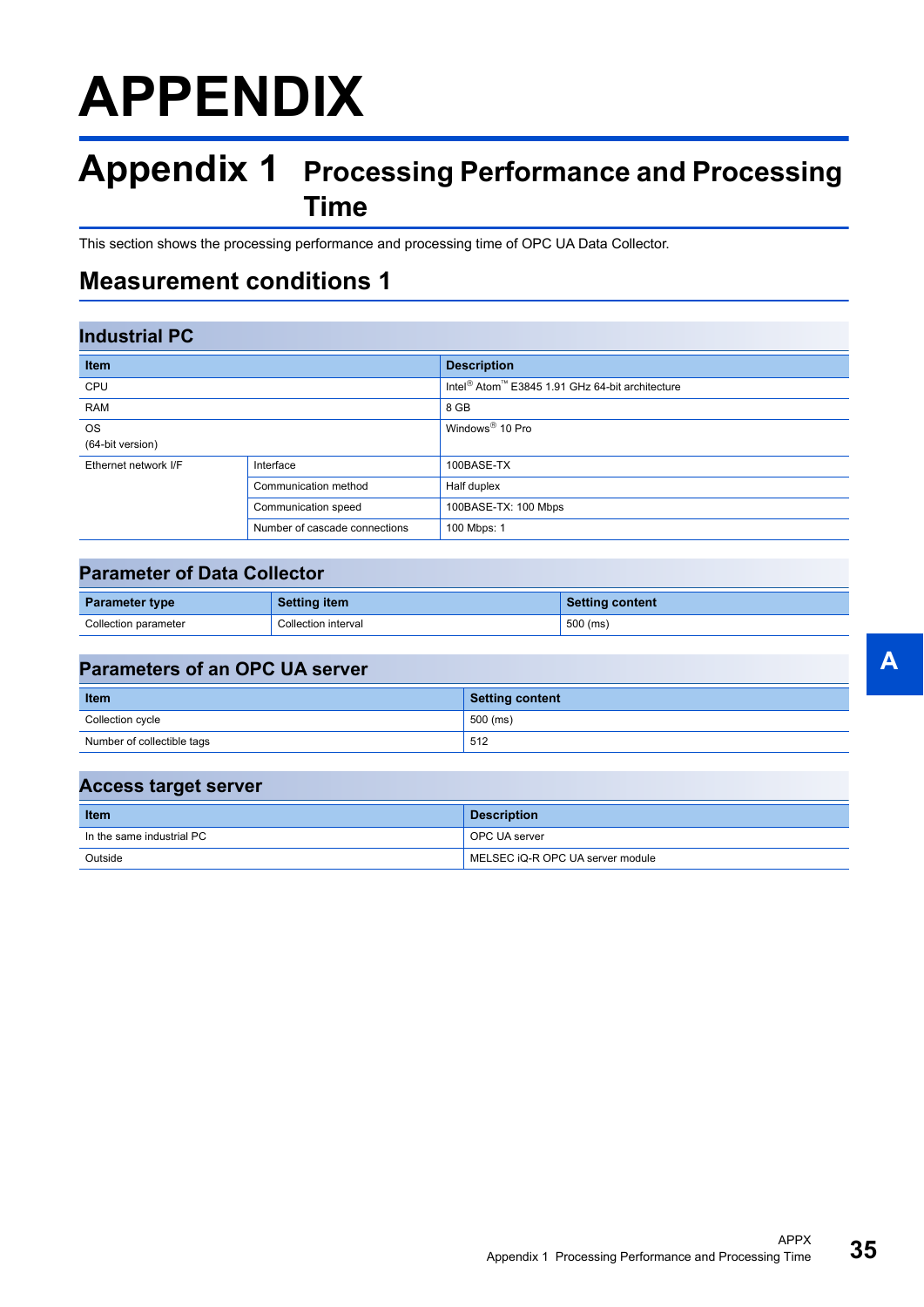### <span id="page-37-0"></span>**Measurement conditions 2**

| <b>Industrial PC</b>              |                               |                                                                 |  |
|-----------------------------------|-------------------------------|-----------------------------------------------------------------|--|
| <b>Item</b>                       |                               | <b>Description</b>                                              |  |
| CPU                               |                               | Intel <sup>®</sup> Atom <sup>™</sup> E3826 1.46 GHz (Dual Core) |  |
| <b>RAM</b>                        |                               | 4 GB                                                            |  |
| <b>OS</b><br>(64-bit version)     |                               | Windows <sup>®</sup> 10 Pro (64bit)                             |  |
| Interface<br>Ethernet network I/F |                               | 100BASE-TX                                                      |  |
|                                   | Communication method          | Full duplex                                                     |  |
|                                   | Communication speed           | 100 Mbps (100BASE-TX)                                           |  |
|                                   | Number of cascade connections | 100 Mbps: 1                                                     |  |

### **Parameter of Data Collector**

| <b>Parameter type</b> | <b>Setting item</b> | <b>Setting content</b> |
|-----------------------|---------------------|------------------------|
| Collection parameter  | Collection interval | $500$ (ms)             |

# **Parameters of an OPC UA server**

| <b>Item</b>                | <b>Setting content</b> |
|----------------------------|------------------------|
| Collection cycle           | 500 (ms)               |
| Number of collectible tags | 512                    |

### **Access target server**

| <b>Item</b>               | <b>Description</b>               |
|---------------------------|----------------------------------|
| In the same industrial PC | <b>OPC UA server</b>             |
| Outside                   | MELSEC iQ-R OPC UA server module |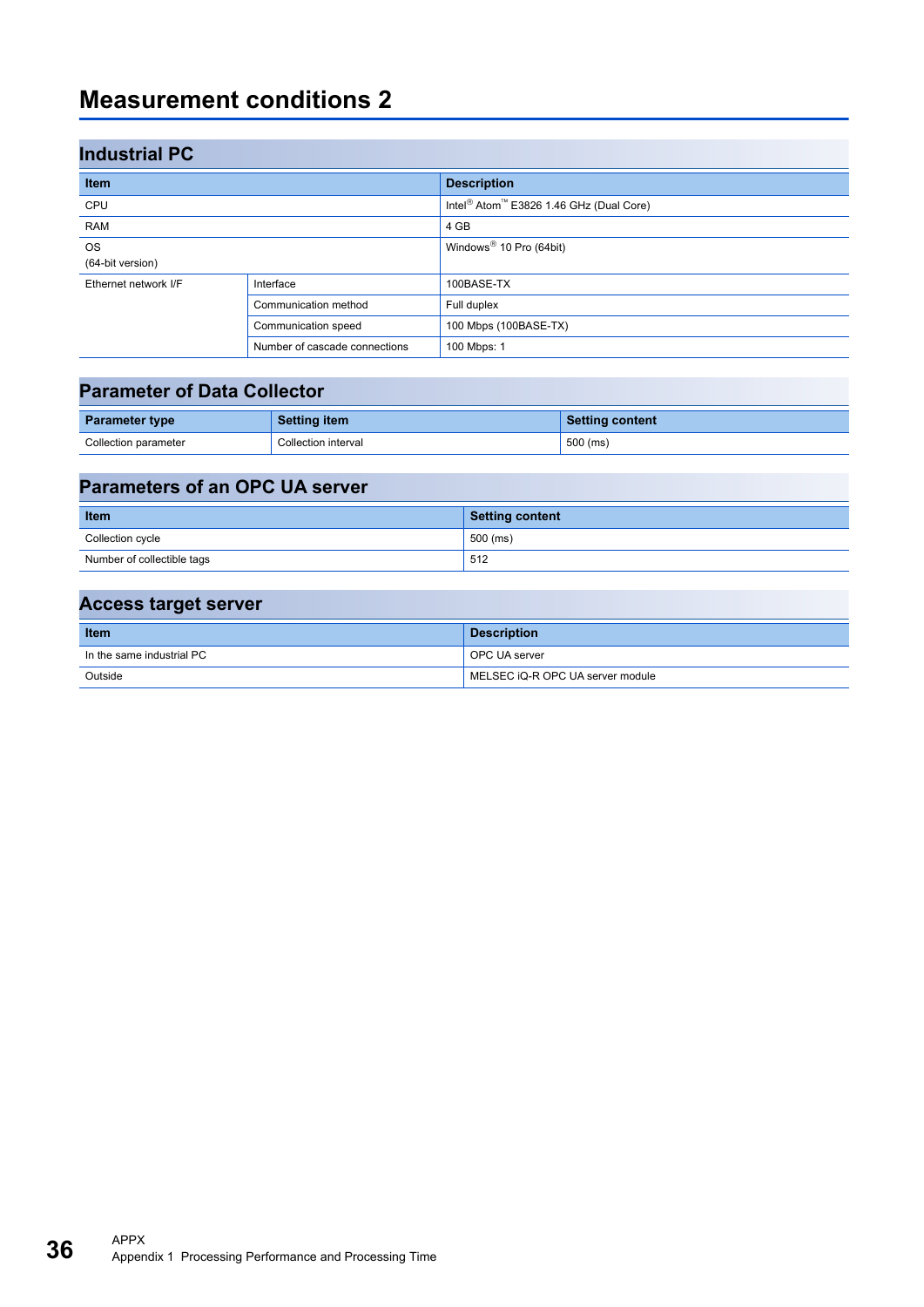### <span id="page-38-0"></span>**Processing performance**

The following table shows the processing performance capable of collecting all data in a specified cycle per collection processing time (single collection cycle).

### **Measurement conditions 1**

| <b>Number of collection node</b> | Performance value (ms)                            |                                    | CPU usage rate (%) |                      |
|----------------------------------|---------------------------------------------------|------------------------------------|--------------------|----------------------|
| points                           | <b>OPC UA server in the</b><br>same industrial PC | <b>Outside of OPC UA</b><br>server | Minimum value      | <b>Maximum value</b> |
| 256                              | 2.8                                               | 2.9                                |                    |                      |
| 512                              | 3.0                                               | 3.0                                |                    |                      |
| 1024                             | 4.0                                               | 4.4                                |                    |                      |
| 2048                             | 6.0                                               | 4.6                                |                    |                      |

### **Measurement conditions 2**

| Number of collection node | Performance value (ms)                            |                                    | CPU usage rate (%)   |                      |
|---------------------------|---------------------------------------------------|------------------------------------|----------------------|----------------------|
| points                    | <b>OPC UA server in the</b><br>same industrial PC | <b>Outside of OPC UA</b><br>server | <b>Minimum value</b> | <b>Maximum value</b> |
| 256                       | 2.51                                              | 6.89                               | U                    | 6                    |
| 512                       | 6.2                                               | 4.92                               | 0                    | 6                    |
| 1024                      | 6.36                                              | 8.98                               |                      |                      |
| 2048                      | 6.81                                              | 5.59                               | U                    |                      |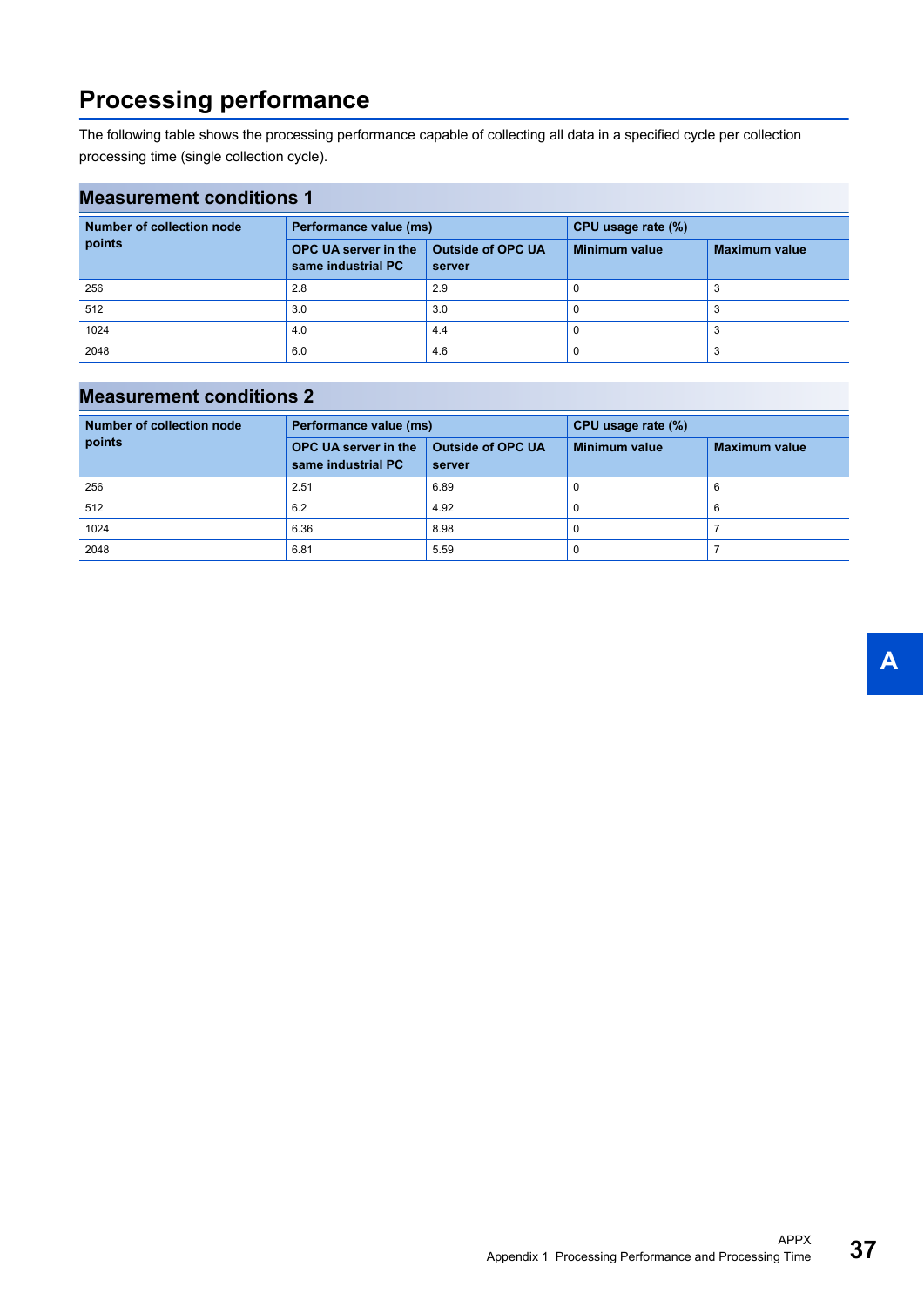# <span id="page-39-0"></span>**Appendix 2 Software Licenses**

This software consists of multiple software components. Each of them is copyrighted by Mitsubishi Electric and/or third parties.

The following types of software are contained:

● Software copyrighted by third parties and distributed as free software

Source codes are not distributed for the software that Mitsubishi Electric and/or third parties have copyrights to.

Please refrain from inquiring about the source codes of this open source.

### <span id="page-39-1"></span>**Software information**

This product contains the following software:

- **O** RapidJSON (F[Page 38 RapidJSON\)](#page-39-2)
- <sup>2</sup> BouncyCastle ( $F$  [Page 39 BouncyCastle](#page-40-0))
- **O** msinttypes (Figure 40 msinttypes)
- **O** OpenSSL toolkit ( $\sqrt{p}$  [Page 41 OpenSSL toolkit\)](#page-42-0)
- $\bigoplus$  Libxml2 ( $\mathbb{F}$  [Page 44 Libxml2](#page-45-0))
- **O** UA-.NETStandard (CF [Page 45 UA-.NETStandard](#page-46-0))

### <span id="page-39-2"></span>**RapidJSON**

This product uses RapidJSON licensed under the MIT License.

The copyright and permission notices of RapidJSON are described below. Tencent is pleased to support the open source community by making RapidJSON available.

Copyright (C) 2015 THL A29 Limited, a Tencent company, and Milo Yip. All rights reserved.

If you have downloaded a copy of the RapidJSON binary from Tencent, please note that the RapidJSON binary is licensed under the MIT License. If you have downloaded a copy of the RapidJSON source code from Tencent, please note that RapidJSON source code is licensed under the MIT License, except for the third-party components listed below which are subject to different license terms. Your integration of RapidJSON into your own projects may require compliance with the MIT License, as well as the other licenses applicable to the third-party components included within RapidJSON. To avoid the problematic JSON license in your own projects, it's sufficient to exclude the bin/jsonchecker/ directory, as it's the only code under the JSON license. A copy of the MIT License is included in this file.

Permission is hereby granted, free of charge, to any person obtaining a copy of this software and associated documentation files (the "Software"), to deal in the Software without restriction, including without limitation the rights to use, copy, modify, merge, publish, distribute, sublicense, and/or sell copies of the Software, and to permit persons to whom the Software is furnished to do so, subject to the following conditions:

The above copyright notice and this permission notice shall be included in all copies or substantial portions of the Software.

THE SOFTWARE IS PROVIDED "AS IS", WITHOUT WARRANTY OF ANY KIND, EXPRESS OR IMPLIED, INCLUDING BUT NOT LIMITED TO THE WARRANTIES OF MERCHANTABILITY, FITNESS FOR A PARTICULAR PURPOSE AND NONINFRINGEMENT. IN NO EVENT SHALL THE AUTHORS OR COPYRIGHT HOLDERS BE LIABLE FOR ANY CLAIM, DAMAGES OR OTHER LIABILITY, WHETHER IN AN ACTION OF CONTRACT, TORT OR OTHERWISE, ARISING FROM, OUT OF OR IN CONNECTION WITH THE SOFTWARE OR THE USE OR OTHER DEALINGS IN THE SOFTWARE.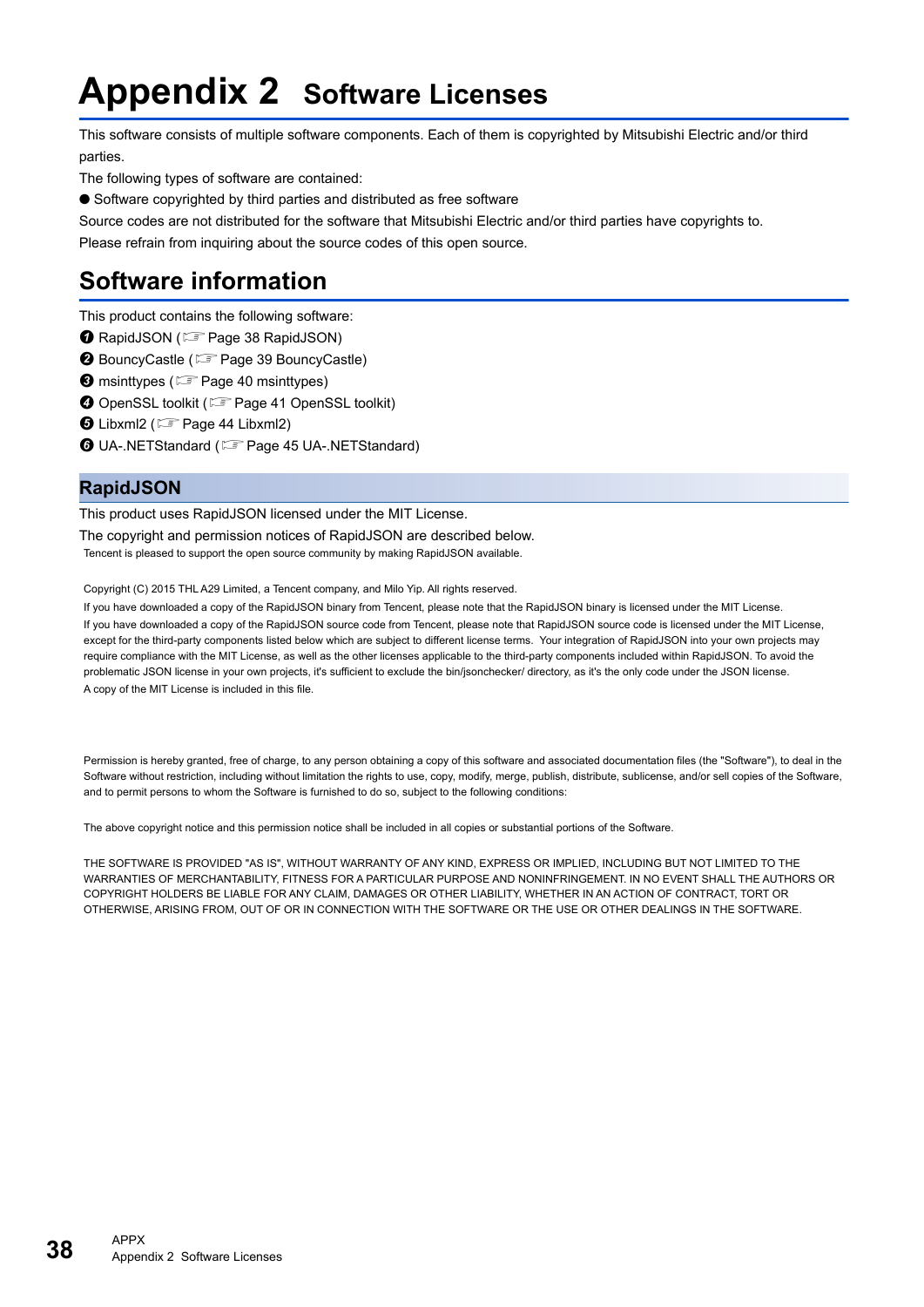### <span id="page-40-0"></span>**BouncyCastle**

This product uses BouncyCastle licensed under the MIT License.

The copyright and permission notices of BouncyCastle are described below.

Copyright (c) 2000 - 2017 The Legion of the Bouncy Castle Inc. (http://www.bouncycastle.org)

Permission is hereby granted, free of charge, to any person obtaining a copy of this software and associated documentation files (the "Software"), to deal in the Software without restriction, including without limitation the rights to use, copy, modify, merge, publish, distribute, sublicense, and/or sell copies of the Software, and to permit persons to whom the Software is furnished to do so, subject to the following conditions:

The above copyright notice and this permission notice shall be included in all copies or substantial portions of the Software.

THE SOFTWARE IS PROVIDED "AS IS", WITHOUT WARRANTY OF ANY KIND, EXPRESS OR IMPLIED, INCLUDING BUT NOT LIMITED TO THE WARRANTIES OF MERCHANTABILITY, FITNESS FOR A PARTICULAR PURPOSE AND NONINFRINGEMENT. IN NO EVENT SHALL THE AUTHORS OR COPYRIGHT HOLDERS BE LIABLE FOR ANY CLAIM, DAMAGES OR OTHER LIABILITY, WHETHER IN AN ACTION OF CONTRACT, TORT OR OTHERWISE, ARISING FROM, OUT OF OR IN CONNECTION WITH THE SOFTWARE OR THE USE OR OTHER DEALINGS IN THE SOFTWARE.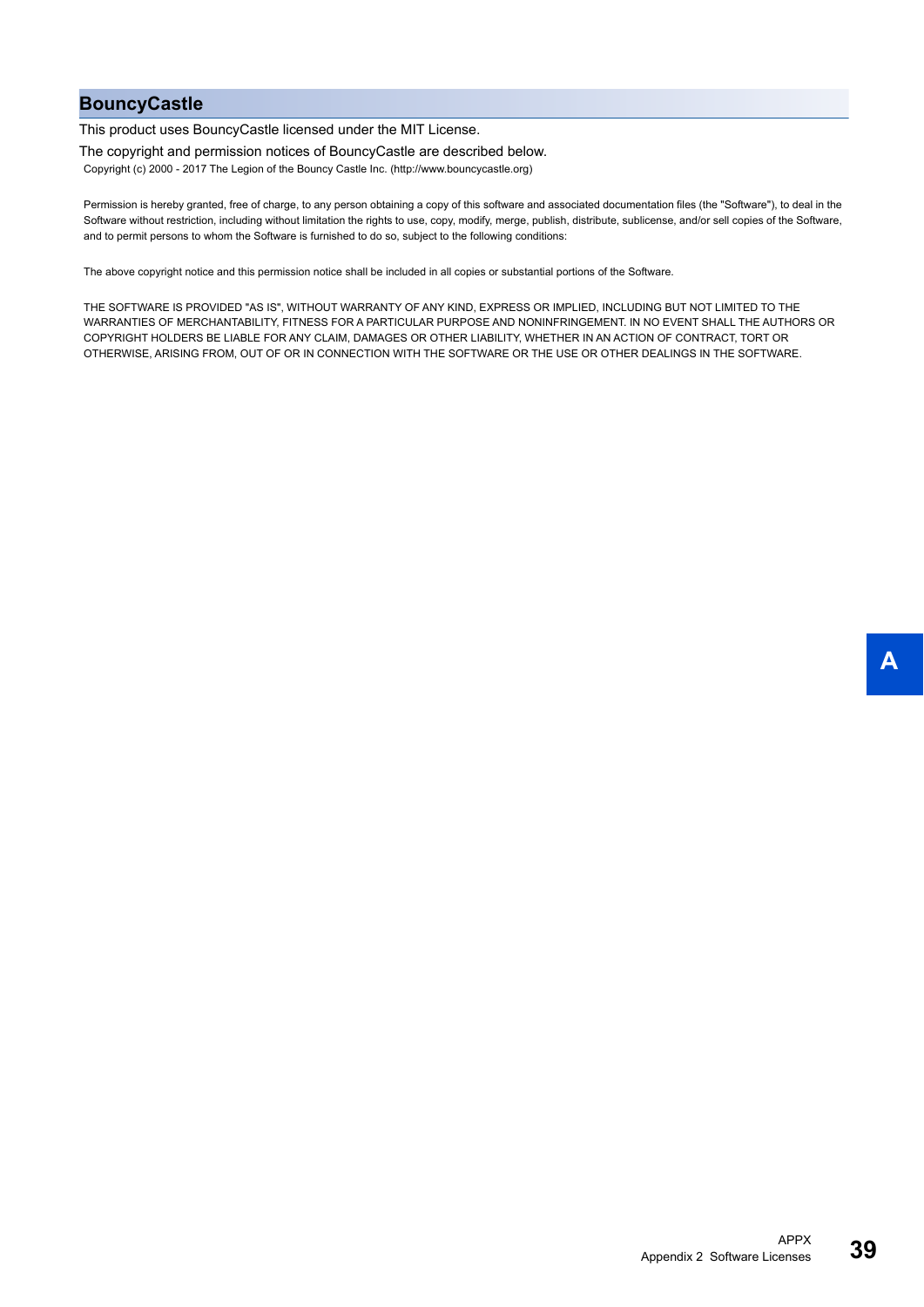#### <span id="page-41-0"></span>**msinttypes**

This product uses msinttypes licensed under the BSD License.

The copyright and permission notices of msinttypes are described below.

The msinttypes r29

Copyright (c) 2006-2013 Alexander Chemeris All rights reserved.

Redistribution and use in source and binary forms, with or without modification, are permitted provided that the following conditions are met:

\* Redistributions of source code must retain the above copyright notice, this list of conditions and the following disclaimer.

\* Redistributions in binary form must reproduce the above copyright notice, this list of conditions and the following disclaimer in the documentation and/or other materials provided with the distribution.

\* Neither the name of copyright holder nor the names of its contributors may be used to endorse or promote products derived from this software without specific prior written permission.

THIS SOFTWARE IS PROVIDED BY THE REGENTS AND CONTRIBUTORS "AS IS" AND ANY EXPRESS OR IMPLIED WARRANTIES, INCLUDING, BUT NOT LIMITED TO, THE IMPLIED WARRANTIES OF MERCHANTABILITY AND FITNESS FOR A PARTICULAR PURPOSE ARE DISCLAIMED. IN NO EVENT SHALL THE REGENTS AND CONTRIBUTORS BE LIABLE FOR ANY DIRECT, INDIRECT, INCIDENTAL, SPECIAL, EXEMPLARY, OR CONSEQUENTIAL DAMAGES (INCLUDING, BUT NOT LIMITED TO, PROCUREMENT OF SUBSTITUTE GOODS OR SERVICES; LOSS OF USE, DATA, OR PROFITS; OR BUSINESS INTERRUPTION) HOWEVER CAUSED AND ON ANY THEORY OF LIABILITY, WHETHER IN CONTRACT, STRICT LIABILITY, OR TORT (INCLUDING NEGLIGENCE OR OTHERWISE) ARISING IN ANY WAY OUT OF THE USE OF THIS SOFTWARE, EVEN IF ADVISED OF THE POSSIBILITY OF SUCH DAMAGE.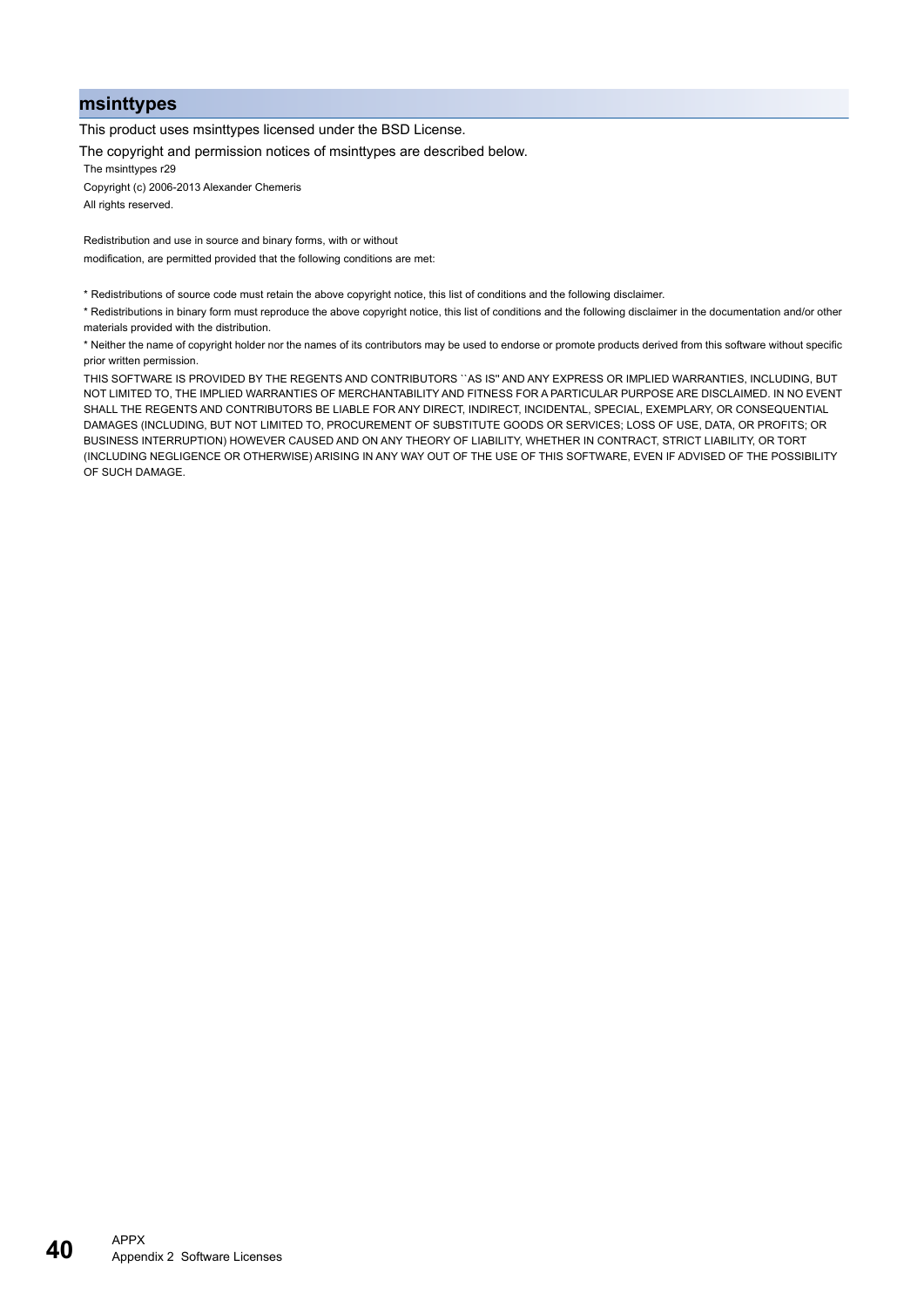### <span id="page-42-0"></span>**OpenSSL toolkit**

This product uses OpenSSL toolkit licensed under the OpenSSL License and the Original SSLeay License.

The permission notice of the OpenSSL License and Original SSLeay License is described below.

LICENSE ISSUES ==============

The OpenSSL toolkit stays under a double license, i.e. both the conditions of the OpenSSL License and the original SSLeay license apply to the toolkit. See below for the actual license texts.

#### OpenSSL License

--------------- /\* ==================================================================== \* Copyright (c) 1998-2018 The OpenSSL Project. All rights reserved. \* \* Redistribution and use in source and binary forms, with or without \* modification, are permitted provided that the following conditions \* are met: \* \* 1. Redistributions of source code must retain the above copyright notice, this list of conditions and the following disclaimer. \* \* 2. Redistributions in binary form must reproduce the above copyright \* notice, this list of conditions and the following disclaimer in the documentation and/or other materials provided with the distribution. \* \* 3. All advertising materials mentioning features or use of this software must display the following acknowledgment: \* "This product includes software developed by the OpenSSL Project for use in the OpenSSL Toolkit. (http://www.openssl.org/)" \* \* 4. The names "OpenSSL Toolkit" and "OpenSSL Project" must not be used to endorse or promote products derived from this software without prior written permission. For written permission, please contact openssl-core@openssl.org. \* \* 5. Products derived from this software may not be called "OpenSSL" nor may "OpenSSL" appear in their names without prior written permission of the OpenSSL Project. \* \* 6. Redistributions of any form whatsoever must retain the following acknowledgment: "This product includes software developed by the OpenSSL Project for use in the OpenSSL Toolkit (http://www.openssl.org/)" \* \* THIS SOFTWARE IS PROVIDED BY THE OpenSSL PROJECT ``AS IS'' AND ANY \* EXPRESSED OR IMPLIED WARRANTIES, INCLUDING, BUT NOT LIMITED TO, THE \* IMPLIED WARRANTIES OF MERCHANTABILITY AND FITNESS FOR A PARTICULAR \* PURPOSE ARE DISCLAIMED. IN NO EVENT SHALL THE OpenSSL PROJECT OR \* ITS CONTRIBUTORS BE LIABLE FOR ANY DIRECT, INDIRECT, INCIDENTAL, \* SPECIAL, EXEMPLARY, OR CONSEQUENTIAL DAMAGES (INCLUDING, BUT \* NOT LIMITED TO, PROCUREMENT OF SUBSTITUTE GOODS OR SERVICES; \* LOSS OF USE, DATA, OR PROFITS; OR BUSINESS INTERRUPTION) \* HOWEVER CAUSED AND ON ANY THEORY OF LIABILITY, WHETHER IN CONTRACT, \* STRICT LIABILITY, OR TORT (INCLUDING NEGLIGENCE OR OTHERWISE) \* ARISING IN ANY WAY OUT OF THE USE OF THIS SOFTWARE, EVEN IF ADVISED \* OF THE POSSIBILITY OF SUCH DAMAGE.

\* ====================================================================

\* This product includes cryptographic software written by Eric Young

\*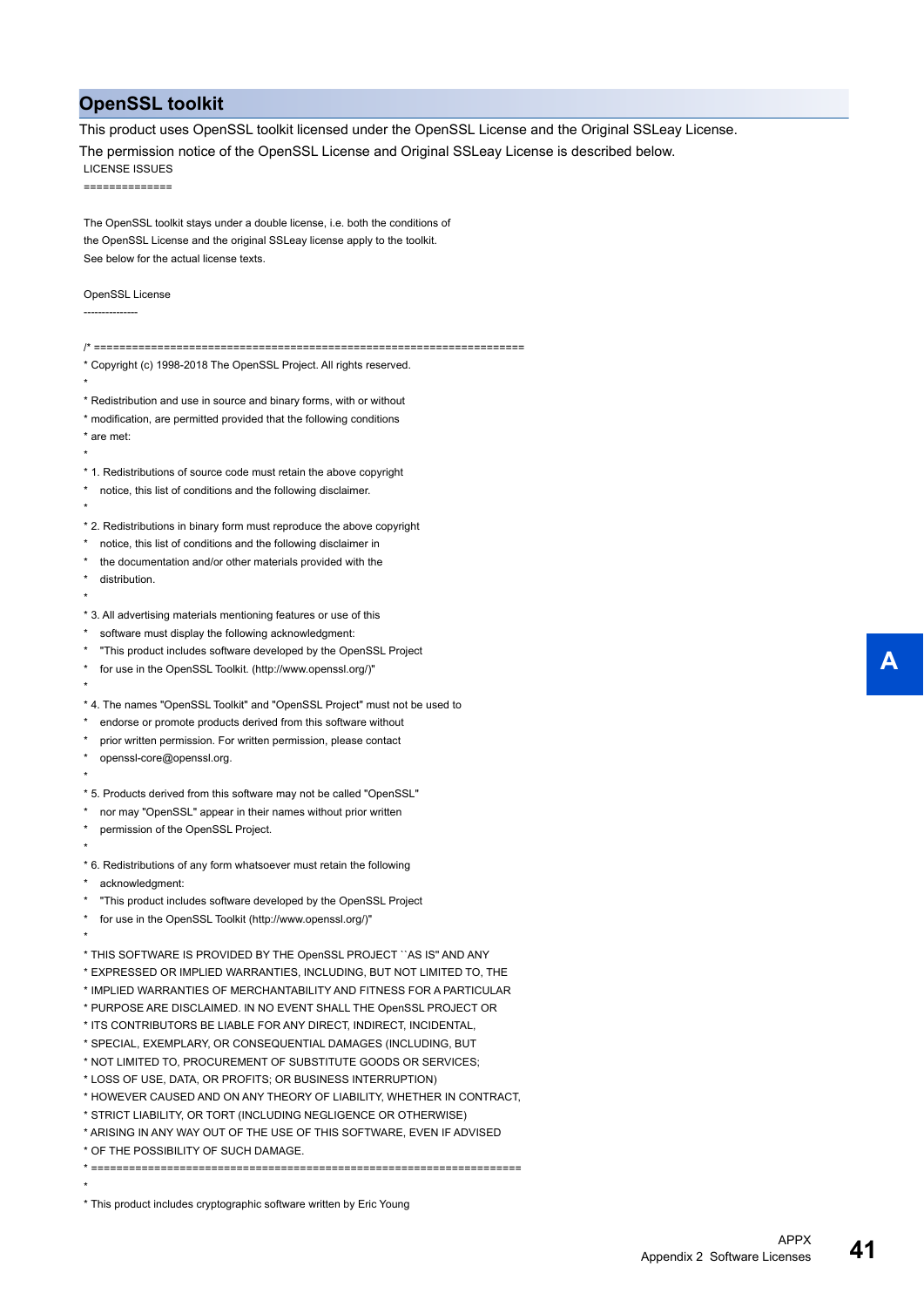\* (eay@cryptsoft.com). This product includes software written by Tim

- \* Hudson (tjh@cryptsoft.com).
- \* \*/

Original SSLeay License

-----------------------

/\* Copyright (C) 1995-1998 Eric Young (eay@cryptsoft.com) \* All rights reserved.

\*

\*

- \* This package is an SSL implementation written
- \* by Eric Young (eay@cryptsoft.com).
- \* The implementation was written so as to conform with Netscapes SSL. \*
- \* This library is free for commercial and non-commercial use as long as
- \* the following conditions are aheared to. The following conditions
- \* apply to all code found in this distribution, be it the RC4, RSA,
- \* lhash, DES, etc., code; not just the SSL code. The SSL documentation
- \* included with this distribution is covered by the same copyright terms
- \* except that the holder is Tim Hudson (tjh@cryptsoft.com).
- \* Copyright remains Eric Young's, and as such any Copyright notices in
- \* the code are not to be removed.
- \* If this package is used in a product, Eric Young should be given attribution
- \* as the author of the parts of the library used.
- \* This can be in the form of a textual message at program startup or
- \* in documentation (online or textual) provided with the package.
- \*
- \* Redistribution and use in source and binary forms, with or without \* modification, are permitted provided that the following conditions
- \* are met:
- \* 1. Redistributions of source code must retain the copyright
- \* notice, this list of conditions and the following disclaimer.
- \* 2. Redistributions in binary form must reproduce the above copyright
- \* notice, this list of conditions and the following disclaimer in the
- \* documentation and/or other materials provided with the distribution.
- \* 3. All advertising materials mentioning features or use of this software
- \* must display the following acknowledgement:
- \* "This product includes cryptographic software written by
- Eric Young (eay@cryptsoft.com)"
- The word 'cryptographic' can be left out if the rouines from the library
- being used are not cryptographic related :-).
- \* 4. If you include any Windows specific code (or a derivative thereof) from
- the apps directory (application code) you must include an acknowledgement:
- \* "This product includes software written by Tim Hudson (tjh@cryptsoft.com)"
- \*

\* THIS SOFTWARE IS PROVIDED BY ERIC YOUNG ``AS IS'' AND

\* ANY EXPRESS OR IMPLIED WARRANTIES, INCLUDING, BUT NOT LIMITED TO, THE

\* IMPLIED WARRANTIES OF MERCHANTABILITY AND FITNESS FOR A PARTICULAR PURPOSE

- \* ARE DISCLAIMED. IN NO EVENT SHALL THE AUTHOR OR CONTRIBUTORS BE LIABLE
- \* FOR ANY DIRECT, INDIRECT, INCIDENTAL, SPECIAL, EXEMPLARY, OR CONSEQUENTIAL
- \* DAMAGES (INCLUDING, BUT NOT LIMITED TO, PROCUREMENT OF SUBSTITUTE GOODS
- \* OR SERVICES; LOSS OF USE, DATA, OR PROFITS; OR BUSINESS INTERRUPTION)
- \* HOWEVER CAUSED AND ON ANY THEORY OF LIABILITY, WHETHER IN CONTRACT, STRICT
- \* LIABILITY, OR TORT (INCLUDING NEGLIGENCE OR OTHERWISE) ARISING IN ANY WAY
- \* OUT OF THE USE OF THIS SOFTWARE, EVEN IF ADVISED OF THE POSSIBILITY OF
- \* SUCH DAMAGE.

\*

- \* The licence and distribution terms for any publically available version or
- \* derivative of this code cannot be changed. i.e. this code cannot simply be
- \* copied and put under another distribution licence
- \* [including the GNU Public Licence.]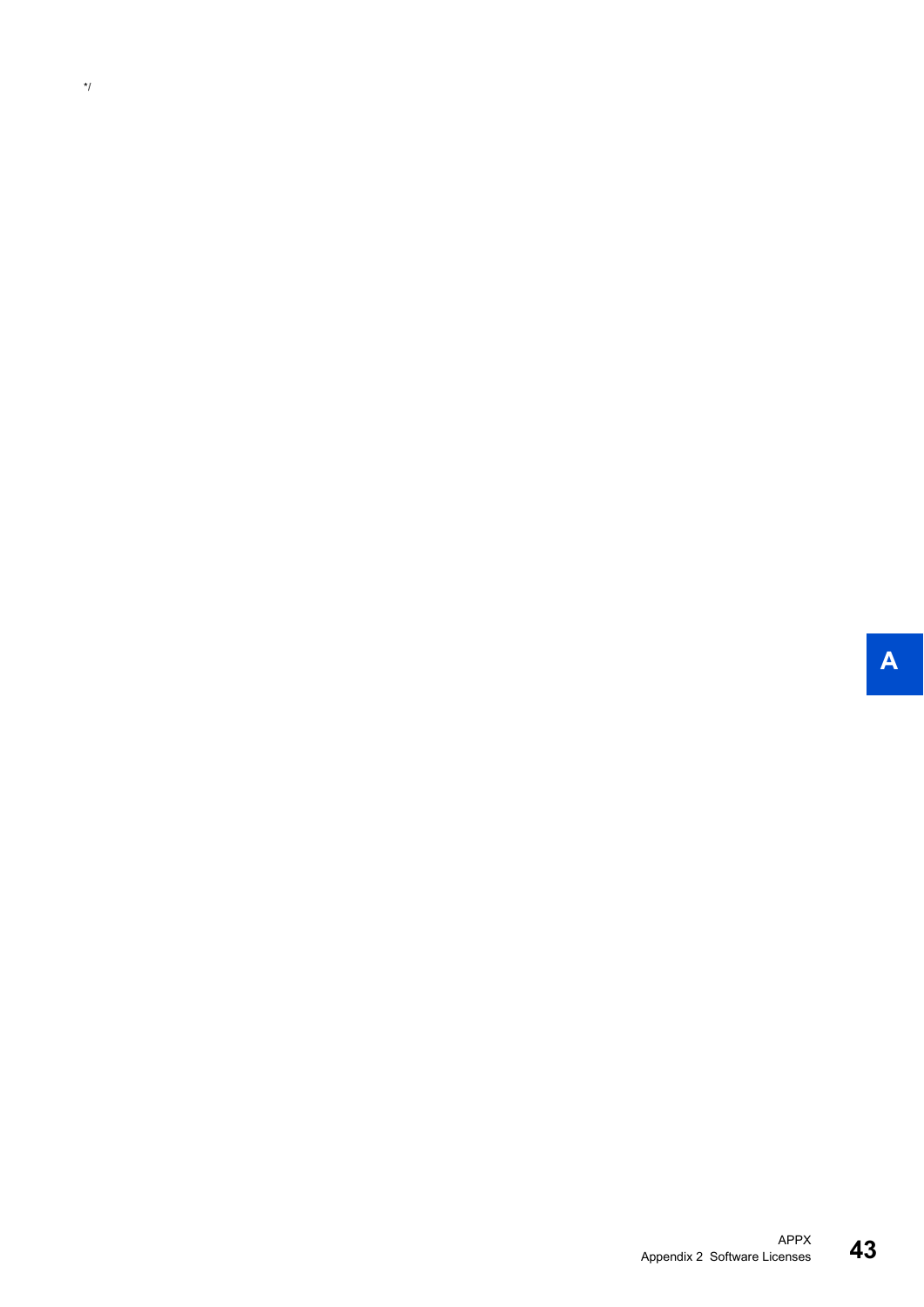### <span id="page-45-0"></span>**Libxml2**

This product uses Libxml2 licensed under the MIT License. The copyright and permission notices of Libxml2 are described below. Except where otherwise noted in the source code (e.g. the files hash.c, list.c and the trio files, which are covered by a similar licence but with different Copyright notices) all the files are:

Copyright (C) 1998-2012 Daniel Veillard. All Rights Reserved.

Permission is hereby granted, free of charge, to any person obtaining a copy of this software and associated documentation files (the "Software"), to deal in the Software without restriction, including without limitation the rights to use, copy, modify, merge, publish, distribute, sublicense, and/or sell copies of the Software, and to permit persons to whom the Software is furnished to do so, subject to the following conditions:

The above copyright notice and this permission notice shall be included in all copies or substantial portions of the Software.

THE SOFTWARE IS PROVIDED "AS IS", WITHOUT WARRANTY OF ANY KIND, EXPRESS OR IMPLIED, INCLUDING BUT NOT LIMITED TO THE WARRANTIES OF MERCHANTABILITY, FIT-NESS FOR A PARTICULAR PURPOSE AND NONINFRINGEMENT. IN NO EVENT SHALL THE AUTHORS OR COPYRIGHT HOLDERS BE LIABLE FOR ANY CLAIM, DAMAGES OR OTHER LIABILITY, WHETHER IN AN ACTION OF CONTRACT, TORT OR OTHERWISE, ARISING FROM, OUT OF OR IN CONNECTION WITH THE SOFTWARE OR THE USE OR OTHER DEALINGS IN THE SOFTWARE.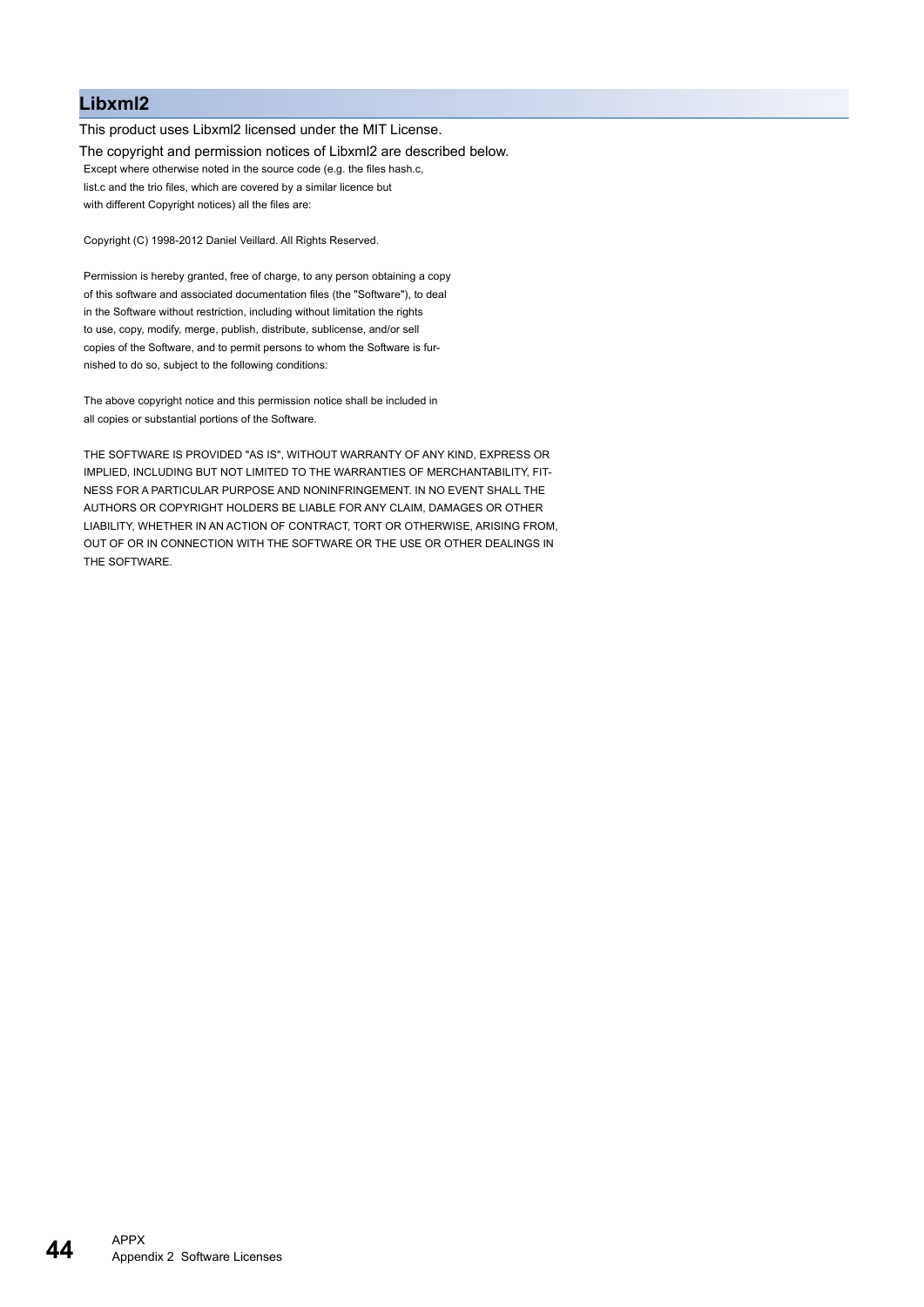### <span id="page-46-0"></span>**UA-.NETStandard**

#### This product uses UA-.NETStandard of OPCFoundation.

The permission notice of UA-.NETStandard is described below.

This repository includes the UA .NET Stack sample libraries and sample applications, all based on the .NET StandardLibrary. The UA .NET StandardLibrary Stack follows a dual-license:

• OPC Foundation Corporate Members: RCL

• Everybody else: GPL 2.0

RCL enables OPC Foundation members to deploy their applications using the software without being required to disclose the application code. Non-members licensed under GPL 2.0 must disclose their application code when using the software.

If OPC Foundation Corporate Membership is terminated, the licence reverts to GPL 2.0 whenever any fixes or updates published on GitHub are applied to the former member's application. This includes updates acquired by fetching any Git commit made after membership termination or the use of binaries distributed in OPC NuGet packages that were posted after the membership termination date.

Note: Dual license applies to this repository only; GPL 2.0 applies to all other repositories

All samples, the platform layers, and files generated with the ModelCompiler by means of the OPC UA NodeSet are provided under the MIT license.

[RCL License]

Reciprocal Community License 1.00 (RCL1.00) Version 1.00, June 24, 2009 Copyright (C) 2008, 2009 OPC Foundation, Inc., All Rights Reserved.

#### PREAMBLE

The Reciprocal Community License (RCL) is based on the concept of reciprocity or, if you prefer, fairness.

The RCL is adapted from the Open Source Reciprocal Public License (RPL) where the "Public" in the Open Source RPL license is replaced by the "Community" in the RCL License. In short, the RPL license grew out of a desire to close loopholes in previous open source licenses, loopholes that allowed parties to acquire open source software and derive financial benefit from it without having to release their improvements or derivatives to the community which enabled them. This occurred any time an entity did not release their application to a "third party". While there is a certain freedom in this model of licensing, it struck the authors of the RPL as being unfair to the open source community at large and to the original authors of the works in particular. After all, bug fixes, extensions, and meaningful and valuable derivatives were not consistently faster, growth and expansion of the overall open source software base.

While you should clearly read and understand the entire license, the essence of the RCL is found in two definitions: "Deploy" and "Required Components".

Regarding deployment, under the RCL your changes, bug fixes, extensions, etc. must be made available to the community when you Deploy in any form -either internally or to an outside party.

Once you start running the software you have to start sharing the software. Further, under the RCL all derivative work components you author including schemas, scripts, source code, documentation, etc. -- must be shared. You have to share the whole pie, not an isolated slice of it. The authored components you must share are confined to the original module licensed (e.g. SDK, stack, wrapper, proxy, utility, etc.). You do not need to share any additional authored components that you create that utilize the licensed component. This license is meant to be friendly to commercial software vendors that must protect the IP in their code. You are not expected to share your proprietary source code that makes use of the module(s) licensed under this agreement.

The specific terms and conditions of the license are defined in the remainder of this document.

#### 1 LICENSE TERMS

1.1 General; Applicability & Definitions. This Reciprocal Community License Version 1.00 ("License") applies to any programs or other works as well as any and all updates or maintenance releases of said programs or works ("Software") not already covered by this License which the Software copyright holder ("Licensor") makes available containing a License Notice (hereinafter defined) from the Licensor specifying or allowing use or distribution under the terms of this License. As used in this License:

1.2 "Contributor" means any person or entity who created or contributed to the creation of an Extension.

1.3 "Deploy" means to use, Serve, sublicense or distribute Licensed Software other than for Your internal Research and/or Personal Use, and includes without limitation, any and all internal use or distribution of Licensed Software within Your business or organization other than for Research and/or Personal Use, as well as direct or indirect sublicensing or distribution of Licensed Software by You to any third party.

1.4 "Derivative Works" as used in this License is defined under U.S. copyright law.

1.5 "Extensions" means any Modifications, Derivative Works, or Required Components as those terms are defined in this License.

1.6 "License" means this Reciprocal Community License.

1.7 "License Notice" means any notice contained in EXHIBIT A.

1.8 "Licensed Software" means any Software licensed pursuant to this License. Licensed Software also includes all previous Extensions from any Contributor that You receive.

1.9 "Licensor" means the copyright holder of any Software previously not covered by this License who releases the Software under the terms of this License.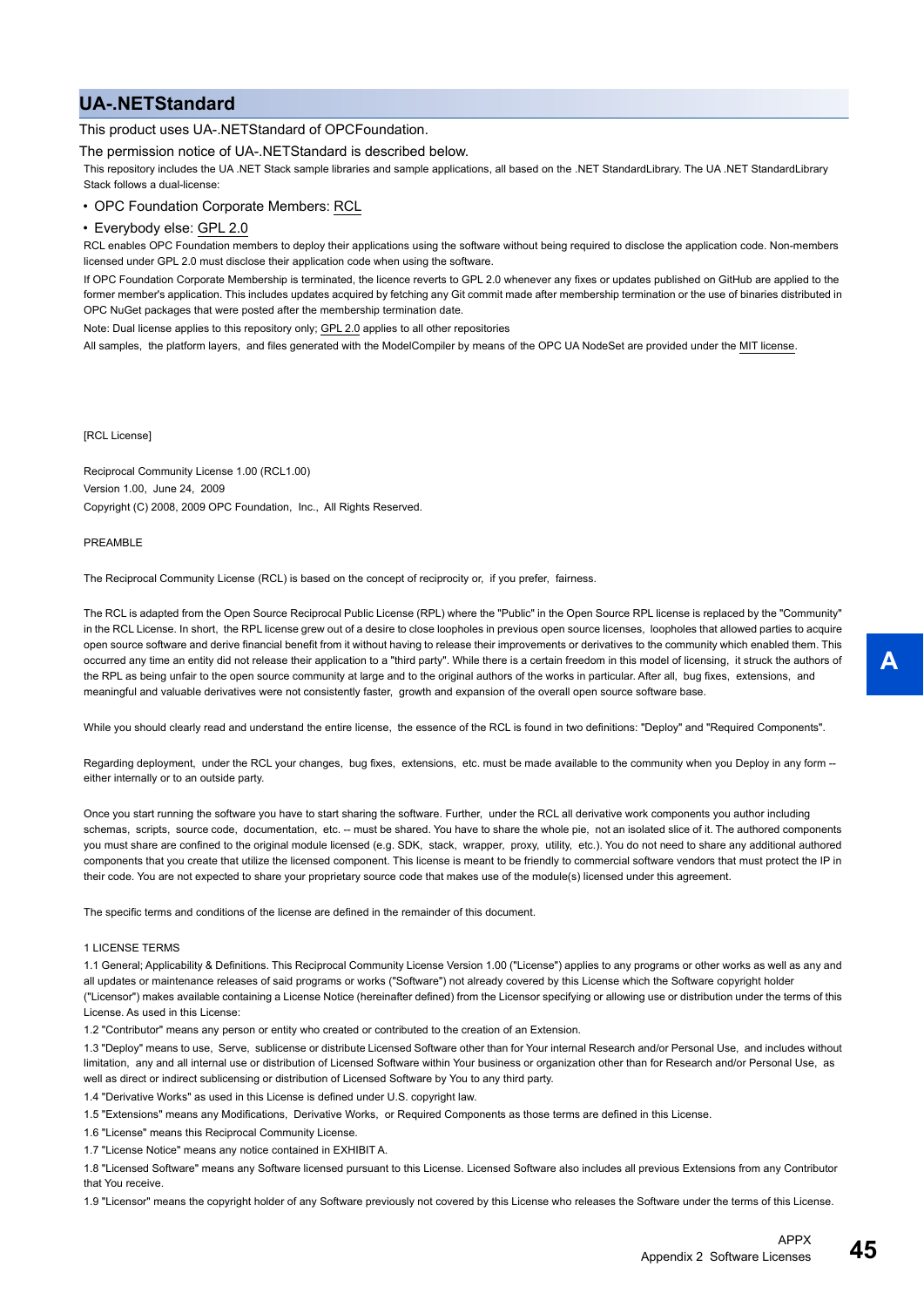1.10 "Modifications" means any additions to or deletions from the substance or structure of (i) a file containing Licensed Software, or (ii) any new file that contains any part of Licensed Software.

1.11 "Original Licensor" means the Licensor that is the copyright holder of the original work. For this license the Original Licensor is always the OPC Foundation. 1.12 "Personal Use" means use of Licensed Software by an individual solely for his or her personal, private and non-commercial purposes.

An individual's use of Licensed Software in his or her capacity as an officer, employee, member, independent contractor or agent of a corporation, business or organization (commercial or non-commercial) does not qualify as Personal Use.

1.13 "Required Components" means any text, programs, scripts, schema, interface definitions, control files, or other works created by You which are required by a third party of average skill to successfully install and run Licensed Software containing Your Modifications, or to install and run Your Derivative Works. Required Components by this definition are the supporting works that are necessary to utilize your Modifications and Derivative Works. This does not include your applications and supporting works that utilize the Licensed Software.

1.14 "Research" means investigation or experimentation for the purpose of understanding the nature and limits of the Licensed Software and its potential uses. 1.15 "Serve" means to deliver Licensed Software and/or Your Extensions by means of a computer network to one or more computers for purposes of execution of Licensed Software and/or Your Extensions.

1.16 "Software" means any computer programs or other works as well as any updates or maintenance releases of those programs or works which are distributed publicly by Licensor.

1.17 "Source Code" means the preferred form for making modifications to the Licensed Software and/or Your Extensions, including all modules contained therein, plus any associated text, interface definition files, scripts used to control compilation and installation of an executable program or other components required by a third party of average skill to build a running version of the Licensed Software or Your Extensions.

1.18 "User-Visible Attribution Notice" means any notice contained in EXHIBIT B.

1.19 "You" or "Your" means an individual or a legal entity exercising rights under this License. For legal entities, "You" or "Your" includes any entity which controls, is controlled by, or is under common control with, You, where "control" means (a) the power, direct or indirect, to cause the direction or management of such entity, whether by contract or otherwise, or (b) ownership of fifty percent (50%) or more of the outstanding shares or beneficial ownership of such entity.

2.0 Acceptance Of License. You are not required to accept this License since you have not signed it, however nothing else grants you permission to use, copy, distribute, modify, or create derivatives of either the Software or any Extensions created by a Contributor. These actions are prohibited by law if you do not accept this License. Therefore, by performing any of these actions You indicate Your acceptance of this License and Your agreement to be bound by all its terms and conditions. IF YOU DO NOT AGREE WITH ALL THE TERMS AND CONDITIONS OF THIS LICENSE DO NOT USE, MODIFY, CREATE DERIVATIVES, OR DISTRIBUTE THE SOFTWARE. IF IT IS IMPOSSIBLE FOR YOU TO COMPLY WITH ALL THE TERMS AND CONDITIONS OF THIS LICENSE THEN YOU CAN NOT USE, MODIFY, CREATE DERIVATIVES, OR DISTRIBUTE THE SOFTWARE.

3.0 Grant of License From Licensor. Subject to the terms and conditions of this License, Licensor hereby grants You a world-wide, royalty-free, non- exclusive license, subject to Licensor's intellectual property rights, and any third party intellectual property claims derived from the Licensed Software under this License, to do the following:

3.1 Use, reproduce, modify, display, and perform Licensed Software and Your Extensions in both Source Code form or as an executable program. You may also sublicense and distribute Licensed Software and Your Extensions as an executable program. OPC Foundation Corporate Members may also sublicense and distribute Licensed Software and Your Extensions in Source Code form.

3.2 Create Derivative Works (as that term is defined under U.S. copyright law) of Licensed Software.

3.3 Under claims of patents now or hereafter owned or controlled by Licensor, to make, use, have made, and/or otherwise dispose of Licensed Software or portions thereof, but solely to the extent that any such claim is necessary to enable You to make, use, have made, and/or otherwise dispose of Licensed Software or portions thereof.

3.4 Licensor reserves the right to release new versions of the Software with different features, specifications, capabilities, functions, licensing terms, general availability or other characteristics. Title, ownership rights, and intellectual property rights in and to the Licensed Software shall remain in Licensor and/or its Contributors.

4.0 Grant of License From Contributor. By application of the provisions in Section 6 below, each Contributor hereby grants You a world-wide, royalty- free, nonexclusive license, subject to said Contributor's intellectual property rights, and any third party intellectual property claims derived from the Licensed Software under this License, to do the following:

4.1 Use, reproduce, modify, display and perform any Extensions Deployed by such Contributor or portions thereof, in both Source Code form or as an executable program, either on an unmodified basis or as part of Derivative Works. You may also sublicense and distribute Extensions Deployed by such Contributor or portions thereof, as an executable program. OPC Foundation Corporate Members may also sublicense and distribute Extensions Deployed by such Contributor or portions thereof, in Source Code form.

4.2 Under claims of patents now or hereafter owned or controlled by Contributor, to make, use, have made, and/or otherwise dispose of Extensions or portions thereof, but solely to the extent that any such claim is necessary to enable You to make, use, have made, and/or otherwise dispose of Licensed Software or portions thereof.

5.0 Exclusions From License Grant. Nothing in this License shall be deemed to grant any rights to trademarks, copyrights, patents, trade secrets or any other intellectual property of Licensor or any Contributor except as expressly stated herein. Except as expressly stated in Sections 3 and 4, no other patent rights, express or implied, are granted herein. Your Extensions may require additional patent licenses from Licensor or Contributors which each may grant in its sole discretion. No right is granted to the trademarks of Licensor or any Contributor even if such marks are included in the Licensed Software. Nothing in this License shall be interpreted to prohibit Licensor from licensing under different terms from this License any code that Licensor otherwise would have a right to license.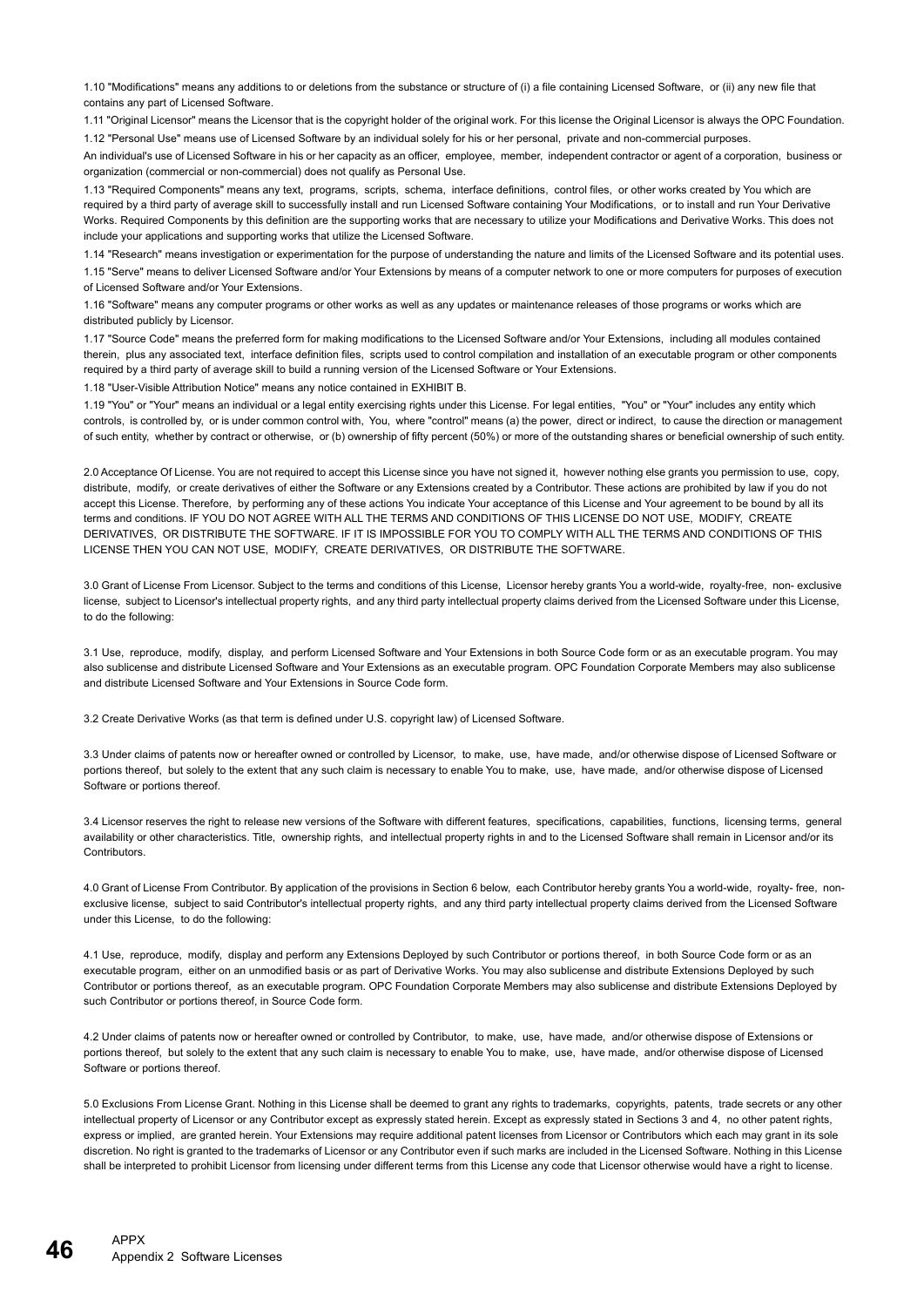5.1 You expressly acknowledge and agree that although Licensor and each Contributor grants the licenses to their respective portions of the Licensed Software set forth herein, no assurances are provided by Licensor or any Contributor that the Licensed Software does not infringe the patent or other intellectual property rights of any other entity. Licensor and each Contributor disclaim any liability to You for claims brought by any other entity based on infringement of intellectual property rights or otherwise. As a condition to exercising the rights and licenses granted hereunder, You hereby assume sole responsibility to secure any other intellectual property rights needed, if any. For example, if a third party patent license is required to allow You to distribute the Licensed Software, it is Your responsibility to acquire that license before distributing the Licensed Software.

6.0 Your Obligations And Grants. In consideration of, and as an express condition to, the licenses granted to You under this License You hereby agree that any Modifications, Derivative Works, or Required Components (collectively Extensions) that You create or to which You contribute are governed by the terms of this License including, without limitation, Section 4. Any Extensions that You create or to which You contribute must be Deployed under the terms of this License or a future version of this License released under Section 7. You hereby grant to Licensor and all third parties a world-wide, non-exclusive, royalty-free license under those intellectual property rights You own or control to use, reproduce, display, perform, modify, create derivatives, sublicense, and distribute Licensed Software, in any form.

Any Extensions You make and Deploy must have a distinct title so as to readily tell any subsequent user or Contributor that the Extensions are by You. You must include a copy of this License or directions on how to obtain a copy with every copy of the Extensions You distribute. You agree not to offer or impose any terms on any Source Code or executable version of the Licensed Software, or its Extensions that alter or restrict the applicable version of this License or the recipients' rights hereunder. Additionally, you herby grant to the Original Licensor the right to use, reproduce, display, perform, modify, create derivatives, sublicense, and distribute Licensed Software, in any form, under the terms of this license and/or any other license terms it sees fit.

6.1 Availability of Source Code. You must make available, under the terms of this License, the Source Code of any Extensions that You Deploy, by uploading the Source Code directly to the website of the Original Licensor. The Source Code for any version that You Deploy must be made available within one (1) month of when you Deploy. You may not charge a fee for any copy of the Source Code distributed under this Section. At the sole discretion of the Original Licensor, some or all of Your contributed Source Code may be included in a future baseline version released by the Original Licensor.

6.2 Description of Modifications. You must cause any Modifications that You create or to which You contribute to be documented in the Source Code, clearly describing the additions, changes or deletions You made. You must include a prominent statement that the Modifications are derived, directly or indirectly, from the Licensed Software and include the names of the Licensor and any Contributor to the Licensed Software in (i) the Source Code and (ii) in any notice displayed by the Licensed Software You distribute or in related documentation in which You describe the origin or ownership of the Licensed Software. You may not modify or delete any pre-existing copyright notices, change notices or License text in the Licensed Software without written permission of the respective Licensor or Contributor.

#### 6.3 Intellectual Property Matters.

a. Third Party Claims. If You have knowledge that a license to a third party's intellectual property right is required to exercise the rights granted by this License, You must include a human-readable file with Your distribution that describes the claim and the party making the claim in sufficient detail that a recipient will know whom to contact.

b. Contributor APIs. If Your Extensions include an application programming interface ("API") and You have knowledge of patent licenses that are reasonably necessary to implement that API, You must also include this information in a human-readable file supplied with Your distribution.

c. Representations. You represent that, except as disclosed pursuant to 6.3(a) above, You believe that any Extensions You distribute are Your original creations and that You have sufficient rights to grant the rights conveyed by this License.

#### 6.4 Required Notices.

a. License Text. You must duplicate this License or instructions on how to acquire a copy in any documentation You provide along with the Source Code of any Extensions You create or to which You contribute, wherever You describe recipients' rights relating to Licensed Software.

b. License Notice. You must duplicate any notice contained in EXHIBIT A (the "License Notice") in each file of the Source Code of any copy You distribute of the Licensed Software and Your Extensions. If You create an Extension, You may add Your name as a Contributor to the Source Code and accompanying documentation along with a description of the contribution. If it is not possible to put the License Notice in a particular Source Code file due to its structure, then You must include such License Notice in a location where a user would be likely to look for such a notice.

c. User-Visible Attribution. You must duplicate any notice contained in EXHIBIT B (the "User-Visible Attribution Notice") in each user-visible display of the Licensed Software and Your Extensions which delineates copyright, ownership, or similar attribution information. If You create an Extension, You may add Your name as a Contributor, and add Your attribution notice, as an equally visible and functional element of any User-Visible Attribution Notice content. To ensure proper attribution, You must also include such User-Visible Attribution Notice in at least one location in the Software documentation where a user would be likely to look for such notice.

6.5 Additional Terms. You may choose to offer, and charge a fee for, warranty, support, indemnity or liability obligations to one or more recipients of Licensed Software. However, You may do so only on Your own behalf, and not on behalf of the Licensor or any Contributor except as permitted under other agreements between you and Licensor or Contributor. You must make it clear that any such warranty, support, indemnity or liability obligation is offered by You alone, and You hereby agree to indemnify the Licensor and every Contributor for any liability plus attorney fees, costs, and related expenses due to any such action or claim incurred by the Licensor or such Contributor as a result of warranty, support, indemnity or liability terms You offer.

6.6 Conflicts With Other Licenses. Where any portion of Your Extensions, by virtue of being Derivative Works of another product or similar circumstance, fall under the terms of another license, the terms of that license should be honored however You must also make Your Extensions available under this License. If the terms of this License continue to conflict with the terms of the other license you may write the Licensor for permission to resolve the conflict in a fashion that remains consistent with the intent of this License. Such permission will be granted at the sole discretion of the Licensor.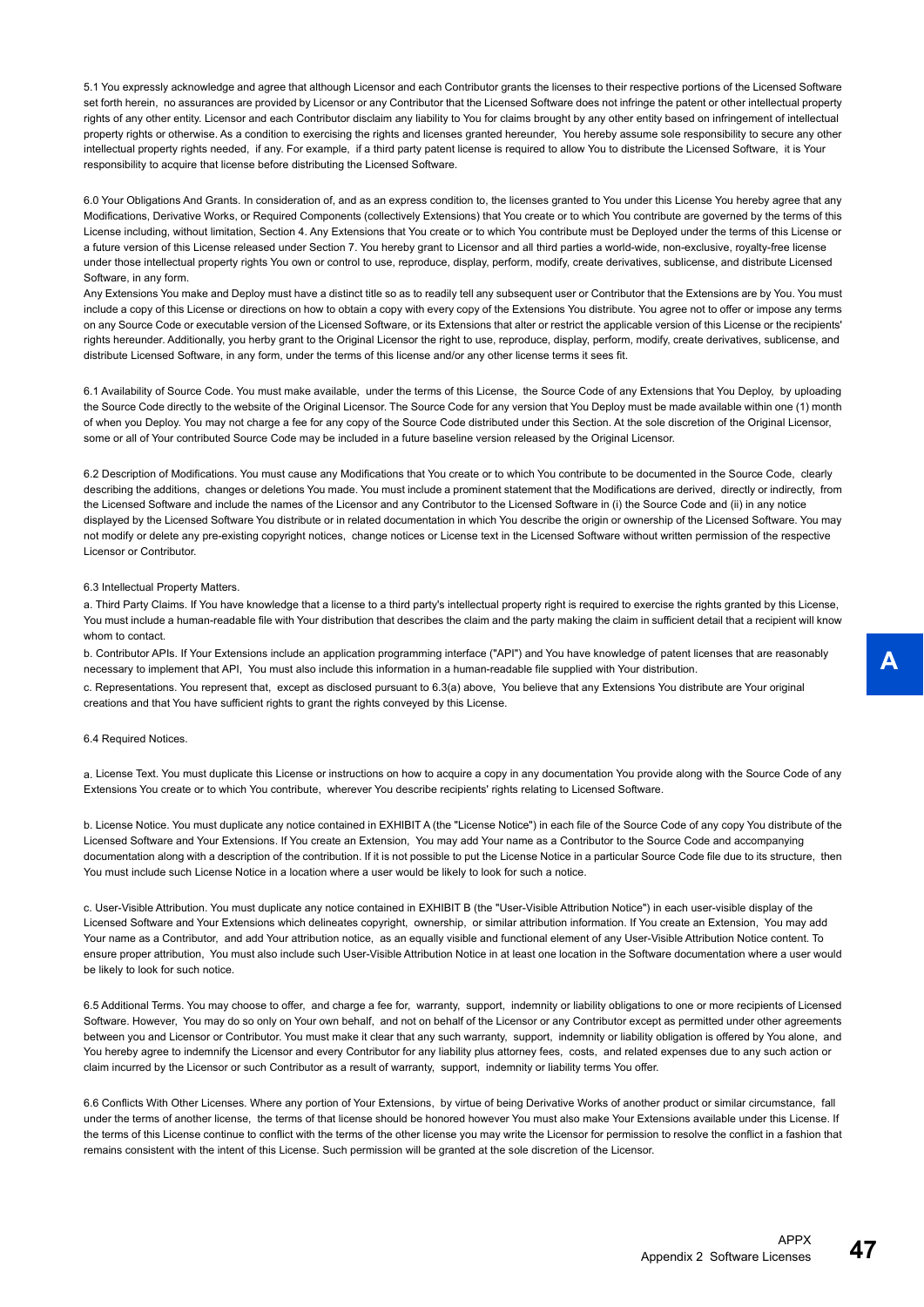7.0 Versions of This License. Licensor may publish from time to time revised versions of the License. Once Licensed Software has been published under a particular version of the License, You may always continue to use it under the terms of that version. You may also choose to use such Licensed Software under the terms of any subsequent version of the License published by Licensor. No one other than Licensor has the right to modify the terms applicable to Licensed Software created under this License.

7.1 If You create or use a modified version of this License, which You may do only in order to apply it to software that is not already Licensed Software under this License, You must rename Your license so that it is not confusingly similar to this License, and must make it clear that Your license contains terms that differ from this License. In so naming Your license, You may not use any trademark of Licensor or of any Contributor. Should Your modifications to this License be limited to alteration of a) Section 13.8 solely to modify the legal Jurisdiction or Venue for disputes, b) EXHIBIT A solely to define License Notice text, or c) to EXHIBIT B solely to define a User-Visible Attribution Notice, You may continue to refer to Your License as the Reciprocal Community License or simply the RCL.

8.0 Disclaimer of Warranty. LICENSED SOFTWARE IS PROVIDED UNDER THIS LICENSE ON AN "AS IS" BASIS, WITHOUT WARRANTY OF ANY KIND, EITHER EXPRESS OR IMPLIED, INCLUDING, WITHOUT LIMITATION, WARRANTIES THAT THE LICENSED SOFTWARE IS FREE OF DEFECTS, MERCHANTABLE, FIT FOR A PARTICULAR PURPOSE OR NON-INFRINGING. FURTHER THERE IS NO WARRANTY MADE AND ALL IMPLIED WARRANTIES ARE DISCLAIMED THAT THE LICENSED SOFTWARE MEETS OR COMPLIES WITH ANY DESCRIPTION OF PERFORMANCE OR OPERATION, SAID COMPATIBILITY AND SUITABILITY BEING YOUR RESPONSIBILITY. LICENSOR DISCLAIMS ANY WARRANTY, IMPLIED OREXPRESSED,THAT ANY CONTRIBUTOR'S EXTENSIONS MEET ANY STANDARD OF COMPATIBILITY OR DESCRIPTION OF PERFORMANCE. THE ENTIRE RISK AS TO THE QUALITY ANDPERFORMANCE OF THE LICENSED SOFTWARE IS WITH YOU. SHOULD LICENSED SOFTWARE PROVE DEFECTIVE IN ANY RESPECT, YOU (AND NOT THE LICENSOR OR ANY OTHER CONTRIBUTOR) ASSUME THE COST OF ANY NECESSARY SERVICING, REPAIR OR CORRECTION. UNDER THE TERMS OF THIS LICENSOR WILL NOT SUPPORT THIS SOFTWARE AND IS UNDER NO OBLIGATION TO ISSUE UPDATES TO THIS SOFTWARE. LICENSOR HAS NO KNOWLEDGE OF ERRANT CODE OR VIRUS IN THIS SOFTWARE, BUT DOES NOT WARRANT THAT THE SOFTWARE IS FREE FROM SUCH ERRORS OR VIRUSES. THIS DISCLAIMER OF WARRANTY CONSTITUTES AN ESSENTIAL PART OF THIS LICENSE. NO USE OF LICENSED SOFTWARE IS AUTHORIZED HEREUNDER EXCEPT UNDER THIS DISCLAIMER.

9.0 Limitation of Liability. UNDER NO CIRCUMSTANCES AND UNDER NO LEGAL THEORY, WHETHER TORT (INCLUDING NEGLIGENCE), CONTRACT, OR OTHERWISE, SHALL THE LICENSOR, ANY CONTRIBUTOR, OR ANY DISTRIBUTOR OF LICENSED SOFTWARE, OR ANY SUPPLIER OF ANY OF SUCH PARTIES, BE LIABLE TO ANY PERSON FOR ANY INDIRECT, SPECIAL, INCIDENTAL, OR CONSEQUENTIAL DAMAGES OF ANY CHARACTER INCLUDING, WITHOUT LIMITATION, DAMAGES FOR LOSS OF GOODWILL, WORK STOPPAGE, COMPUTERFAILURE OR MALFUNCTION, OR ANY AND ALL OTHER COMMERCIAL DAMAGES OR LOSSES, EVEN IF SUCH PARTY SHALL HAVE BEEN INFORMED OF THE POSSIBILITY OF SUCH DAMAGES. THIS LIMITATION OF LIABILITY SHALL NOT APPLY TO LIABILITY FOR DEATH OR PERSONAL INJURY RESULTING FROM SUCH PARTY'S NEGLIGENCE TO THE EXTENTAPPLICABLE LAW PROHIBITS SUCH LIMITATION.

SOME JURISDICTIONS DO NOT ALLOW THE EXCLUSION OR LIMITATION OF INCIDENTAL OR CONSEQUENTIAL DAMAGES, SO THISEXCLUSION AND LIMITATION MAY NOT APPLY TO YOU.

10.0 Restricted Rights Legend. This Specification is provided with Restricted Rights. Use, duplication or disclosure by the U.S. government is subject to restrictions as set forth in (a) this Agreement pursuant to DFARs 227.7202-3(a); (b) subparagraph (c)(1)(i) of the Rights in Technical Data and Computer Software clause at DFARs 252.227-7013; or (c) the Commercial Computer Software Restricted Rights clause at FAR 52.227-19 subdivision (c)(1) and (2), as applicable. Contractor / manufacturer are the OPC Foundation,. 16101 N. 82nd Street, Suite 3B, Scottsdale, AZ, 85260-1830 11.0 Responsibility for Claims. As between Licensor and Contributors, each party is responsible for claims and damages arising, directly or indirectly, out of its utilization of rights under this License which specifically disclaims warranties and limits any liability of the Licensor.

This paragraph is to be used in conjunction with and controlled by the Disclaimer Of Warranties of Section 8, the Limitation Of Damages in Section 9, and the disclaimer against use for High Risk Activities in Section 10. The Licensor has thereby disclaimed all warranties and limited any damages that it is or may be liable for. You agree to work with Licensor and Contributors to distribute such responsibility on an equitable basis consistent with the terms of this License including Sections 8, 9, and 10. Nothing herein is intended or shall be deemed to constitute any admission of liability.

12.0 Termination. This License and all rights granted hereunder will terminate immediately in the event of the circumstances described in Section 136 or if applicable law prohibits or restricts You from fully and or specifically complying with Sections 3, 4 and/or 6, or prevents the enforceability of any of those Sections, and You must immediately discontinue any use of Licensed Software.

12.1 Automatic Termination Upon Breach. This License and the rights granted hereunder will terminate automatically if You fail to comply with the terms herein and fail to cure such breach within thirty (30) days of becoming aware of the breach. All sublicenses to the Licensed Software that are properly granted shall survive any termination of this License. Provisions that, by their nature, must remain in effect beyond the termination of this License, shall survive.

12.2 Termination Upon Assertion of Patent Infringement. If You initiate litigation by asserting a patent infringement claim (excluding declaratory judgment actions) against Licensor or a Contributor (Licensor or Contributor against whom You file such an action is referred to herein as "Respondent") alleging that Licensed Software directly or indirectly infringes any patent, then any and all rights granted by such Respondent to You under Sections 3 or 4 of this License shall terminate prospectively upon sixty (60) days notice from Respondent (the "Notice Period") unless within that Notice Period You either agree in writing (i) to pay Respondent a mutually agreeable reasonably royalty for Your past or future use of Licensed Software made by such Respondent, or (ii) withdraw Your litigation claim with respect to Licensed Software against such Respondent.

If within said Notice Period a reasonable royalty and payment arrangement are not mutually agreed upon in writing by the parties or the litigation claim is not withdrawn, the rights granted by Licensor to You under Sections 3 and 4 automatically terminate at the expiration of said Notice Period.

12.3 Reasonable Value of This License. If You assert a patent infringement claim against Respondent alleging that Licensed Software directly or indirectly infringes any patent where such claim is resolved (such as by license or settlement) prior to the initiation of patent infringement litigation, then the reasonable value of the licenses granted by said Respondent under Sections 3 and 4 shall be taken into account in determining the amount or value of any payment or license.

12.4 No Retroactive Effect of Termination. In the event of termination under this Section all end user license agreements (excluding licenses to distributors and resellers) that have been validly granted by You or any distributor hereunder prior to termination shall survive termination.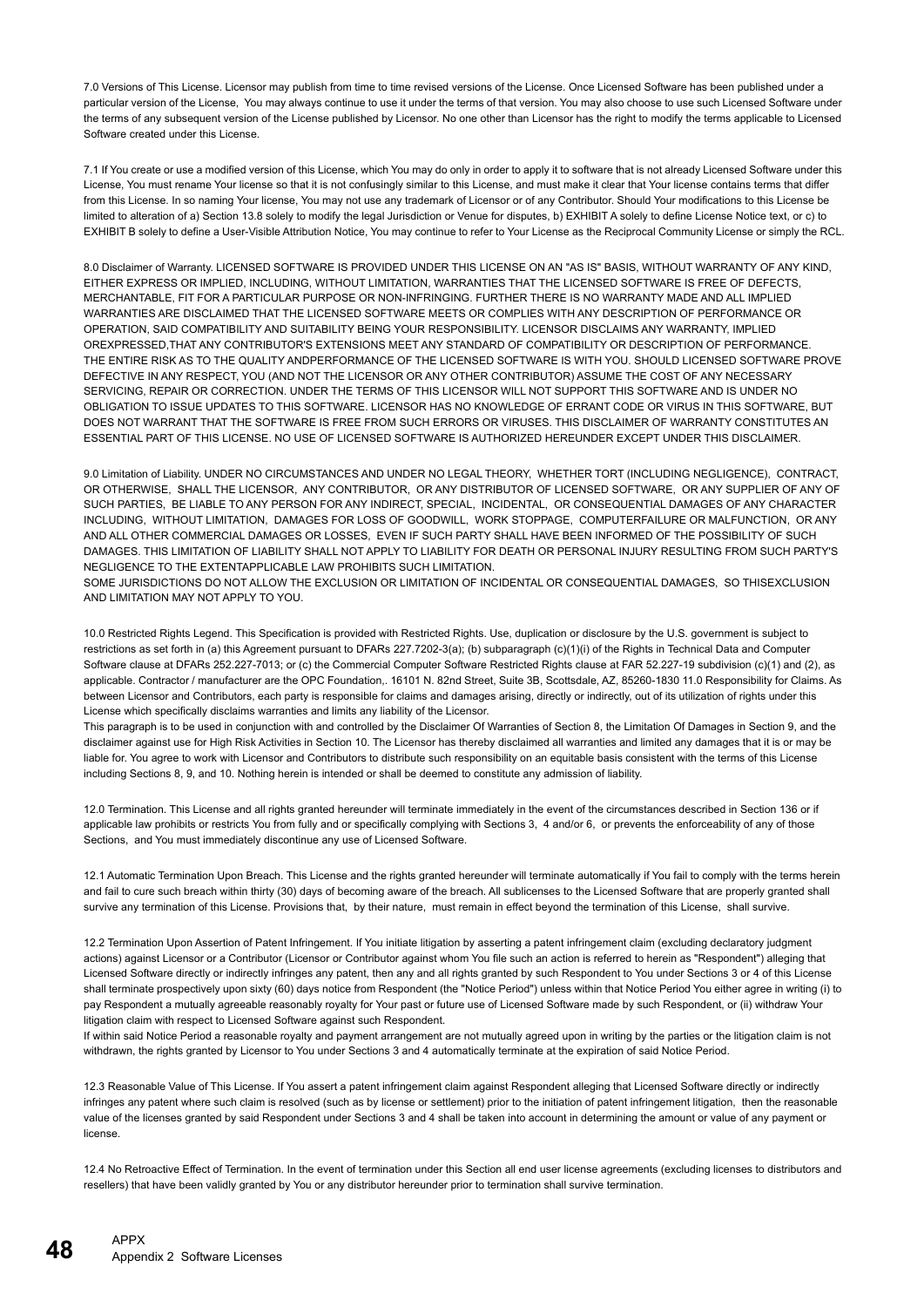13.0 Miscellaneous.

13.1 U.S. Government End Users. The Licensed Software is a "commercial item, " as that term is defined in 48 C.F.R. 2.101 (Oct. 1995), consisting of "commercial computer software" and "commercial computer software documentation, " as such terms are used in 48 C.F.R. 12.212 (Sept. 1995). Consistent with 48 C.F.R. 12.212 and 48 C.F.R. 227.7202-1 through 227.7202-4 (June 1995), all U.S. Government End Users acquire Licensed Software with only those rights set forth herein.

13.2 Relationship of Parties. This License will not be construed as creating an agency, partnership, joint venture, or any other form of legal association between or among You, Licensor, or any Contributor, and You will not represent to the contrary, whether expressly, by implication, appearance, or otherwise.

13.3 Independent Development. Nothing in this License will impair Licensor's right to acquire, license, develop, subcontract, market, or distribute technology or products that perform the same or similar functions as, or otherwise compete with, Extensions that You may develop, produce, market, or distribute.

13.4 Consent To Breach Not Waiver. Failure by Licensor or Contributor to enforce any provision of this License will not be deemed a waiver of future enforcement of that or any other provision.

13.5 Severability. This License represents the complete agreement concerning the subject matter hereof. If any provision of this License is held to be unenforceable, such provision shall be reformed only to the extent necessary to make it enforceable.

13.6 Inability to Comply Due to Statute or Regulation. If it is impossible for You to comply with any of the terms of this License with respect to some or all of the Licensed Software due to statute, judicial order, or regulation, then You cannot use, modify, or distribute the software.

13.7 Export Restrictions. You may be restricted with respect to downloading or otherwise acquiring, exporting, or reexporting the Licensed Software or any underlying information or technology by United States and other applicable laws and regulations. By downloading or by otherwise obtaining the Licensed Software, You are agreeing to be responsible for compliance with all applicable laws and regulations.

13.8 Arbitration, Jurisdiction & Venue. This License shall be governed by Minnesota law provisions (except to the extent applicable law, if any, provides otherwise), excluding its conflict-of-law provisions. You expressly agree that any dispute relating to this License shall be submitted to binding arbitration under the rules then prevailing of the American Arbitration Association. You further agree that Minnesota USA is proper venue and grant such arbitration proceeding jurisdiction as may be appropriate for purposes of resolving any dispute under this License. Judgment upon any award made in arbitration may be entered and enforced in any court of competent jurisdiction. The arbitrator shall award attorney's fees and costs of arbitration to the prevailing party. Should either party find it necessary to enforce its arbitration award or seek specific performance of such award in a civil court of competent jurisdiction, the prevailing party shall be entitled to reasonable attorney's fees and costs. The application of the United Nations Convention on Contracts for the International Sale of Goods is expressly excluded. You and Licensor expressly waive any rights to a jury trial in any litigation concerning Licensed Software or this License. Any law or regulation that provides that the language of a contract shall be construed against the drafter shall not apply to this License.

13.9 Entire Agreement. This License constitutes the entire agreement between the parties with respect to the subject matter hereof.

#### EXHIBIT A

The License Notice below must appear in each file of the Source Code of any copy You distribute of the Licensed Software or any Extensions thereto:

Unless explicitly acquired and licensed from Licensor under another license, the contents of this file are subject to the Reciprocal Community License ("RCL") Version 0.9, or subsequent versions as allowed by the RCL, and You may not copy or use this file in either source code or executable form, except in compliance with the terms and conditions of the RCL.

All software distributed under the RCL is provided strictly on an "AS IS" basis, WITHOUT WARRANTY OF ANY KIND, EITHER EXPRESS OR IMPLIED, AND LICENSOR HEREBY DISCLAIMS ALL SUCH WARRANTIES, INCLUDING WITHOUT LIMITATION, ANY WARRANTIES OF MERCHANTABILITY, FITNESS FOR A PARTICULAR PURPOSE, QUIET ENJOYMENT, OR NON-INFRINGEMENT. See the RCL for specific language governing rights and limitations under the RCL.

#### EXHIBIT B

The User-Visible Attribution Notice below, when provided, must appear in each user-visible display as defined in Section 6.4 (c): "Portions copyright © by OPC Foundation, Inc. and licensed under the Reciprocal Community License (RCL)

[GPLv2 License]

GNU GENERAL PUBLIC LICENSE

Version 2, June 1991 Copyright (C) 1989, 1991 Free Software Foundation, Inc. 51 Franklin Street, Fifth Floor, Boston, MA 02110-1301, USA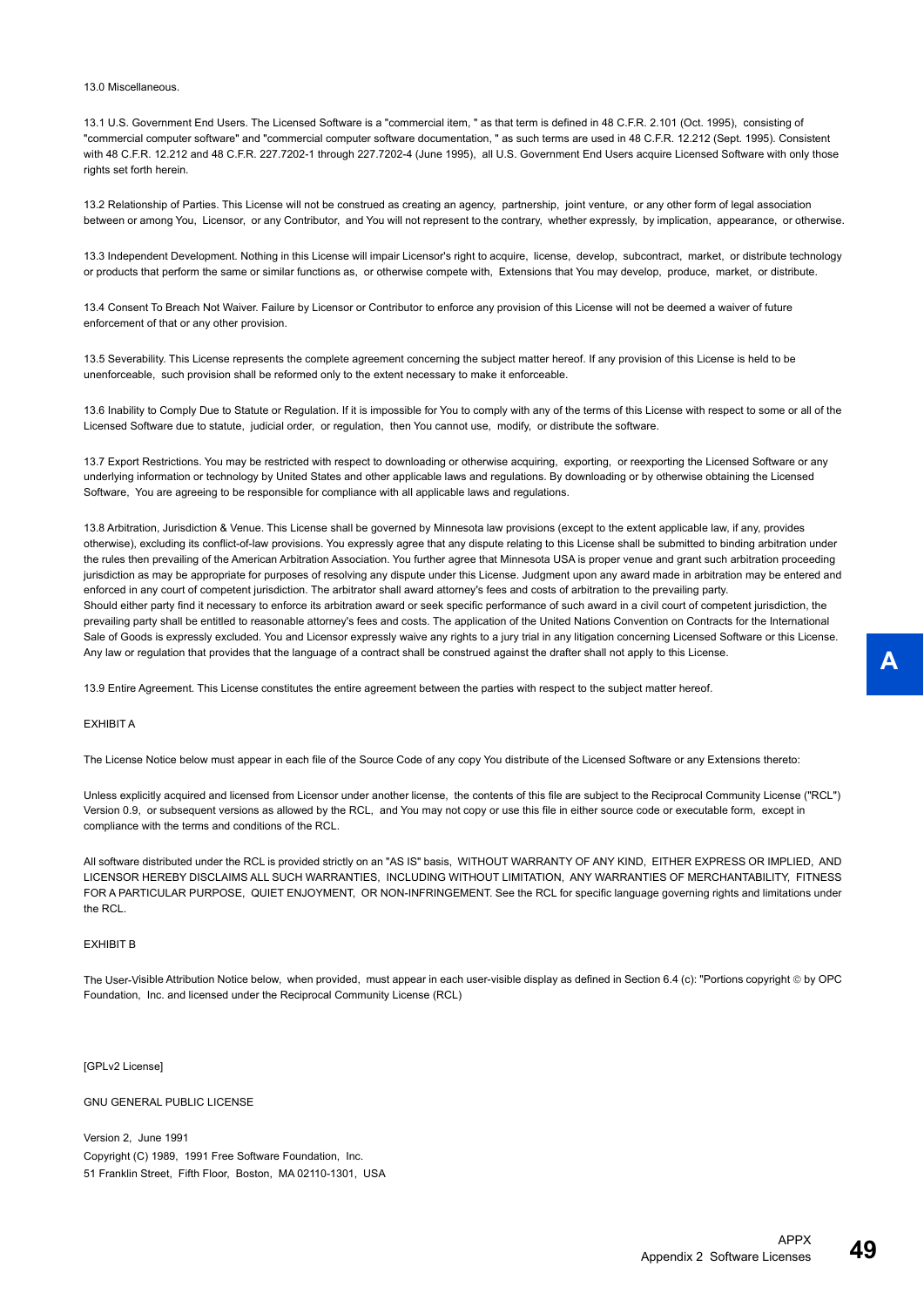Everyone is permitted to copy and distribute verbatim copies of this license document, but changing it is not allowed.

#### Preamble

The licenses for most software are designed to take away your freedom to share and change it. By contrast, the GNU General Public License is intended to guarantee your freedom to share and change free software--to make sure the software is free for all its users. This General Public License applies to most of the Free Software Foundation's software and to any other program whose authors commit to using it. (Some other Free Software Foundation software is covered by the GNU Lesser General Public License instead.) You can apply it to your programs, too.

When we speak of free software, we are referring to freedom, not price. Our General Public Licenses are designed to make sure that you have the freedom to distribute copies of free software (and charge for this service if you wish), that you receive source code or can get it if you want it, that you can change the software or use pieces of it in new free programs; and that you know you can do these things.

To protect your rights, we need to make restrictions that forbid anyone to deny you these rights or to ask you to surrender the rights. These restrictions translate to certain responsibilities for you if you distribute copies of the software, or if you modify it.

For example, if you distribute copies of such a program, whether gratis or for a fee, you must give the recipients all the rights that you have. You must make sure that they, too, receive or can get the source code. And you must show them these terms so they know their rights.

We protect your rights with two steps: (1) copyright the software, and (2) offer you this license which gives you legal permission to copy, distribute and/or modify the software.

Also, for each author's protection and ours, we want to make certain that everyone understands that there is no warranty for this free software. If the software is modified by someone else and passed on, we want its recipients to know that what they have is not the original, so that any problems introduced by others will not reflect on the original authors' reputations.

Finally, any free program is threatened constantly by software patents. We wish to avoid the danger that redistributors of a free program will individually obtain patent licenses, in effect making the program proprietary. To prevent this, we have made it clear that any patent must be licensed for everyone's free use or not licensed at all.

The precise terms and conditions for copying, distribution and modification follow.

#### TERMS AND CONDITIONS FOR COPYING, DISTRIBUTION AND MODIFICATION

0. This License applies to any program or other work which contains a notice placed by the copyright holder saying it may be distributed under the terms of this General Public License. The "Program", below, refers to any such program or work, and a "work based on the Program" means either the Program or any derivative work under copyright law: that is to say, a work containing the Program or a portion of it, either verbatim or with modifications and/or translated into another language. (Hereinafter, translation is included without limitation in the term "modification".) Each licensee is addressed as "you".

Activities other than copying, distribution and modification are not covered by this License; they are outside its scope. The act of running the Program is not restricted, and the output from the Program is covered only if its contents constitute a work based on the Program (independent of having been made by running the Program). Whether that is true depends on what the Program does.

1. You may copy and distribute verbatim copies of the Program's source code as you receive it, in any medium, provided that you conspicuously and appropriately publish on each copy an appropriate copyright notice and disclaimer of warranty; keep intact all the notices that refer to this License and to the absence of any warranty; and give any other recipients of the Program a copy of this License along with the Program.

You may charge a fee for the physical act of transferring a copy, and you may at your option offer warranty protection in exchange for a fee.

2. You may modify your copy or copies of the Program or any portion of it, thus forming a work based on the Program, and copy and distribute such modifications or work under the terms of Section 1 above, provided that you also meet all of these conditions:

a) You must cause the modified files to carry prominent notices stating that you changed the files and the date of any change.

b) You must cause any work that you distribute or publish, that in whole or in part contains or is derived from the Program or any part thereof, to be licensed as a whole at no charge to all third parties under the terms of this License.

c) If the modified program normally reads commands interactively when run, you must cause it, when started running for such interactive use in the most ordinary way, to print or display an announcement including an appropriate copyright notice and a notice that there is no warranty (or else, saying that you provide a warranty) and that users may redistribute the program under these conditions, and telling the user how to view a copy of this License. (Exception: if the Program itself is interactive but does not normally print such an announcement, your work based on the Program is not required to print an announcement.)

These requirements apply to the modified work as a whole. If identifiable sections of that work are not derived from the Program, and can be reasonably considered independent and separate works in themselves, then this License, and its terms, do not apply to those sections when you distribute them as separate works. But when you distribute the same sections as part of a whole which is a work based on the Program, the distribution of the whole must be on the terms of this License, whose permissions for other licensees extend to the entire whole, and thus to each and every part regardless of who wrote it.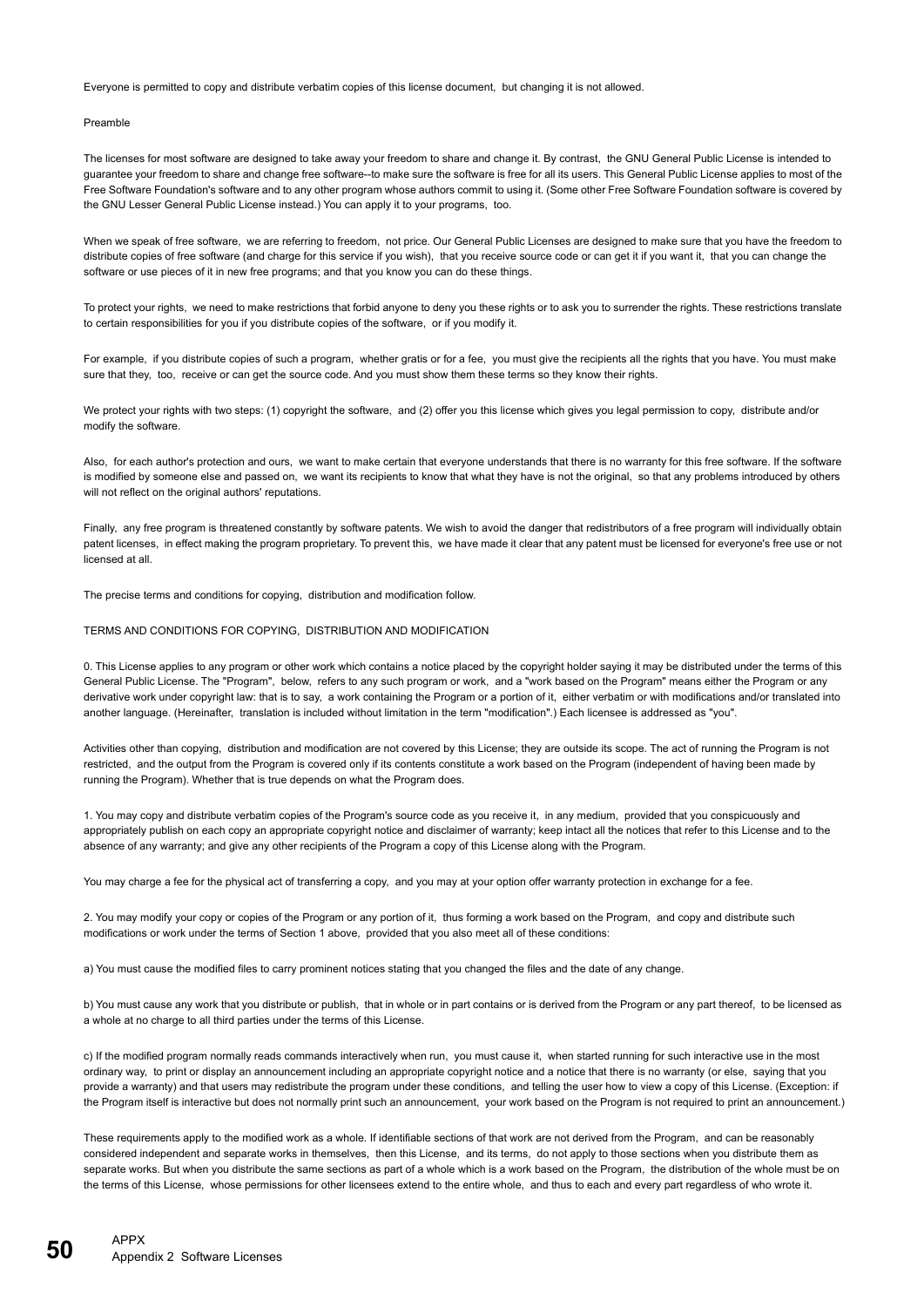Thus, it is not the intent of this section to claim rights or contest your rights to work written entirely by you; rather, the intent is to exercise the right to control the distribution of derivative or collective works based on the Program.

In addition, mere aggregation of another work not based on the Program with the Program (or with a work based on the Program) on a volume of a storage or distribution medium does not bring the other work under the scope of this License.

3. You may copy and distribute the Program (or a work based on it, under Section 2) in object code or executable form under the terms of Sections 1 and 2 above provided that you also do one of the following:

a) Accompany it with the complete corresponding machine-readable source code, which must be distributed under the terms of Sections 1 and 2 above on a medium customarily used for software interchange; or,

b) Accompany it with a written offer, valid for at least three years, to give any third party, for a charge no more than your cost of physically performing source distribution, a complete machine-readable copy of the corresponding source code, to be distributed under the terms of Sections 1 and 2 above on a medium customarily used for software interchange; or,

c) Accompany it with the information you received as to the offer to distribute corresponding source code. (This alternative is allowed only for noncommercial distribution and only if you received the program in object code or executable form with such an offer, in accord with Subsection b above.)

The source code for a work means the preferred form of the work for making modifications to it. For an executable work, complete source code means all the source code for all modules it contains, plus any associated interface definition files, plus the scripts used to control compilation and installation of the executable. However, as a special exception, the source code distributed need not include anything that is normally distributed (in either source or binary form) with the major components (compiler, kernel, and so on) of the operating system on which the executable runs, unless that component itself accompanies the executable.

If distribution of executable or object code is made by offering access to copy from a designated place, then offering equivalent access to copy the source code from the same place counts as distribution of the source code, even though third parties are not compelled to copy the source along with the object code.

4. You may not copy, modify, sublicense, or distribute the Program except as expressly provided under this License. Any attempt otherwise to copy, modify, sublicense or distribute the Program is void, and will automatically terminate your rights under this License. However, parties who have received copies, or rights, from you under this License will not have their licenses terminated so long as such parties remain in full compliance.

5. You are not required to accept this License, since you have not signed it. However, nothing else grants you permission to modify or distribute the Program or its derivative works. These actions are prohibited by law if you do not accept this License. Therefore, by modifying or distributing the Program (or any work based on the Program), you indicate your acceptance of this License to do so, and all its terms and conditions for copying, distributing or modifying the Program or works based on it.

6. Each time you redistribute the Program (or any work based on the Program), the recipient automatically receives a license from the original licensor to copy, distribute or modify the Program subject to these terms and conditions. You may not impose any further restrictions on the recipients' exercise of the rights granted herein. You are not responsible for enforcing compliance by third parties to this License.

7. If, as a consequence of a court judgment or allegation of patent infringement or for any other reason (not limited to patent issues), conditions are imposed on you (whether by court order, agreement or otherwise) that contradict the conditions of this License, they do not excuse you from the conditions of this License. If you cannot distribute so as to satisfy simultaneously your obligations under this License and any other pertinent obligations, then as a consequence you may not distribute the Program at all. For example, if a patent license would not permit royalty-free redistribution of the Program by all those who receive copies directly or indirectly through you, then the only way you could satisfy both it and this License would be to refrain entirely from distribution of the Program.

If any portion of this section is held invalid or unenforceable under any particular circumstance, the balance of the section is intended to apply and the section as a whole is intended to apply in other circumstances.

It is not the purpose of this section to induce you to infringe any patents or other property right claims or to contest validity of any such claims; this section has the sole purpose of protecting the integrity of the free software distribution system, which is implemented by public license practices. Many people have made generous contributions to the wide range of software distributed through that system in reliance on consistent application of that system; it is up to the author/ donor to decide if he or she is willing to distribute software through any other system and a licensee cannot impose that choice.

This section is intended to make thoroughly clear what is believed to be a consequence of the rest of this License.

8. If the distribution and/or use of the Program is restricted in certain countries either by patents or by copyrighted interfaces, the original copyright holder who places the Program under this License may add an explicit geographical distribution limitation excluding those countries, so that distribution is permitted only in or among countries not thus excluded. In such case, this License incorporates the limitation as if written in the body of this License.

9. The Free Software Foundation may publish revised and/or new versions of the General Public License from time to time. Such new versions will be similar in spirit to the present version, but may differ in detail to address new problems or concerns.

Each version is given a distinguishing version number. If the Program specifies a version number of this License which applies to it and "any later version", you have the option of following the terms and conditions either of that version or of any later version published by the Free Software Foundation. If the Program does not specify a version number of this License, you may choose any version ever published by the Free Software Foundation.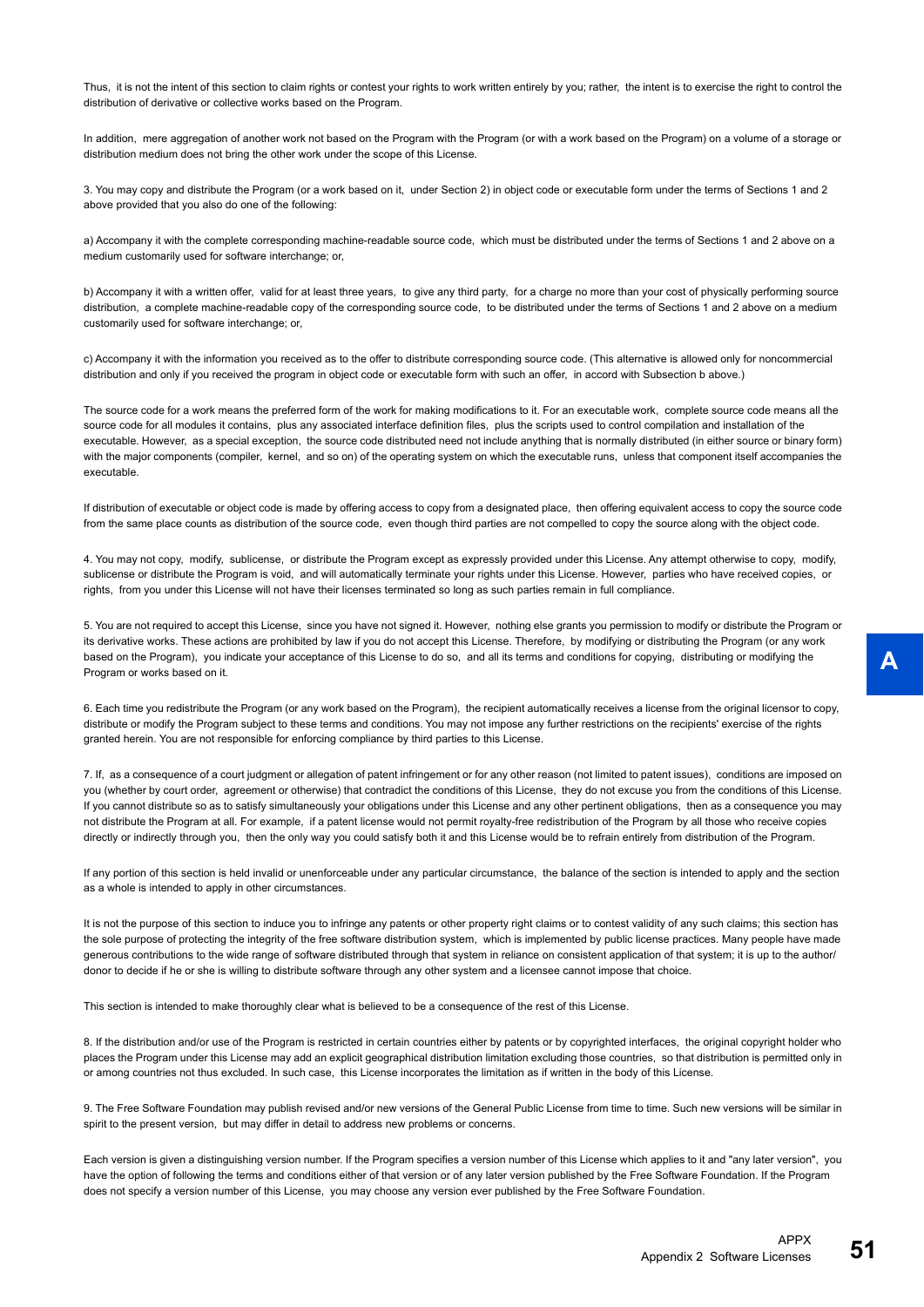10. If you wish to incorporate parts of the Program into other free programs whose distribution conditions are different, write to the author to ask for permission. For software which is copyrighted by the Free Software Foundation, write to the Free Software Foundation; we sometimes make exceptions for this. Our decision will be quided by the two goals of preserving the free status of all derivatives of our free software and of promoting the sharing and reuse of software generally.

#### NO WARRANTY

11. BECAUSE THE PROGRAM IS LICENSED FREE OF CHARGE, THERE IS NO WARRANTY FOR THE PROGRAM, TO THE EXTENT PERMITTED BY APPLICABLE LAW. EXCEPT WHEN OTHERWISE STATED IN WRITING THE COPYRIGHT HOLDERS AND/OR OTHER PARTIES PROVIDE THE PROGRAM "AS IS" WITHOUT WARRANTY OF ANY KIND, EITHER EXPRESSED OR IMPLIED, INCLUDING, BUT NOT LIMITED TO, THE IMPLIED WARRANTIES OF MERCHANTABILITY AND FITNESS FOR A PARTICULAR PURPOSE. THE ENTIRE RISK AS TO THE QUALITY AND PERFORMANCE OF THE PROGRAM IS WITH YOU. SHOULD THE PROGRAM PROVE DEFECTIVE, YOU ASSUME THE COST OF ALL NECESSARY SERVICING, REPAIR OR CORRECTION.

12. IN NO EVENT UNLESS REQUIRED BY APPLICABLE LAW OR AGREED TO IN WRITING WILL ANY COPYRIGHT HOLDER, OR ANY OTHER PARTY WHO MAY MODIFY AND/OR REDISTRIBUTE THE PROGRAM AS PERMITTED ABOVE, BE LIABLE TO YOU FOR DAMAGES, INCLUDING ANY GENERAL, SPECIAL, INCIDENTAL OR CONSEQUENTIAL DAMAGES ARISING OUT OF THE USE OR INABILITY TO USE THE PROGRAM (INCLUDING BUT NOT LIMITED TO LOSS OF DATA OR DATA BEING RENDERED INACCURATE OR LOSSES SUSTAINED BY YOU OR THIRD PARTIES OR A FAILURE OF THE PROGRAM TO OPERATE WITH ANY OTHER PROGRAMS), EVEN IF SUCH HOLDER OR OTHER PARTY HAS BEEN ADVISED OF THE POSSIBILITY OF SUCH DAMAGES.

END OF TERMS AND CONDITIONS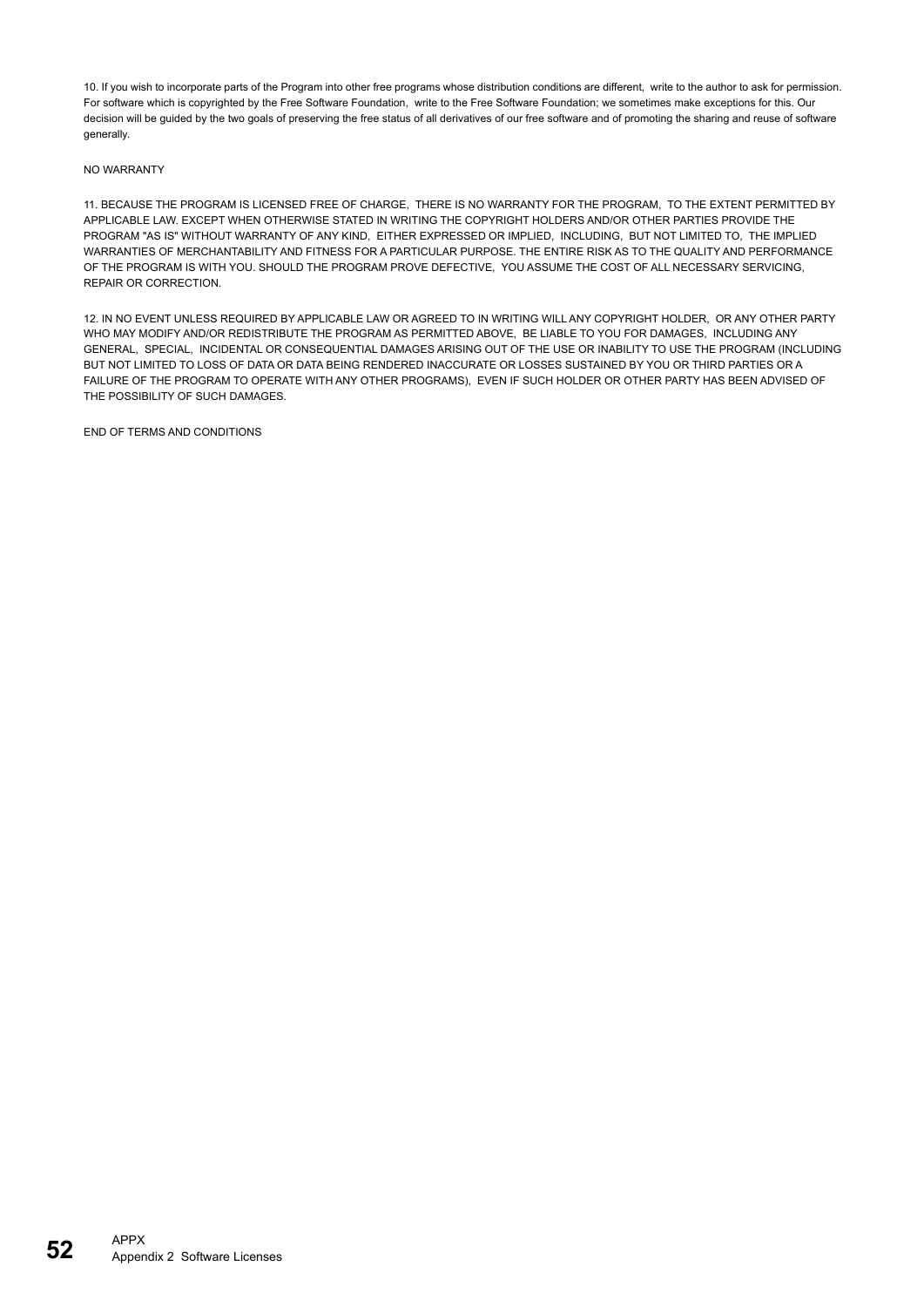# <span id="page-54-0"></span>**Appendix 3 Supported Edgecross Basic Software Version**

| <b>OPC UA Data Collector</b><br>version <sup>*1</sup> | Data collector version <sup>*2</sup> | Data collector specifications<br>version <sup>2</sup> | <b>Edgecross Basic Software</b><br>version <sup>2</sup> |
|-------------------------------------------------------|--------------------------------------|-------------------------------------------------------|---------------------------------------------------------|
| 1.00A                                                 |                                      | 1.00                                                  | 1.00 or later                                           |
| 1.01B                                                 |                                      |                                                       | 1.10 or later                                           |
| 1.02C                                                 |                                      |                                                       |                                                         |
| 1.03D                                                 |                                      |                                                       |                                                         |
| 1.04E or later                                        |                                      |                                                       |                                                         |

<span id="page-54-2"></span>\*1 Can be checked in the screen displayed by selecting [Windows System]  $\Rightarrow$  [Control Panel]  $\Rightarrow$  [Programs]  $\Rightarrow$  [Programs and Features] from Windows Start.

<span id="page-54-3"></span>\*2 For the checking method, refer to the following: Edgecross Basic Software for Windows User's Manual

### <span id="page-54-1"></span>**Restrictions when using in Management Shell**

The following shows restrictions for using OPC UA Data Collector in Management Shell.

### **Import and export**

Each version has restrictions as shown below for importing or exporting a setting file.

 $\bigcirc$ : Without restrictions,  $\bigtriangleup$ : With restrictions,  $\times$ : Not available

| <b>OPC UA Data Collector</b><br>version | Importing a setting file in the same industrial PC<br>as the one which exported the file | Importing a setting file in a different industrial PC<br>from the one which exported the file |
|-----------------------------------------|------------------------------------------------------------------------------------------|-----------------------------------------------------------------------------------------------|
| 1.00A                                   |                                                                                          |                                                                                               |
| 1.01B or later                          |                                                                                          |                                                                                               |

<span id="page-54-4"></span>\*1 An error occurs in starting Management Shell since a target device setting where OPC UA Data Collector is set is not available. In this case, set the target device setting again in the "Target Device Setting" screen, and the error will be removed.

### **Data model import and data model export**

Each version has restrictions as shown below for importing and exporting a data model.

 $\bigcirc$ : Without restrictions,  $\triangle$ : With restrictions,  $\times$ : Not available

| <b>OPC UA Data Collector</b><br>version | Importing a data model in the same industrial PC<br>as the one which exported the model | Importing a data model in a different industrial PC<br>from the one which exported the model |
|-----------------------------------------|-----------------------------------------------------------------------------------------|----------------------------------------------------------------------------------------------|
| 1.02C or earlier                        |                                                                                         | $\times$                                                                                     |
| 1.03D or later                          |                                                                                         |                                                                                              |

<span id="page-54-5"></span>\*1 An error occurs in starting Management Shell since a target device setting where OPC UA Data Collector is set is not available. In this case, set the target device setting again in the "Target Device Setting" screen, and the error will be removed.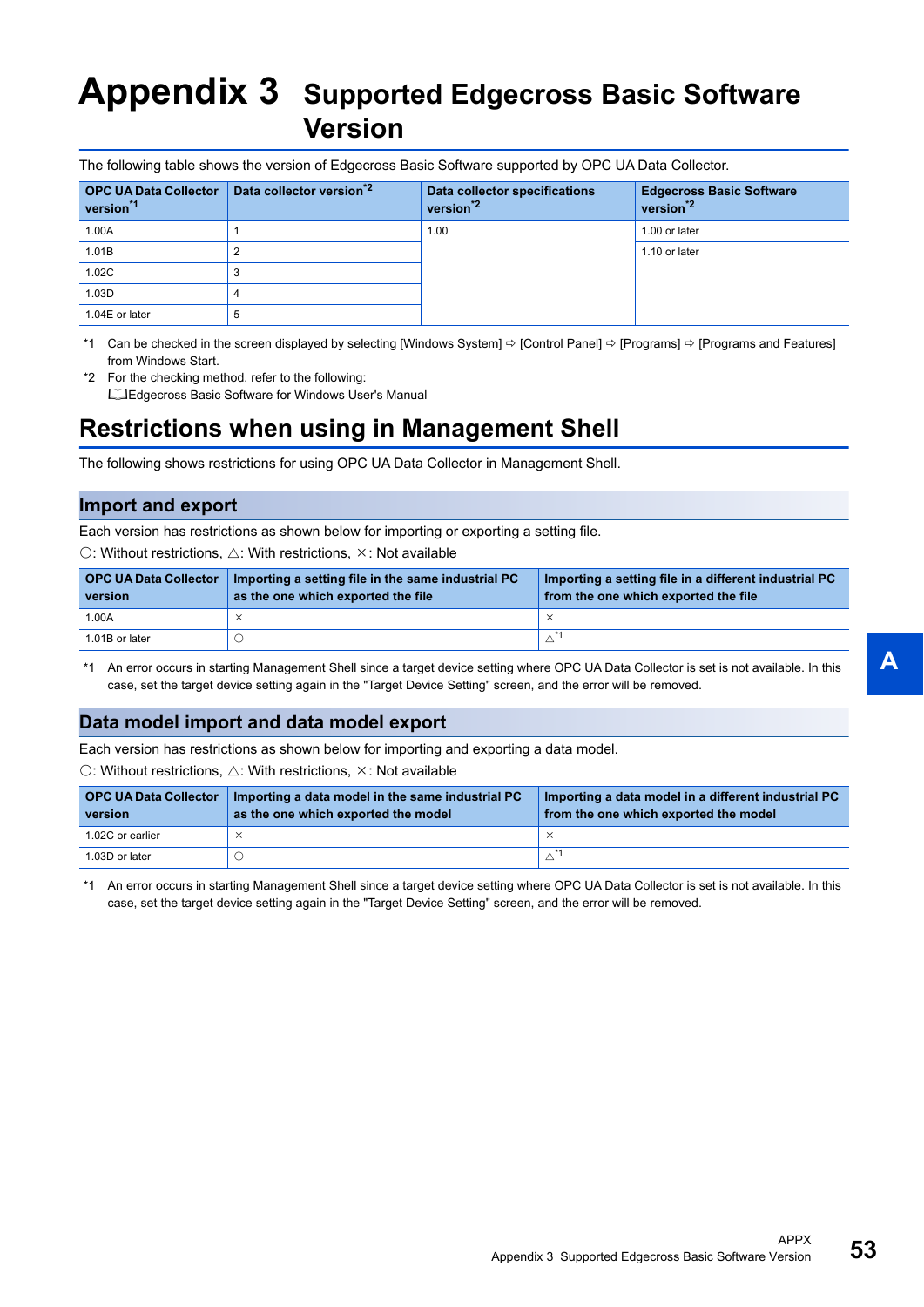# <span id="page-55-0"></span>**Appendix 4 Added and Changed Function**

This section shows the added and changed function of OPC UA Data Collector.

| Added/changed contents                                                       | <b>Version</b> | Reference |
|------------------------------------------------------------------------------|----------------|-----------|
| Management Shell added in Edgecross Basic Software<br>Ver.1.10 is supported. | 1.01B          |           |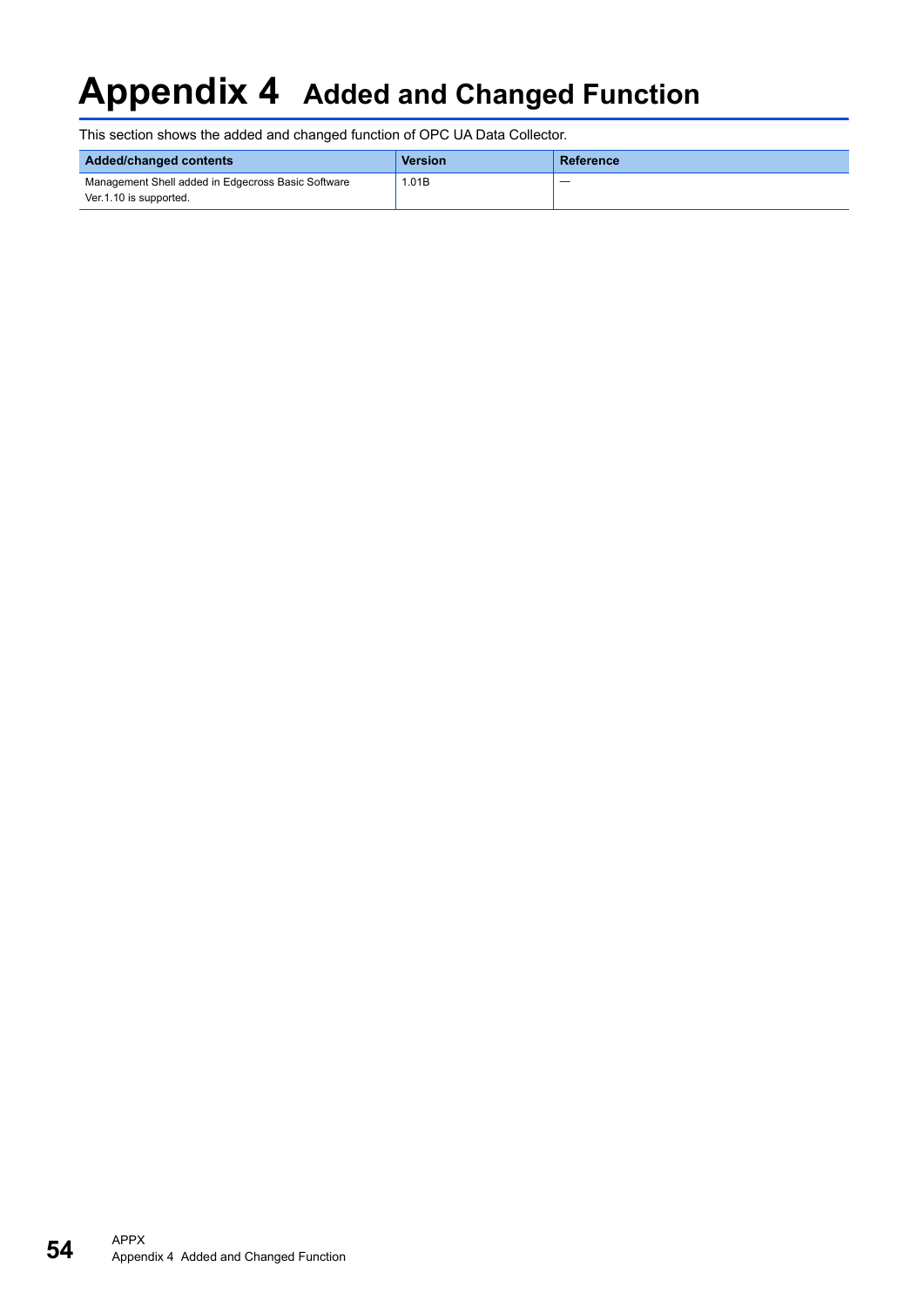# <span id="page-56-0"></span>**INDEX**

| A                                                                            |
|------------------------------------------------------------------------------|
|                                                                              |
| С                                                                            |
| Communication parameter 18                                                   |
| D                                                                            |
| 14<br>Data reading function<br>16<br>16                                      |
| Е                                                                            |
| Error code list $\ldots \ldots \ldots \ldots \ldots \ldots \ldots \ldots 30$ |
| F                                                                            |
| Functional specifications 10                                                 |
|                                                                              |
|                                                                              |
| O                                                                            |
| Operational specifications 11                                                |
| т                                                                            |
| Troubleshooting by symptom 28                                                |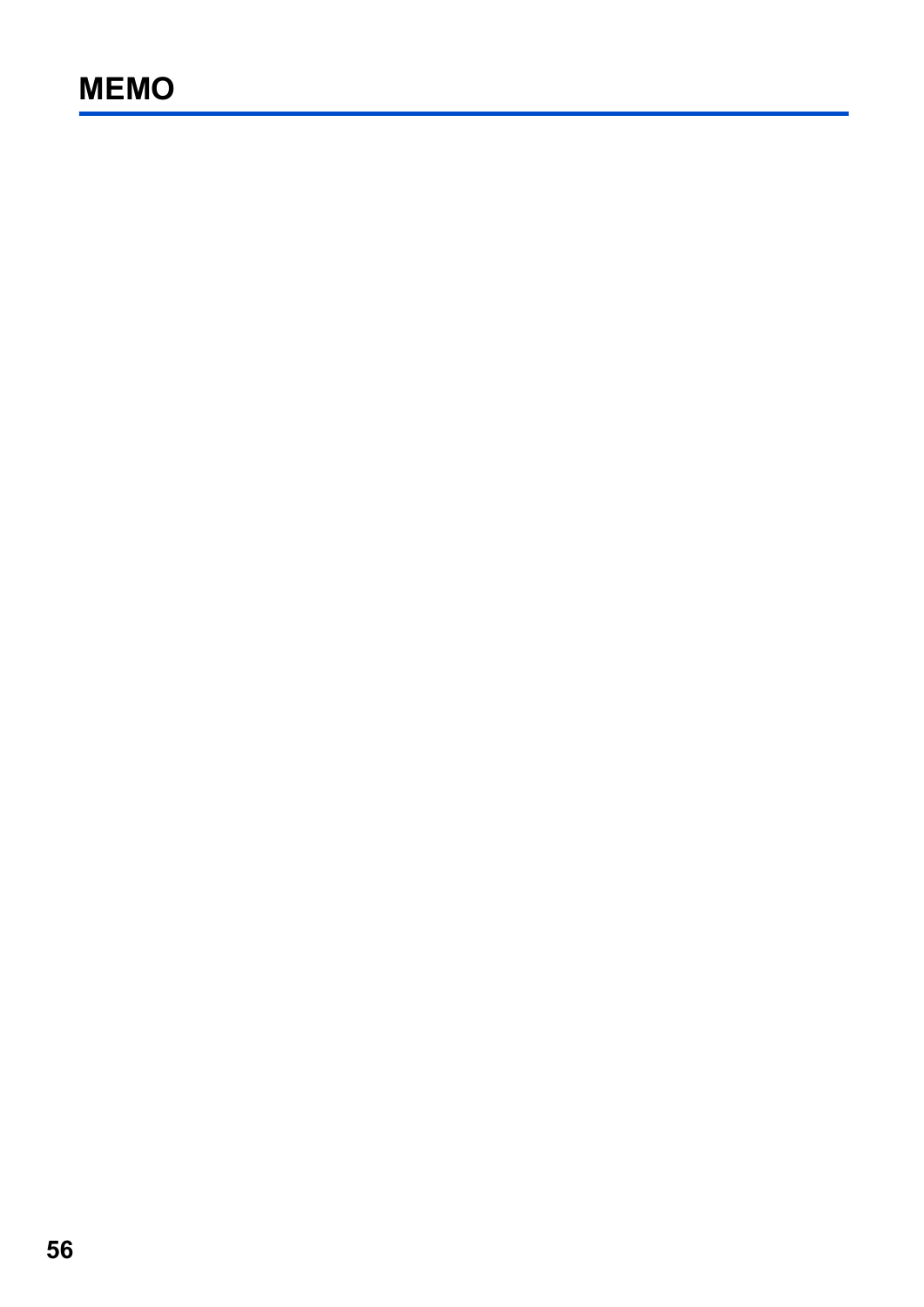# <span id="page-58-0"></span>**REVISIONS**

| THE Manual Number is given on the bottom icit of the back cover. |                    |                                                                                                                                               |  |  |
|------------------------------------------------------------------|--------------------|-----------------------------------------------------------------------------------------------------------------------------------------------|--|--|
| <b>Revision date</b>                                             | *Manual number     | <b>Description</b>                                                                                                                            |  |  |
| May 2018                                                         | SH(NA)-081921ENG-A | First edition                                                                                                                                 |  |  |
| May 2018                                                         | SH(NA)-081921ENG-B | Partial correction                                                                                                                            |  |  |
| September 2018                                                   | SH(NA)-081921ENG-C | Added or modified part<br>Section 6.4                                                                                                         |  |  |
| <b>March 2019</b>                                                | SH(NA)-081921ENG-D | Added or modified parts<br>Chapter 3, Section 4.1, Section 4.3, Section 5.1, Section 5.2, Section 5.3, Section 6.3, Appendix 3,<br>Appendix 4 |  |  |
| June 2019                                                        | SH(NA)-081921ENG-E | Partial correction                                                                                                                            |  |  |
| December 2019                                                    | SH(NA)-081921ENG-F | Added or modified parts<br>Section 4.1, Section 4.2, Section 6.1, Appendix 3                                                                  |  |  |
| May 2021                                                         | SH(NA)-081921ENG-G | Added or modified part<br>Appendix 3                                                                                                          |  |  |
| January 2022                                                     | SH(NA)-081921ENG-H | Added or modified parts<br>TERMS, Section 5.3, Appendix 2                                                                                     |  |  |

\*The manual number is given on the bottom left of the back cover.

Japanese manual number: SH-081920-I

This manual confers no industrial property rights or any rights of any other kind, nor does it confer any patent licenses. Mitsubishi Electric Corporation cannot be held responsible for any problems involving industrial property rights which may occur as a result of using the contents noted in this manual.

2018 MITSUBISHI ELECTRIC CORPORATION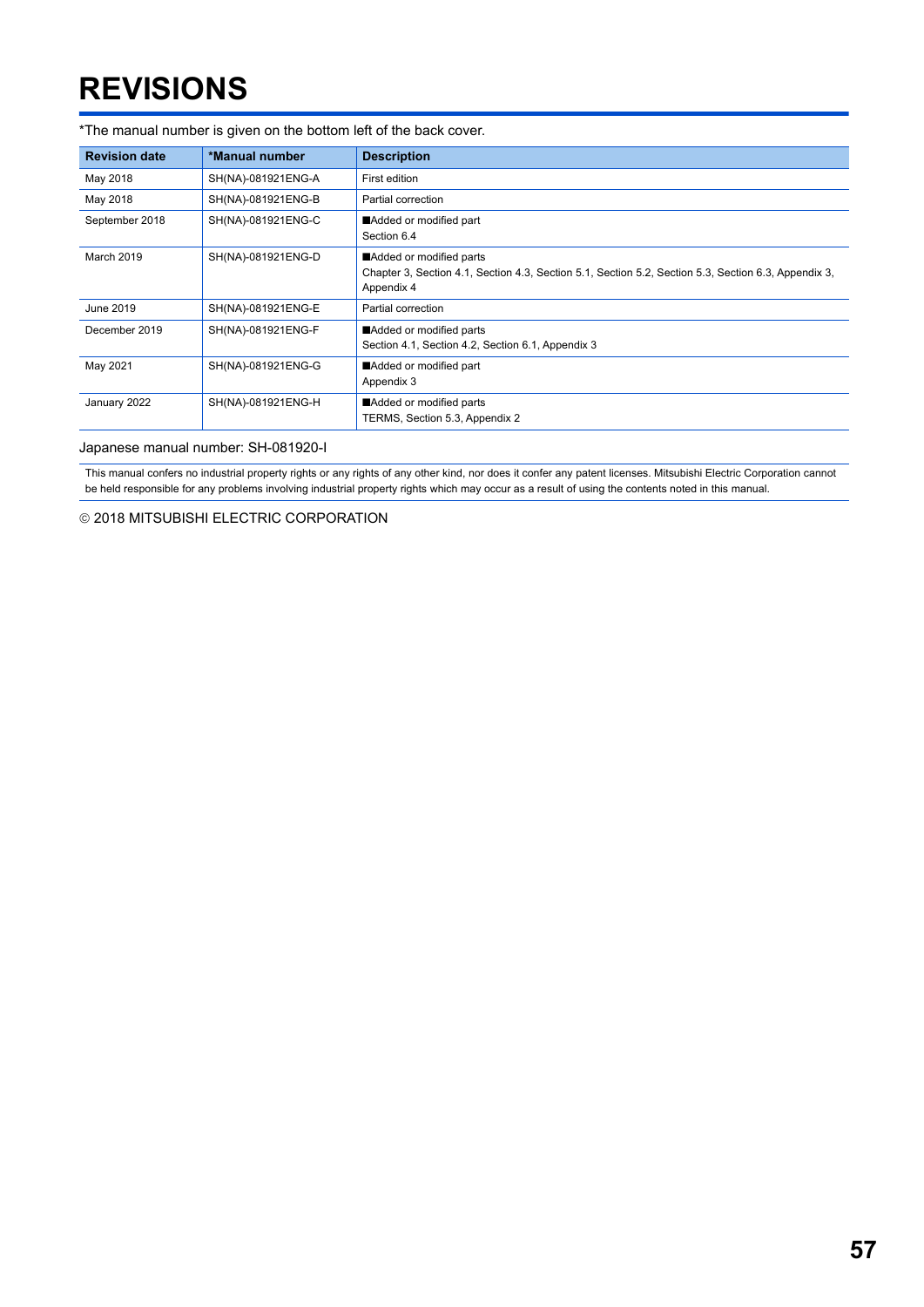# <span id="page-59-0"></span>**TRADEMARKS**

Intel is either registered trademarks or trademarks of Intel Corporation in the United States and/or other countries.

Microsoft and Windows are either registered trademarks or trademarks of Microsoft Corporation in the United States and/or other countries.

The company names, system names and product names mentioned in this manual are either registered trademarks or trademarks of their respective companies.

In some cases, trademark symbols such as  $I^{\text{TM}}$  or  $I^{\text{CD}}$  are not specified in this manual.